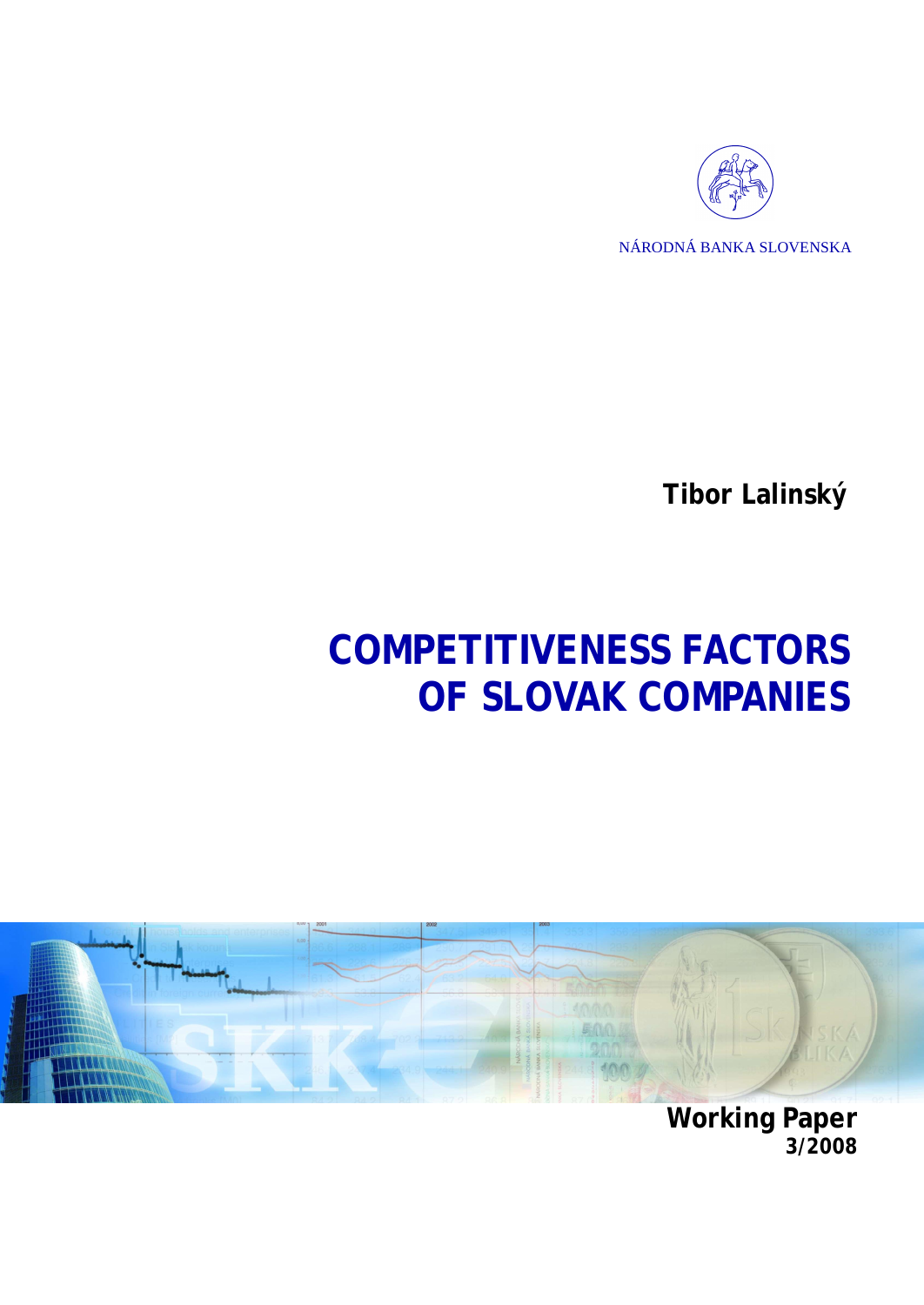**Národná banka Slovenska <http://www.nbs.sk/>** Imricha Karvaša 1 813 25 Bratislava, Slovak Republic

[research@nbs.sk](mailto:research@nbs.sk)

**May 2008** 

ISSN: 1337 - 5830

The views and results presented in this paper are those of the authors and do not necessarily represent the official opinion of Národná banka Slovenska.

All rights reserved.

Reproduction of short extracts from the text, not longer than two paragraphs, is permitted without the prior approval of the author provided that the source is acknowledged.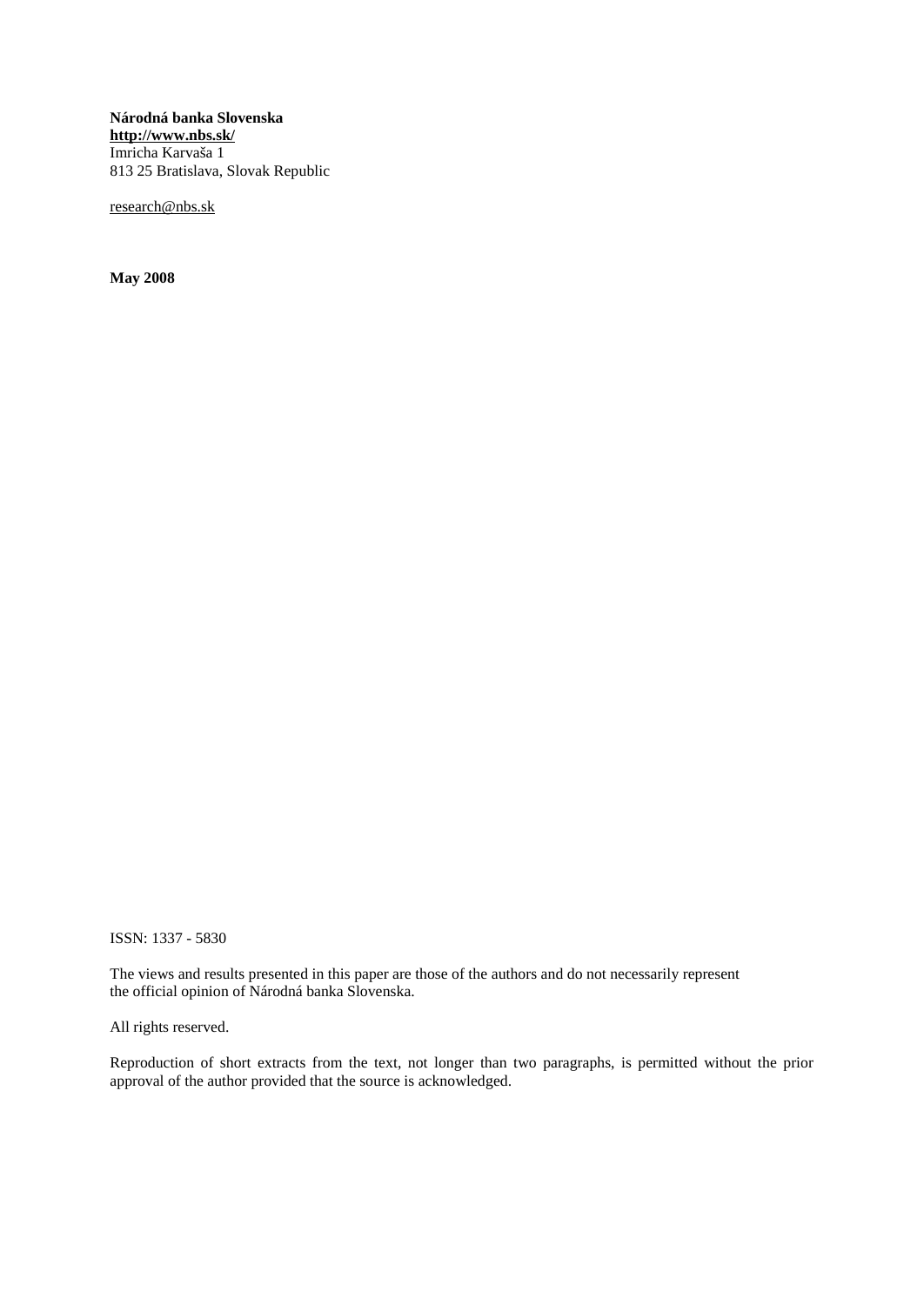

#### Working Paper 3/2008

# **Competitiveness Factors of Slovak Companies**\*

#### **Tibor Lalinský**  NBS Research Department [tibor.lalinsky@nbs.sk](mailto:tibor.lalinsky@nbs.sk)

### **Abstract**

This paper examines factors affecting the competitiveness of leading Slovak companies, using results obtained through a questionnaire survey. The results imply that companies are aware of the key role of consumers. By putting emphasis on production modernisation and extensive use of information and communication technologies, the companies are successful in placing their products on foreign markets, but the final customers are beyond their reach. The results confirm that the most important factors of competitiveness are intracompany factors, above all company management and cost reduction. Other factors considered to have a strong impact are the EU membership of Slovakia and energy costs. The planned adoption of the euro in Slovakia was seen as increasing competitiveness. Companies are starting to realise the need for transition to a higher level of competitiveness, one based on innovation. Among the main threats to competitiveness is the potential exacerbation of labour market imbalances.

JEL classification: C42, D21, L10, L25, O12 Key words: company competitiveness, SWOT analysis, questionnaire survey

Approved for publication by: Ľudovít Ódor

 $\overline{a}$ 

Downloadable at<http://www.nbs.sk/en/publications-issued-by-the-nbs/working-papers>

<sup>\*</sup> The author would like to thank Ľudovít Ódor, Martin Šuster, Vladimír Solanič and colleagues from the NBS research department for their helpful comments and assistance in relation to the survey. He would also like to thank Miroslav Grznár and Jana Sršňová from the University of Economics in Bratislava for their advice on the content of the questionnaire.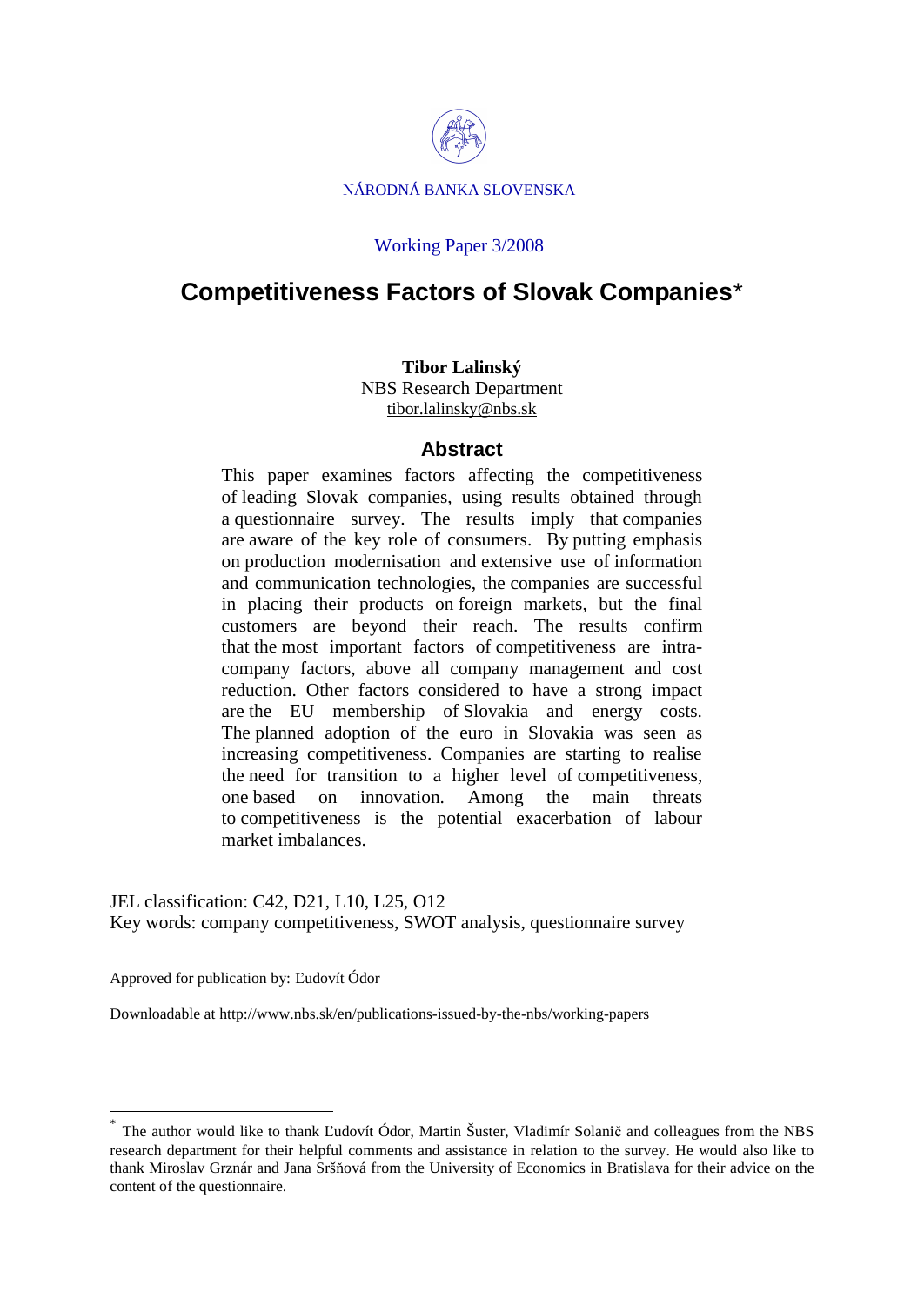# **Introduction**

As economies become more open and integrated, we can observe the increasing significance of mutual comparisons of individuals, organisations, countries and regions. In order to maintain long-term growth, it is essential to objectively evaluate current position, opportunities and abilities in comparison with competitors. Competitiveness – although no longer a new or unknown term – is still difficult to measure, mainly due to its complexity, but also to its particularity. The research of competitiveness focuses mostly on the identification and description of core factors. The most important factors include the nature of competitive advantage, the technological level of the production process, the ability to innovate, and the amount of expenditure on research and development (R&D), but also other factors such as the trustworthiness of the police and the willingness to delegate authority. The most studied factors are probably unit labour costs and the real exchange rate. The business sector, which is the main source of a country's competitiveness, may perceive many of the factors as unimportant. This study aims to identify the main factors influencing competitiveness from the viewpoint of companies. Given that the economic development of Slovakia is predominantly shaped by the development of its corporate sector, we believe that the results of this study may serve as an input for economic policy decisions.

This study builds on the work of M. E. Porter. The business environment creates conditions for the competitiveness of companies; this is reflected in the competitiveness of the country, which is based on the abilities, decisions and real performance of companies. More sophisticated strategies and more productive activities require better educated people, more detailed information, more effective government decisions, better infrastructure, developed research institutions, etc. Higher quality, productivity and the market performance of companies is subsequently reflected in the export performance of the country, in its economic growth and ultimately also in a higher living standard of its population. This approach enables us to see companies in the context of the many factors affecting them. A detailed description of the theoretical basis is given in the first chapter.

In this study, we look for answers to practical questions at the company level. The major part of our research consisted of the preparation and conduct of a questionnaire survey, developed on the basis of the theoretical assumptions described in the first chapter. Its aim was to identify the key factors of the present and future competitiveness of Slovak companies. We addressed 200 leading companies in the Slovak Republic and obtained a 45% response rate. The respondent companies constitute a substantial proportion of the value added in, and exports from, Slovakia. The content, methodology and timing of the survey are the focus of the second chapter.

The third chapter presents the results of the questionnaire survey. We focused mainly on evaluating the most important macro-level, sectoral, and company factors of competitiveness, and indentified differences between present and future factors. Based on the conclusions regarding the present level of factors affecting competitiveness, we also performed a SWOT analysis of Slovak companies.

In the final chapter, we compare our results with the conclusions reached by similar studies. A detailed view of the original questionnaire and responses are provided in the appendix.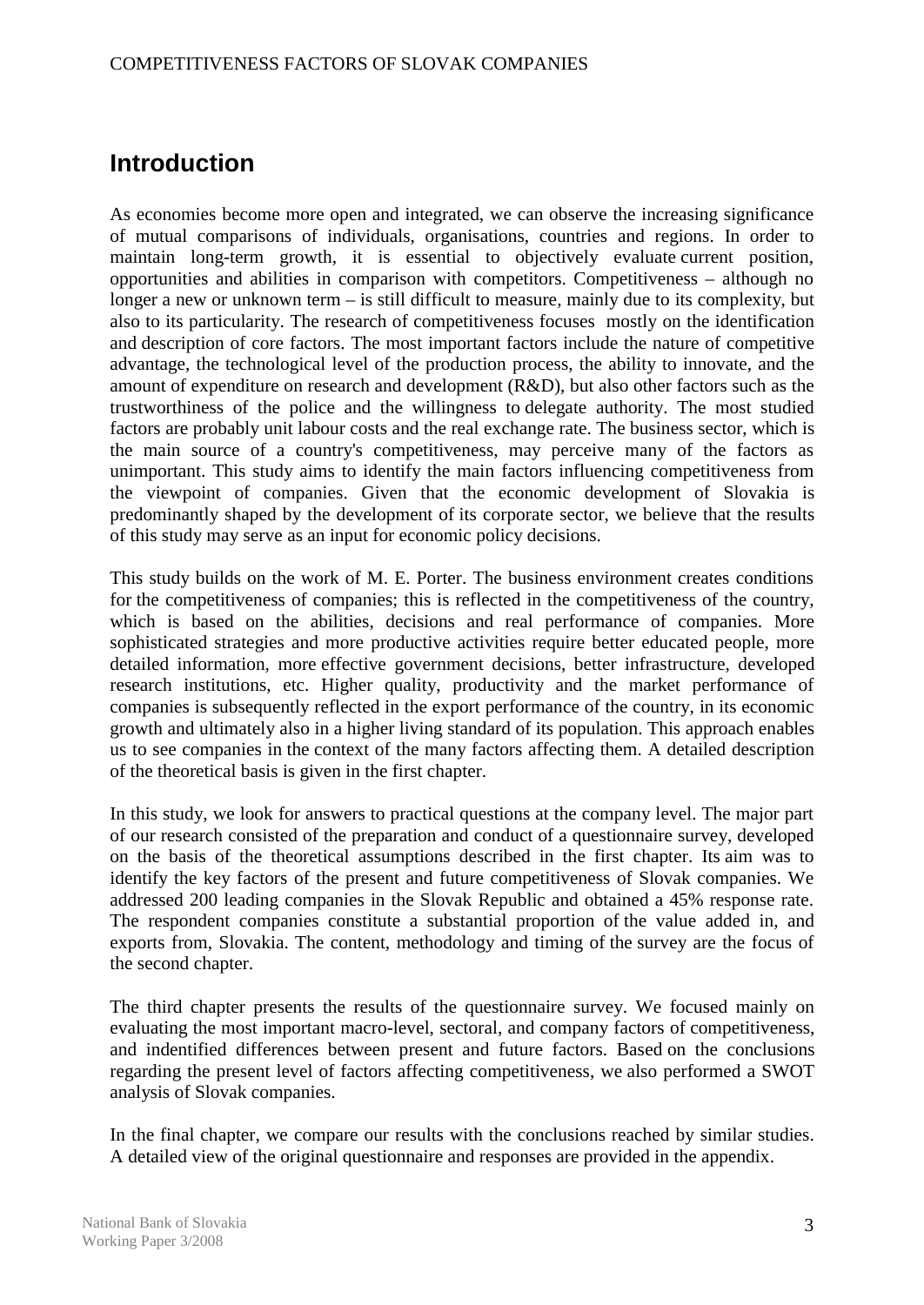# **1. Theoretical basis**

A company is influenced by a multitude of various factors. Most of the literature on the nature of company competitiveness is focused on the impact of one or a few factors. The number of publications dealing with the present impact of a larger number of factors is limited. So far, to our knowledge, there have not been any Slovak studies investigating a wide spectrum of business competitiveness factors.

Our study is primarily based on the findings published by M. E. Porter, who connected vertical levels of competitiveness and provided a systematic approach enabling the interpretation and prediction of company competitiveness. According to him, higher levels (regional, national, etc.) create conditions for competitiveness, or for the creation of wealth, but they do not produce the wealth. Wealth is created on a micro-level, where human, capital and natural resources are transformed into products and services. This depends on the capabilities of firms to produce valuable products and services by utilising effective methods, and on the quality of the business environment. The productivity of a country is based on the productivity of the companies operating in it. In this sense, more productive business strategies and processes also require better educated and more experienced people, a higher quality of information, infrastructure and suppliers, more advanced research, and so on.



### **Figure 1: Determinants of competitiveness**

# *Source: Porter, 2007.*

For the purposes of economic development, companies and countries have to improve their capabilities and forms of competition. It is important to consider the shift from competitiveness in resources and inherited merits (comparative advantages) towards the creation of competitive advantages based on differentiation and effectiveness of products and processes. Porter (1980) defined three stages of competitive ability. In the first stage, the country exploits cheap labour and natural resources. In the second stage, the efficiency of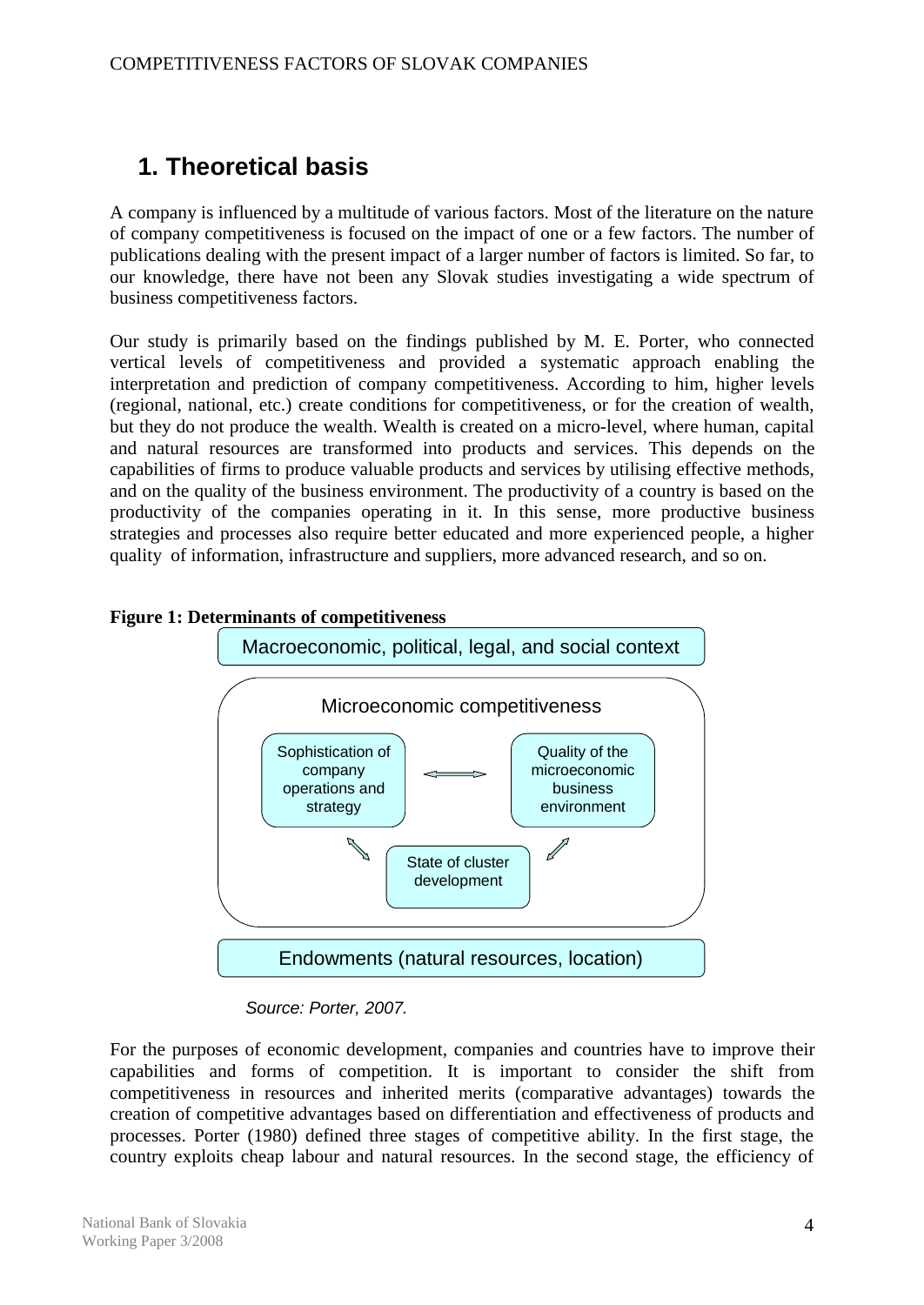production becomes the source of comparative advantages. The third stage concerns the production of innovative products and services. What was considered a strength of the company at a lower level of development may be a weakness at a higher level, due not only to the different level of productivity, but also to the postponement of necessary changes (as current practices are still profitable and routine procedures are deeply embedded). The author also points out that the process of raising competitiveness must be understood as a marathon, not a sprint.

The selection of companies' competitiveness factors resulting from their own operation was based on a value chain analysis.<sup>1</sup> Under this approach, the company is understood as a set of partial activities that contribute to the total value produced. We differentiate between primary value-creating activities (related to the creation and marketing of the product, its delivery to customers, and accompanying services), and supporting activities that ensure inputs, and complete conditions for the performance of primary activities.

The task of increasing competitiveness is difficult, and because improvement in an individual area does not ensure an increase in competitiveness, progress in multiple areas is necessary. The present and also future success of a company is largely predetermined by the environment in which the company exists, i.e. by the conditions for the development of business activity in the respective area. The business environment can be outlined in the form of a diamond.<sup>2</sup> It consists of four interconnected areas: 1. Production resources and the related quality, efficiency, and specialisation; 2. Customers, their demandingness and sophistication; 3. Existence of related and supporting industries; 4. Firm strategy and rivalry. Virtually all the factors affecting a company can be included in these areas.

#### **Figure 2: Microeconomic business environment**



*Source: Porter, 1990.* 

The "five competitive forces" approach defined by Porter (2006) was taken into account when assessing factors affecting a company within its sectoral environment. The behaviour of a company is determined not only by current competitors, but also by the behaviour of suppliers and customers, substitute goods and potential new competitors. Strong

<sup>1</sup> Porter, M.E. (1993), *Competitive advantage. How to create and retain above-average performance* , Victoria Publishing, Prague.

 $2^{2}$  Porter, M.E., Ketels C. and Delgado, M. (2006), "The Microeconomic foundations of prosperity: Findings from the Business Competitiveness Index", *The Global Competitiveness Report 2006 –2007*, WEF.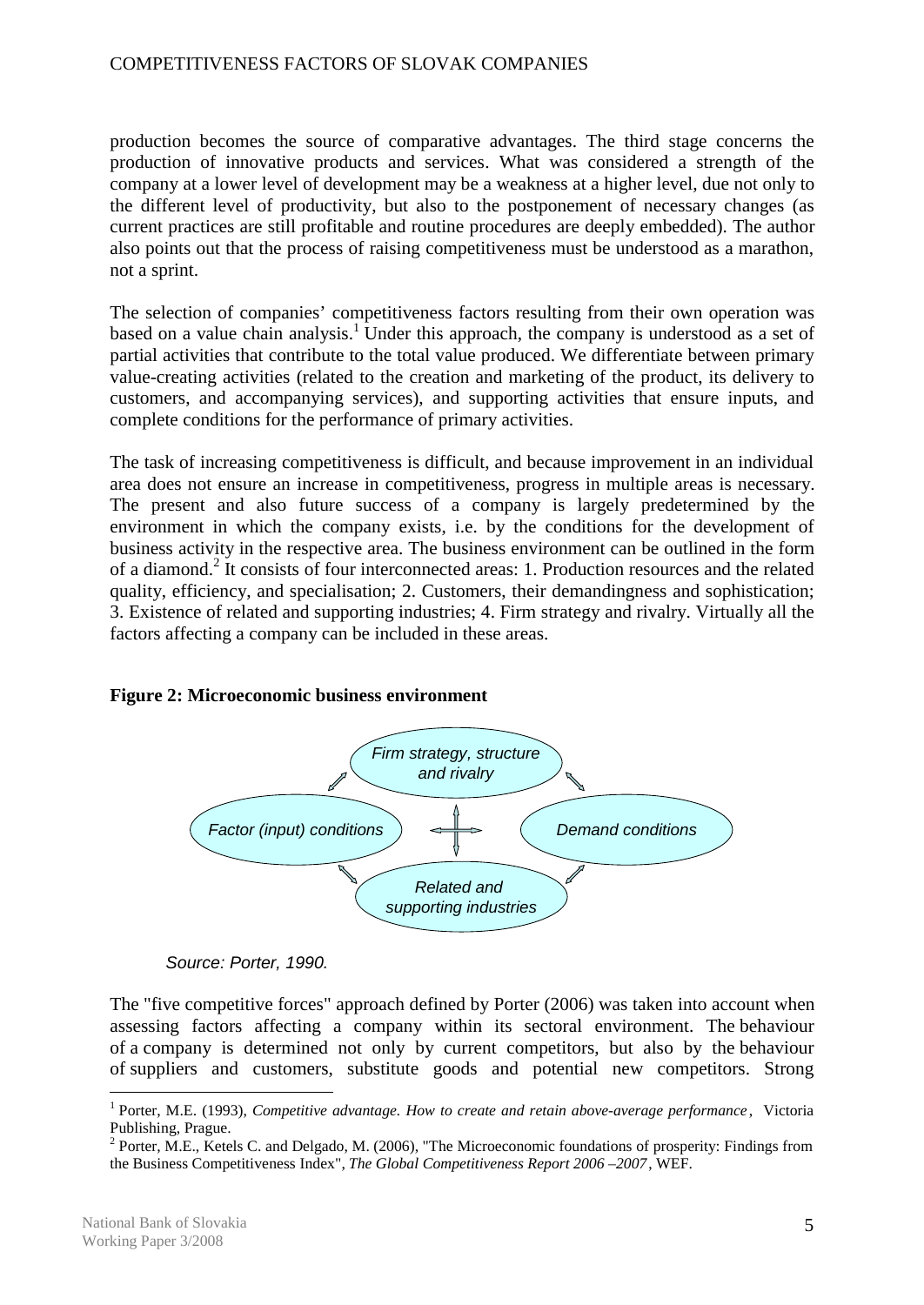competitive forces may be viewed as threats, which worsen the conditions and may lead to a decrease in profits. Weak competitive forces, on the other hand, may be treated as opportunities that create a favourable competitive environment and allow the company to increase profits.

The influence of the most important factors forming the competitiveness of the corporate sector, and subsequently the competitiveness of the economy, is subject to regular evaluation in the Global Competitiveness Report, on the basis of the Business Competitiveness Index (BCI).<sup>3</sup> The BCI reveals the fundamentals of competitiveness and/or prosperity of countries and it consists of two sub-indexes (the Index of Companies' Operations and Strategies and Index of National Business Environment). In this case, the variable used as a proxy for expressing competitiveness is GDP per capita in purchasing power parity (PPP). Using econometric methods, a relationship is estimated between the development of GDP per capita (PPP) and the number of explanatory variables. In line with the basic thesis on the key role of the business sphere, the most important identified determining factors are the capabilities and opportunities of companies and the quality of the business environment.

A rival publication is the World Competitiveness Yearbook (2006), which does not place such emphasis on the business environment. The so-called business efficiency is one of four main areas of competitiveness. However, this publication observes twice the number of indicators, and therefore it became an important source of additional factors in our survey.

The aforementioned approaches are often a target of criticism. Most frequently criticised are the weights of factors and the method of calculating the ranking of countries. Several authors, for example Sahin et al. (2006) propose alternative weights and methods. Furthermore, Krugman (1994) criticises the application of the term competitiveness beyond the scope of a company and warns against the misuse of the term "decreasing international competitiveness" to cover economic problems that are domestic in origin. Even though to a certain extent we take into account also the weights of individual factors in this study, the major reason for the selection and use of the two mentioned publications was the complexity and variability of the business sector factors they take into consideration. The subsequent implications for national competitiveness were used only to illustrate the importance of the business sector.

There is no doubt that foreign investments are an important engine of economic development in Slovakia. The most important drivers of inward foreign investment were identified on the basis of the World Investment Report 2006. In defining the group of macroeconomic factors, we also utilised valuable information from the publication Doing Business in 2007, which rates the business environment of countries primarily in terms of degree of state regulation.

In this paper we tend to use the broadest possible definition of competitiveness, taking into account all available criteria. At company level we can more or less agree with Buckley's (1988) statement that competitiveness is a synonym of long-term achievement of profit, an ability to come to a settlement with employees and provide above average returns for the owners. This enables us to take into account many factors other than those originally identified as crucial to the profitability or success of a company. If we accept the thesis of

 $3$  In addition to competitiveness at the micro-level, this regular study also follows competitiveness in economic development represented by the Growth Competitiveness Index (GCI).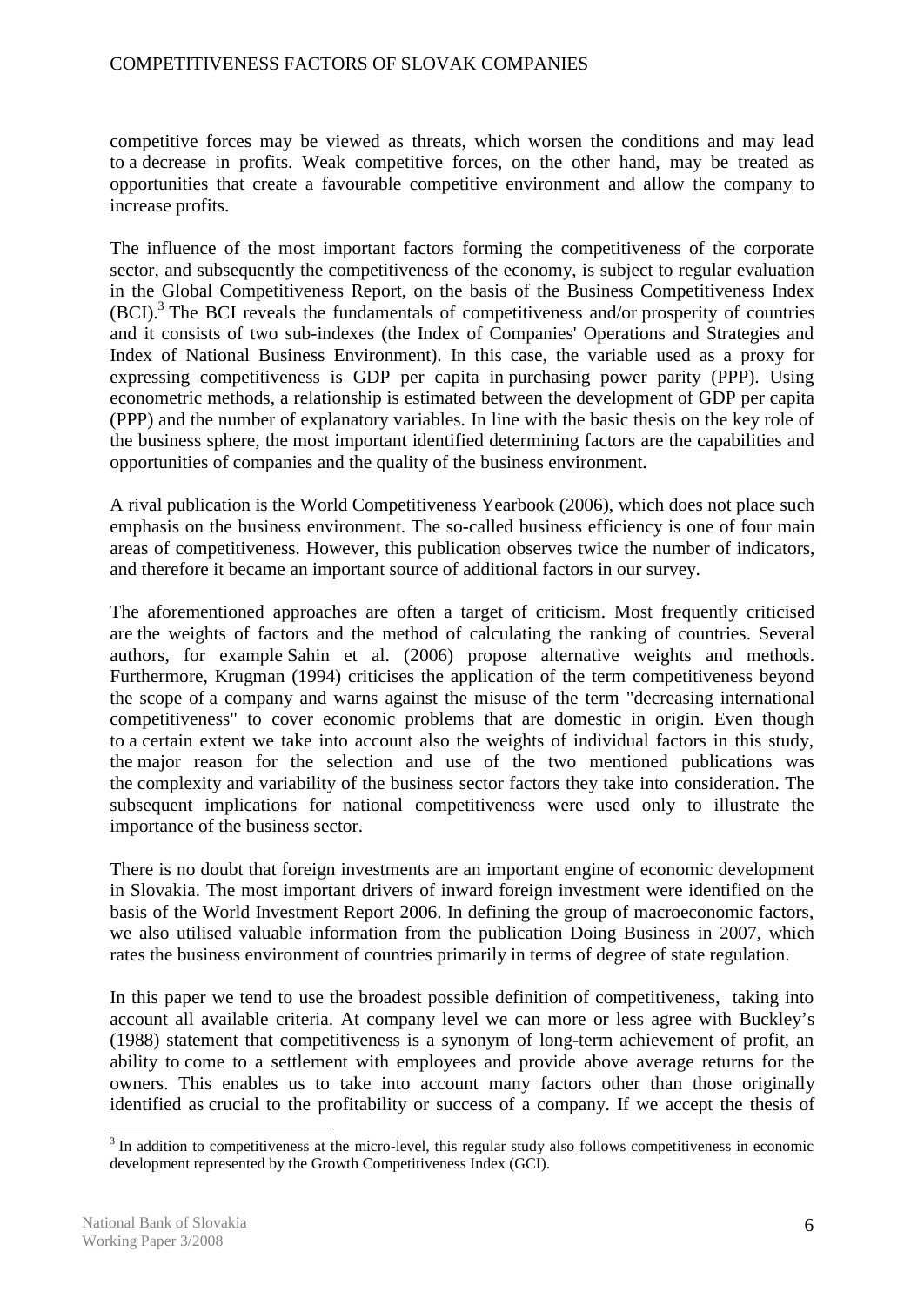Beneš (2006), which understands competitiveness as a reflection of competitive advantages, determined by specific market situations, we can extend our list of factors by factors important to the achievement or sustainment of competitive advantage. Oral et al. (1999) connect competitiveness with the level of productivity.

The existence, progress and growth of a company's competitiveness are to a large extent predetermined by its field of business and by the nature of its production. Other significant internal factors identified by Porter (2006) are the level of education of employees, the source of competitive advantage, the willingness to delegate authority, and the innovativeness of the company. At the highest stage of development, based on innovation and services, there is increasing focus on the customer and on the utilisation of marketing. The least important factors are predominantly macroeconomic factors, such as government decisions favouring selected partners, the trustworthiness of the police, access to the domestic stock market, and cooperation in the employee/employer relationship. Government subsidies are not a factor in the success of Slovak companies either, as demonstrated, for example, in the work of Grznár and Szabo (2002).

At present, economic growth increasingly depends on the ability of people to work with information and on investment in information technologies. The implementation of information technologies changes the nature of the classic competitive environment and we can define a new type of competition, so called "e-competition".<sup>4</sup> The strong and statistically significant contribution of information systems has also been confirmed by Brynjolfsson and Hitt (1996).

Important factors of company competitiveness growth are the improvement of current production, the increase in the utility value and functionality, and the simplification of usage, all accompanied by a reduction in production costs. That is why the weight of R&D investment, as one of the main factors, increases in the transition towards production with a higher value added and a higher degree of sophistication. Voinea and Simionescu (2005) identified a strong positive correlation between competitiveness and the existence of specialised R&D departments in companies. Grupp (1997) discovered that the scientific potential of firms is a major determinant of their profitability and competitiveness.

Cooke (2001) emphasises the ability to innovate and to learn continuously. However, his study followed the work of Acs and Audtretsch (1998) and therefore the innovations in small and large companies are governed by different fundamentals. Cantwell (2003) praises intercompany cooperation in the development of knowledge and innovation. With growing technological complexity, the importance of human capital is increasing. Companies often claim that people are their most valuable asset, but surveys among top managers confirm that the development of human capital is rarely ranked among the top priorities. According to Ravindran (2004) the most frequently mentioned factors are increasing sales, cost reduction, and R&D costs. Gregorová (2006) notes the relationship between the performance of a company and the management of human resources, including details such as the influence of a high-quality motivational system.

 $\overline{a}$ 4 Rouvinen, P. (2002), *Competitiveness in the New Economy*, Research Institute of Finnish Economy.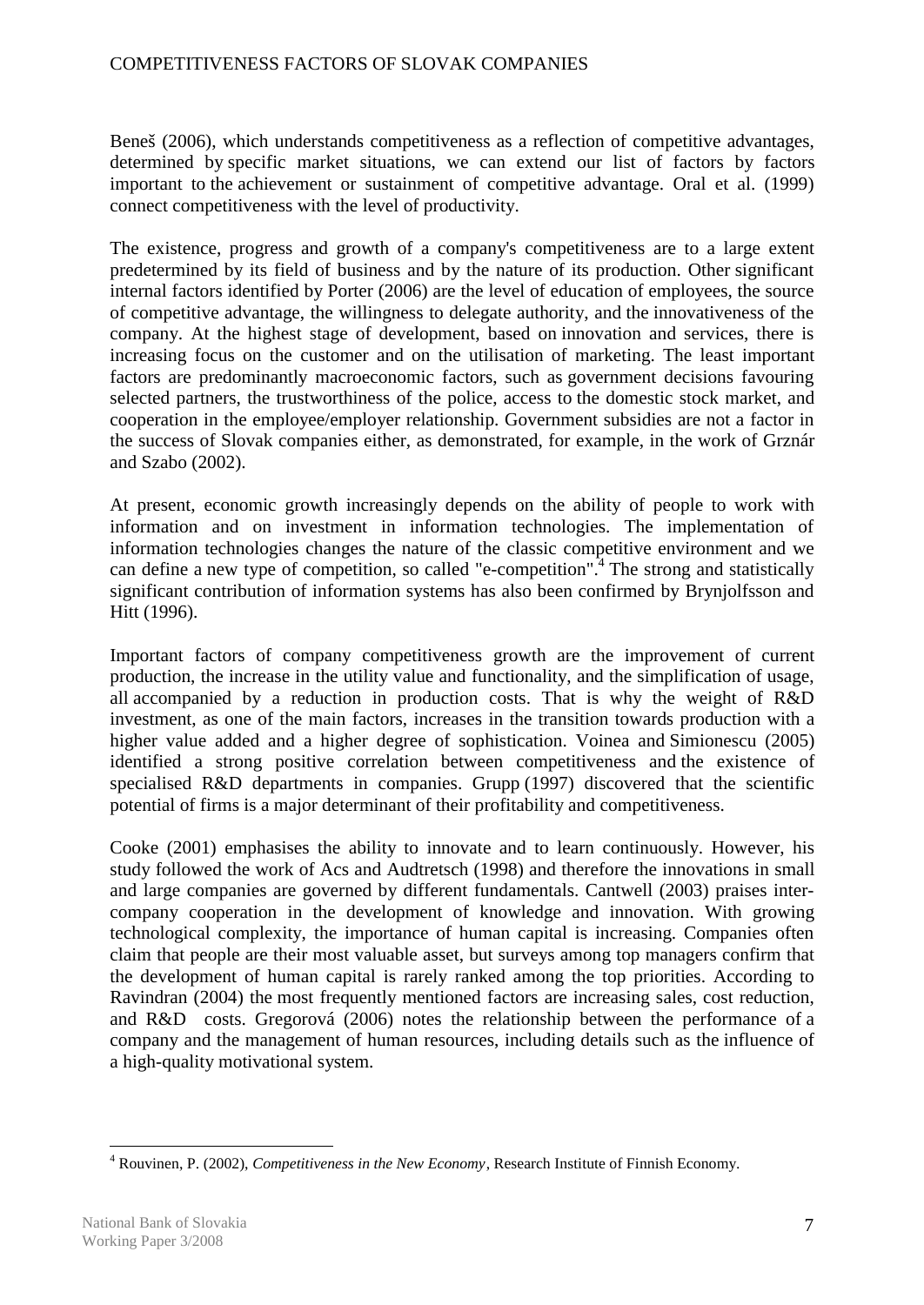Slovakia's entry into the EU increased the need to monitor the international environment and to differentiate between the "broad" and "narrow" international environment. Involvement in international business is now a key resource for company development. According to Sršňova and Füzyova (2003), a company operating exclusively on the domestic market cannot develop systematically in the long-term horizon. Trends in national and international competition, but also other factors,<sup>5</sup> increase the need for the internationalisation of companies. Internationalisation therefore becomes a decisive step in the progress of a company's competitiveness (Salwan (2007)).

Porter (1990) also states that the most successful firms in international competition are those that face strong competition in the domestic market. And in his next paper,<sup>6</sup> using Japan as an example, he adds that only companies hardened in strong domestic competition will stand their ground against international competition, even in the case of a domestic recession.

The competitiveness of companies depends on the quality of their management.<sup>7</sup> In other words, it depends on whether top management is able to create efficient development strategies, to ensure the long term prosperity of the company, and to use efficiently the decisive factors of company development. Under the term "quality of management", we primarily understand the professional performance of managerial functions. When the company is successful, managers take the most credit, but when the company is not doing so well, they have a tendency to lay the blame on external influences. We may object at this point by saying that the task of management is also to ensure adequate company flexibility and the skills needed to exploit changes in the environment for the benefit of the company. Hambrick and Mason (1984) confirmed that the strategic decisions and performance level of a firm depend on the nature of company management. When searching for factors of success of companies, it is easy to come to the simplistic conclusion that the manager is behind everything. It was a conclusion that Collins (2005) sought to avoid in his research. Although he could not rule out the substantial influence of management, he found that the long term success of a company cannot be ensured by a managerial hero emblazoned with legends and hired from the outside.

More extensive surveys targeted on finding key factors of competitiveness were done mainly on a sample of small and medium-sized enterprises. Morone and Testa (2005) base their findings on a survey conducted among small and medium-sized enterprises, and confirm the importance of the ability to innovate and invest into human capital. Furthermore, they also identified a strong effect of participation in international cooperation.

In Slovakia, surveys containing questions about the competitiveness of companies were conducted as part of a project entitled "Innovative capacity of small and medium-sized enterprises", under the patronage of the National Agency for the Development of Small and Medium-Sized Enterprises.<sup>8</sup> The most recent survey took place in November 2004 on a

<sup>&</sup>lt;sup>5</sup> In particular: rapidly growing R&D costs; shortening of the product and technology lifecycle; high capital requirement; development of information and communication technology; improvement of transport infrastructure; and broadening and deepening of services suitable for internationalisation.

<sup>6</sup> Porter, M. (2000), *Can Japan compete?*, MacMillan, London.

<sup>7</sup> Vincúr, P. et al. (2005), *Theory and practice of economic policy*, Sprint.

<sup>8</sup> National Agency for the Development of Small and Medium-Sized Enterprises (2005), *Innovation capacity of small and medium-sized enterprises*; Bratislava.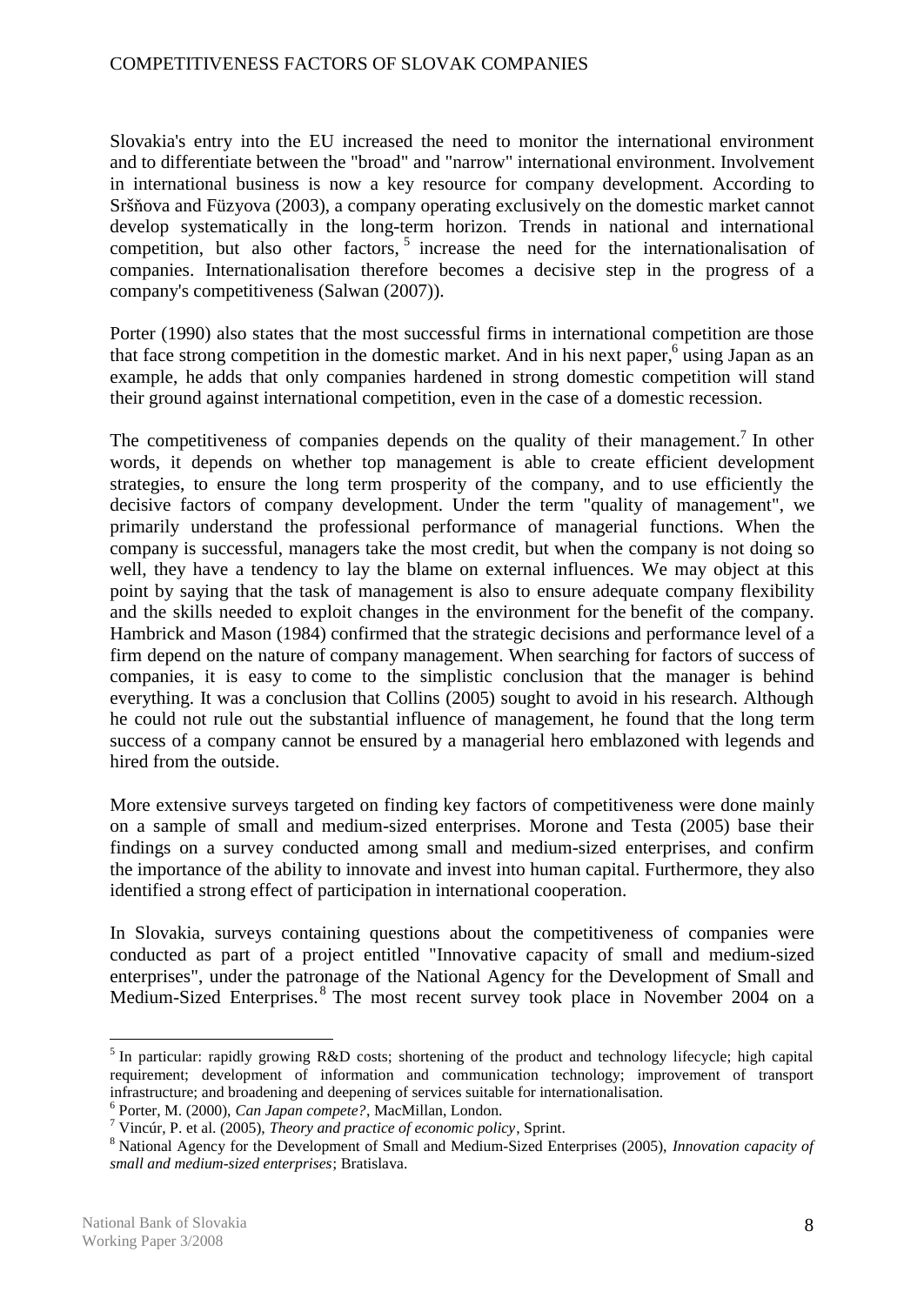sample of more than a thousand small and medium-sized enterprises, most of them trade service companies. The results showed that the sources of competitiveness are, firstly, reliability in observing contractual terms, secondly, a high quality of product, and, thirdly, the ability of the company to adapt to change.

A further questionnaire survey, more extensive in both its content and scale, has been conducted by the Research Centre for the Competitiveness of the Czech economy. They studied the responses of 432 companies located in the Czech Republic, from the sectors of processing industry and construction. In addition to direct questions regarding the factors of competitiveness, the questionnaire included a very high number of additional questions used to define the company. The initial results<sup>9</sup> indicated that factors making the strongest positive contribution to company success were an ability to adapt elastically to customer requirements, production quality, and customer care.

# **2. Survey methodology**

The primary goal of our questionnaire survey was to identify the most important factors of competitiveness of Slovak companies.<sup>10</sup> There is a wide range of expert literature in this field. We were interested in the how companies themselves see their competitiveness and the factors that affect it.

# **Survey phases and timetable**

Originally, we wanted to address the most successful Slovak companies indirectly through the most influential business associations. We requested cooperation from the Business Alliance of Slovakia, Club 500, and the National Union of Employers.

We expected that our survey would take around three months to conduct, considering the time needed by business associations to process our requests and subsequently to address the relevant companies, as well as the time required for replies. However, the approach of addressing firms indirectly did not prove suitable, since in three months we received replies from only 14 private companies and one non-profit company. Besides, four of the responses were from small companies, none of which achieved exceptional (absolute or relative) financial results. Nor did they belong to generally recognised firms well known for their image, technological sophistication of production or other characteristic, such that would justify their inclusion among the most influential Slovak companies despite their small number of employees and low turnover.

Given the weak response from companies addressed indirectly through business associations, we decided to contact leading Slovak companies directly.<sup>11</sup> We addressed 190 companies

 $\overline{a}$ 9 Blažek, Ladislav et al. (2007), *Competitive ability of companies (primary analysis of results of empirical research)*, 1st edn, Masaryk University, Brno.

 $10$  In this study, we consider Slovak companies as companies doing business in Slovakia and registered in the Slovak business or trade register. The nationality of the owners is of no significance.

<sup>&</sup>lt;sup>11</sup> Leading members, mainly CEOs, or other members of the top management were addressed by a letter signed by the member of the NBS Bank board responsible for the area of research. They also received a hard copy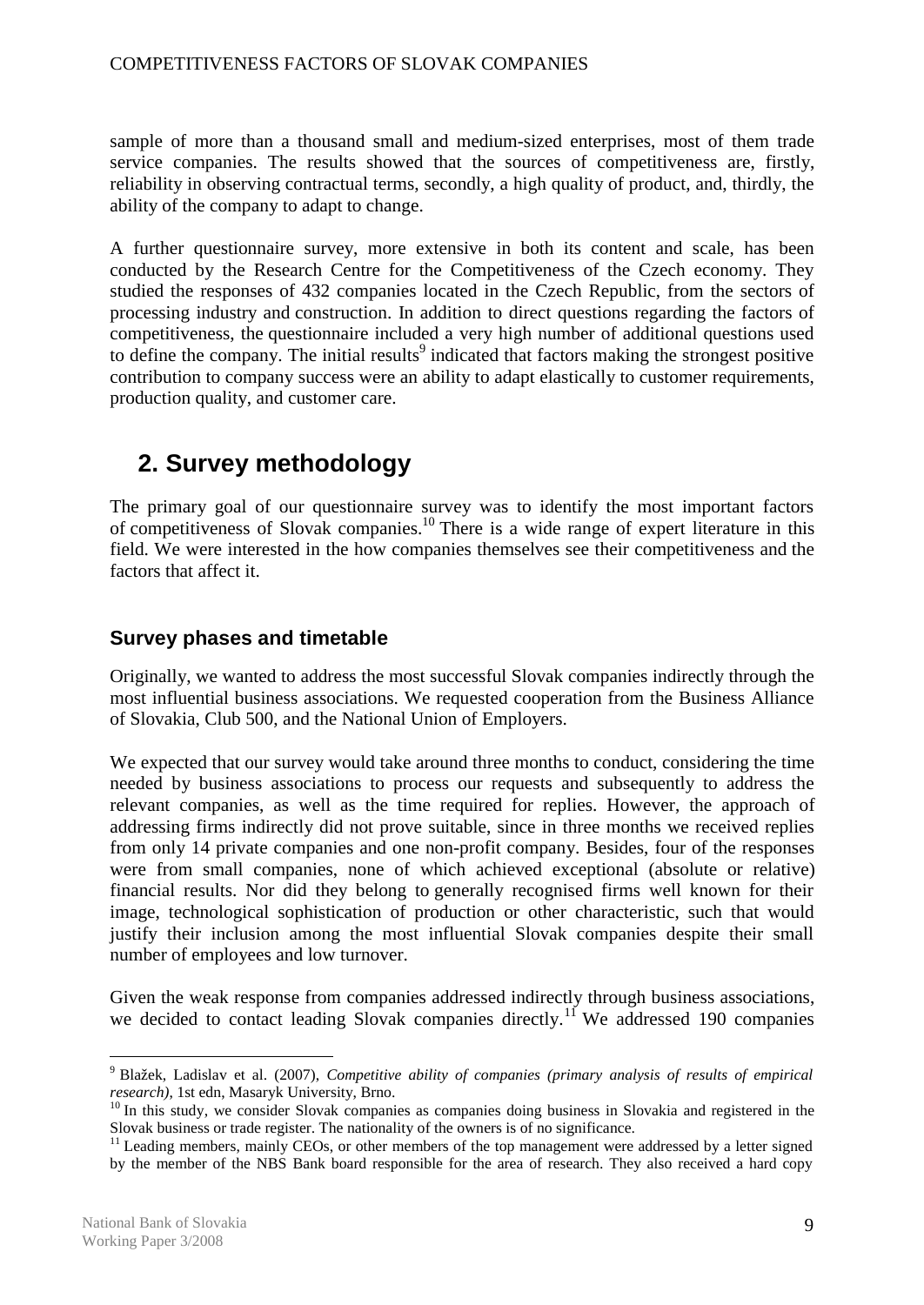included in the Trend Top 200 list for 2006. During the course of two months, i.e. from the middle of May until the middle of July, we received 41 replies. Therefore, we achieved approximately a 22% response rate in the second round. Similarly to the first round, most of the companies replied electronically. We subsequently tried to contact the remaining companies again, by telephone, and managed get through to almost 140 of them.

The majority of the firms addressed apologised that they were unable to answer our questions immediately, mainly due to their heavy workload. They promised to reply within a few days, or by a later date proposed by us – the end of August 2007. In the end, 20 of them sent us the completed questionnaire by the end of August.

A frequent reason given for non-participation in the second round of the questionnaire survey was that the top management or registered office had been changed and the request had not been delivered. In these cases, an additional official written request was sent to the companies.<sup>12</sup> Two companies were unable to participate in our survey due to a language barrier (non-Slovak management).

In the third round of the survey, we contacted companies by telephone and received a promise of participation from more than 120. By the beginning of September 2007, we had received 31 replies. We achieved a response rate of approximately 25% in the third round, bringing the overall response rate up by 15%.

In the final round, we further prompted those companies that had promised to send us a completed questionnaire electronically and had provided their e-mail address. We sent them a request to complete and return the questionnaire as soon as possible. Out of 46 companies addressed in this round, we received four replies. In total, after four rounds, we had received replies from 90 companies and reached a response rate of 45%.<sup>13</sup>

 $\overline{a}$ of the questionnaire and a link to the electronic version which was available for download from the NBS website, or could be requested by e-mail. Most of the respondents chose to download the electronic version, which simplified the subsequent processing and analysis of questionnaires.

 $12$  In addition, we also addressed five companies (from the automotive and electro-technical industry) which were not included in the Trend Top 200 in 2006, but which we assumed would be among the most prominent companies in 2007. However, we did not receive a reply from any of them.

<sup>&</sup>lt;sup>13</sup> The original sample covered 200 companies included in the Top Trend 200 rating based on financial results for 2006. We do not know how many companies were addressed indirectly in the first round. Furthermore, we additionally contacted 5 new companies. Some of the companies had split up, or changed their name, therefore the total number of addressed companies exceeded 205.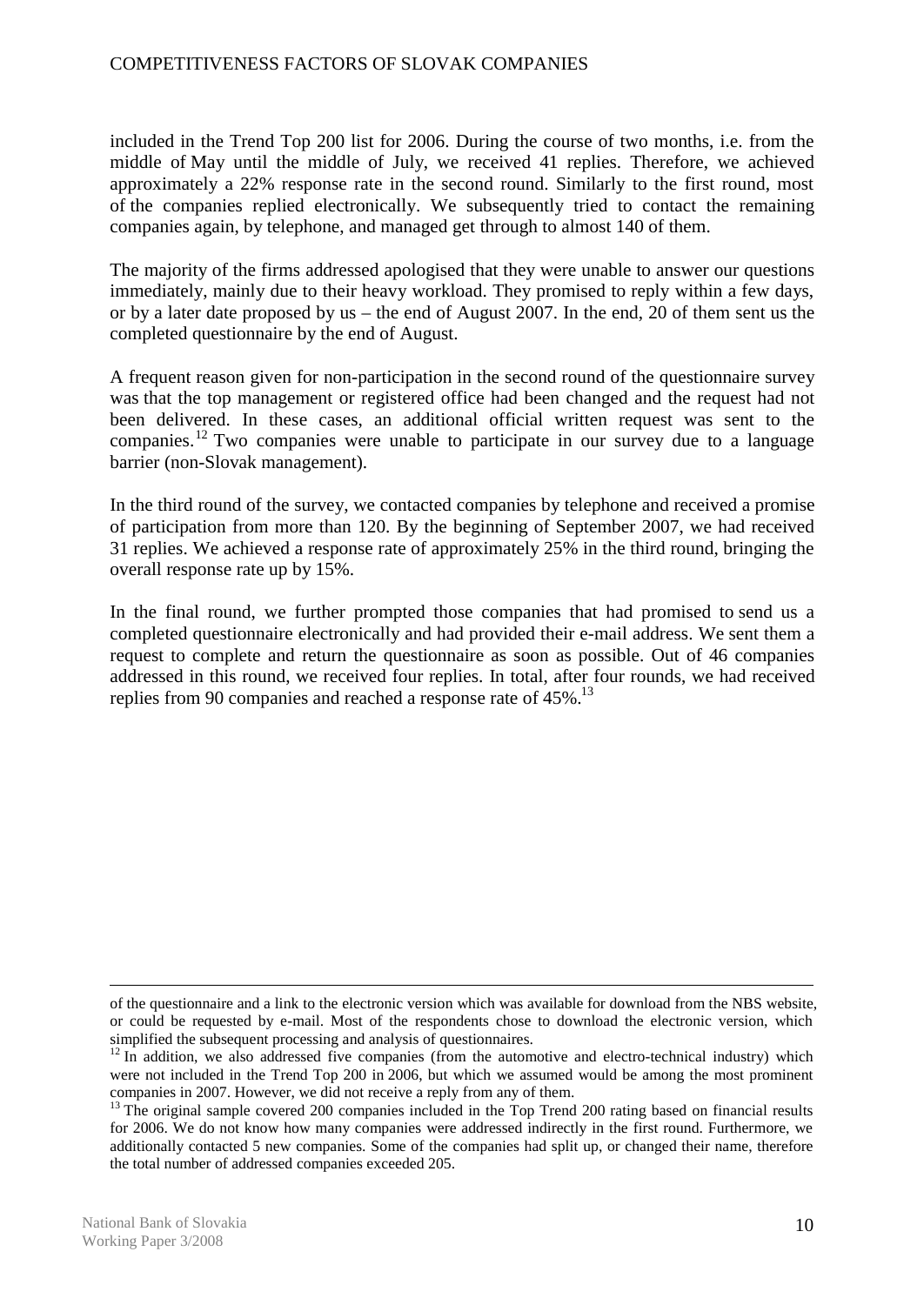

# **Figure 3: Survey phases and timetable**

With the aim of achieving the highest response rate possible, our survey took longer than we originally predicted. The survey lasted twice as long as originally planned, and it was impossible to conclude the analysis in accordance with the original timetable, by the end of 2007. However, considering the nature of the questions, the time difference between the replies had no distorting influence on the results.

# **Survey participants**

The survey was focused on the most prominent companies in Slovakia. In total, more than 200 companies were contacted. The specific number is not available, because in the first phase the companies were contacted indirectly through business associations. In the end, 90 companies actively participated in the survey.

The respondent companies selected for the survey were drawn from the 200 companies that have the highest annual turnover and exert a key influence on the development of the Slovak economy. In Slovakia, the largest companies can be considered to be competitive. This is evidenced not only by their export performance, but also by their share in the value added and profit produced by the entire Slovak corporate sector. The advantage of the selected sample of respondents is that it could be quantitatively analysed in depth without the need for additional lengthy gathering of data, since the basic information and economic indicators of these companies are available in a publication issued by Trend.<sup>14</sup> This allowed us to focus exclusively on the factors of competitiveness and to ask the companies a higher number of competitiveness-related questions than would otherwise have been practical.

The companies that participated in our survey constitute a negligible proportion of all the companies in Slovakia, but their economic power is significant. They employ just over 5% of the total workforce in Slovakia, but they account for 20% of the value added and profit of the non-financial sector. They generate approximately one quarter of the total production, and their share in the total exports from Slovakia is more than one-third.

<sup>&</sup>lt;sup>14</sup> The complete database of individual data of non-financial companies in SR (2007), Trend Holding, s.r.o., Bratislava.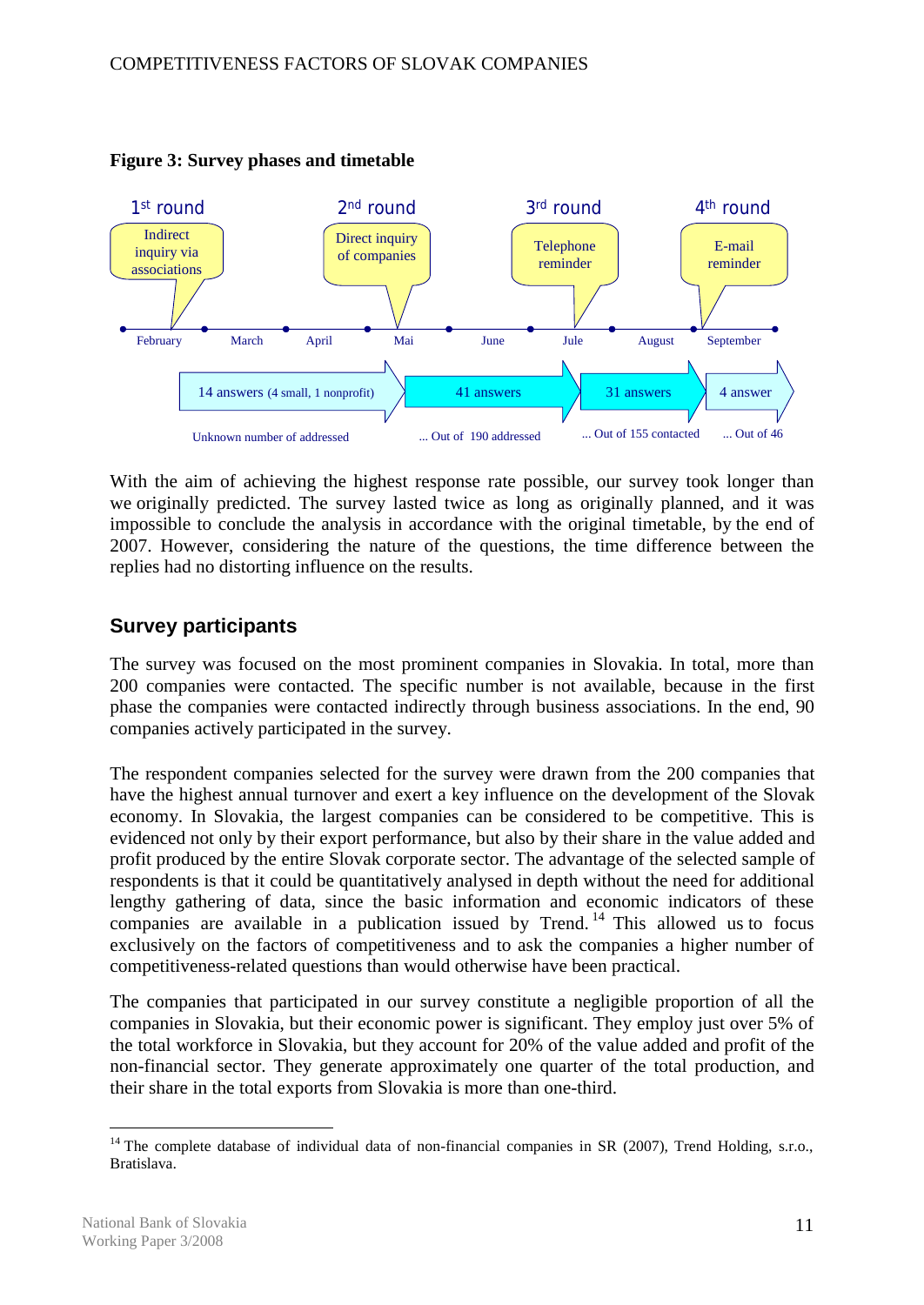The sectoral composition of the top 200 companies is different to that of all companies in Slovakia, mainly in regard to representation of services. In 2007, companies in the sector of *wholesale and retail trade / repair of motor vehicles and motorcycles* constituted 37% of the total number of companies in the economy and approximately 25% of the number of companies in the top 200. In the survey, the proportion of respondents from this sector was less than 17%. Companies in the sector of *real estate, renting and business activities*, represent a relatively small proportion of top 200 companies (2%) and did not feature at all in our survey, but they make up 25% of all the companies Slovakia. Several other sectors are not represented in the survey, but they are not represented among the top 200 companies, either.<sup>15</sup>

The sectoral structure of the addressed companies (those which were contacted), more or less corresponds with the sectoral structure of the respondents (those which replied). The sectors that had a greater representation among the respondents than among all the addressed companies included the manufacture of cellulose, paper and paper goods sector and the chemical industry sector.<sup>16</sup> Detailed sectoral conclusions regarding factors of competitiveness of companies could not be made, considering the small number of respondents from some sectors. We did not receive any replies from companies in the sectors of pharmaceuticals, IT services, leather processing, sales of automobiles and fuel, publishing, and freight forwarding. When applying the survey results to the business sector as a whole, it is important to consider the lower proportion of service-sector companies in the survey.



# **Figure 4: Sectoral composition of respondents and addressed companies**

<sup>&</sup>lt;sup>15</sup> Companies from the following sectors: hotels and restaurants, education, healthcare, and social services.

<sup>&</sup>lt;sup>16</sup> Under the chemical industry sector, we include the manufacture of coke, refined oil products and nuclear fuels, the manufacture of chemicals and chemical products, and the manufacture of rubber products and plastics.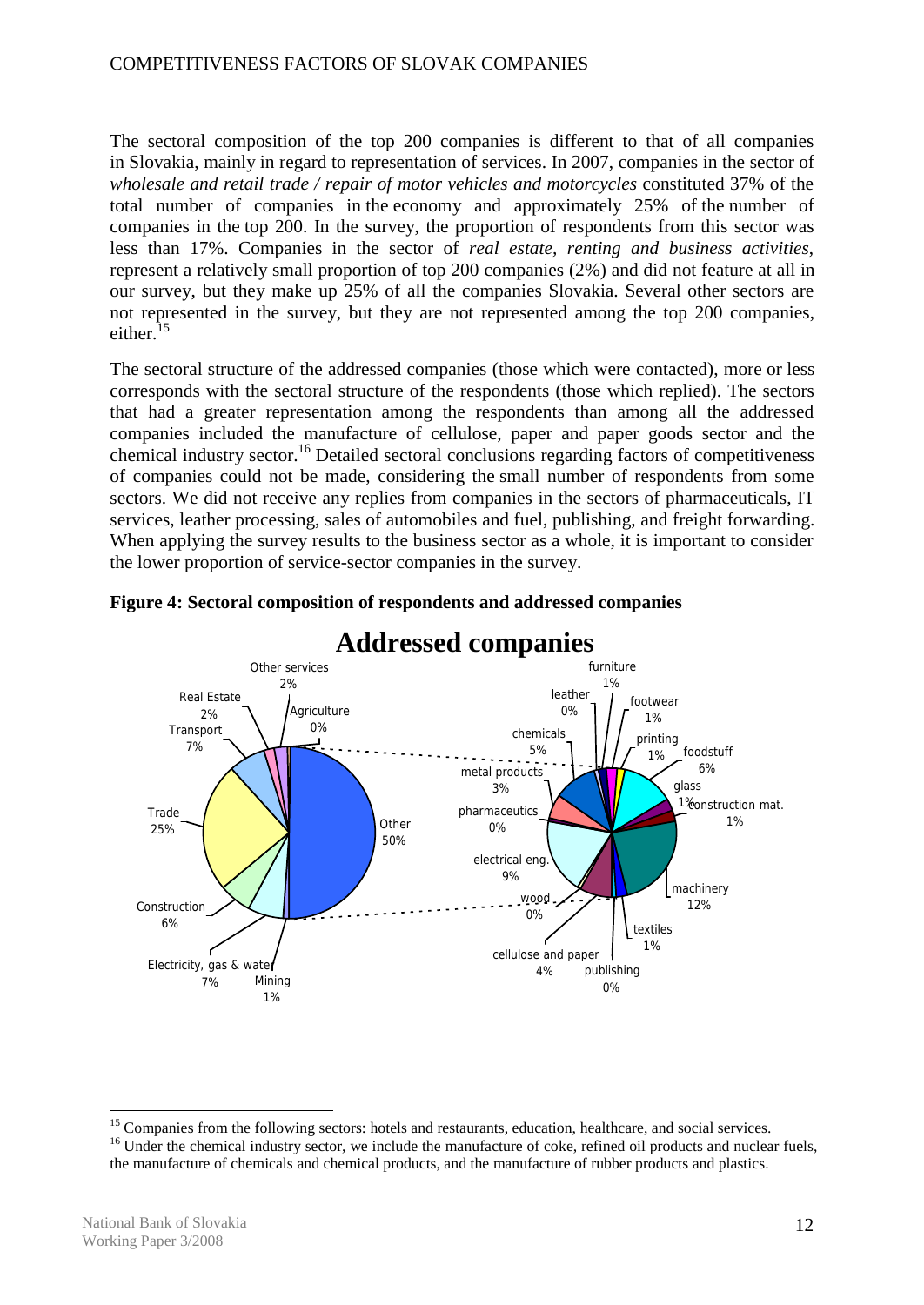

# **Structure and contents of the questionnaire**

The final selection of factors was based mainly on Porter's approach to the evaluation of country competitiveness. In this regard, the selection may seem unsuitable, but our eventual survey also covered factors other than those relevant to country competitiveness. The range of selected factors represents all the basic determinants of company competitiveness. At the same time, the survey provides valuable information that can used to examine the vulnerability and competitiveness of the entire economy in which the addressed companies do business. The final list included several additional factors mainly regarding the motives of foreign investments and the description of infrastructure, taken from the sources specified in the chapter on theoretical resources.

Respondents expressed their views regarding the level, present impact and expected future impact of 73 sub-factors affecting their competitiveness. In accordance with the generally used classification of the business environment, the survey included internal, sectoral and macro-level factors. In line with the theory and practical experience mentioned in the previous chapter, 31 internal, 17 sectoral and 25 macro-level factors were selected. The questionnaire is included in Appendix No. 1.

In defining the internal factors, we tried to capture the entire value-creating process of a company. Considering the scope of active influences, we selected only the most important, many of them related to multiple parts of the value-creating process.

We did not focus on input and output logistics separately, but treated them as part of the production process. Among the factors that influence the production process, we took into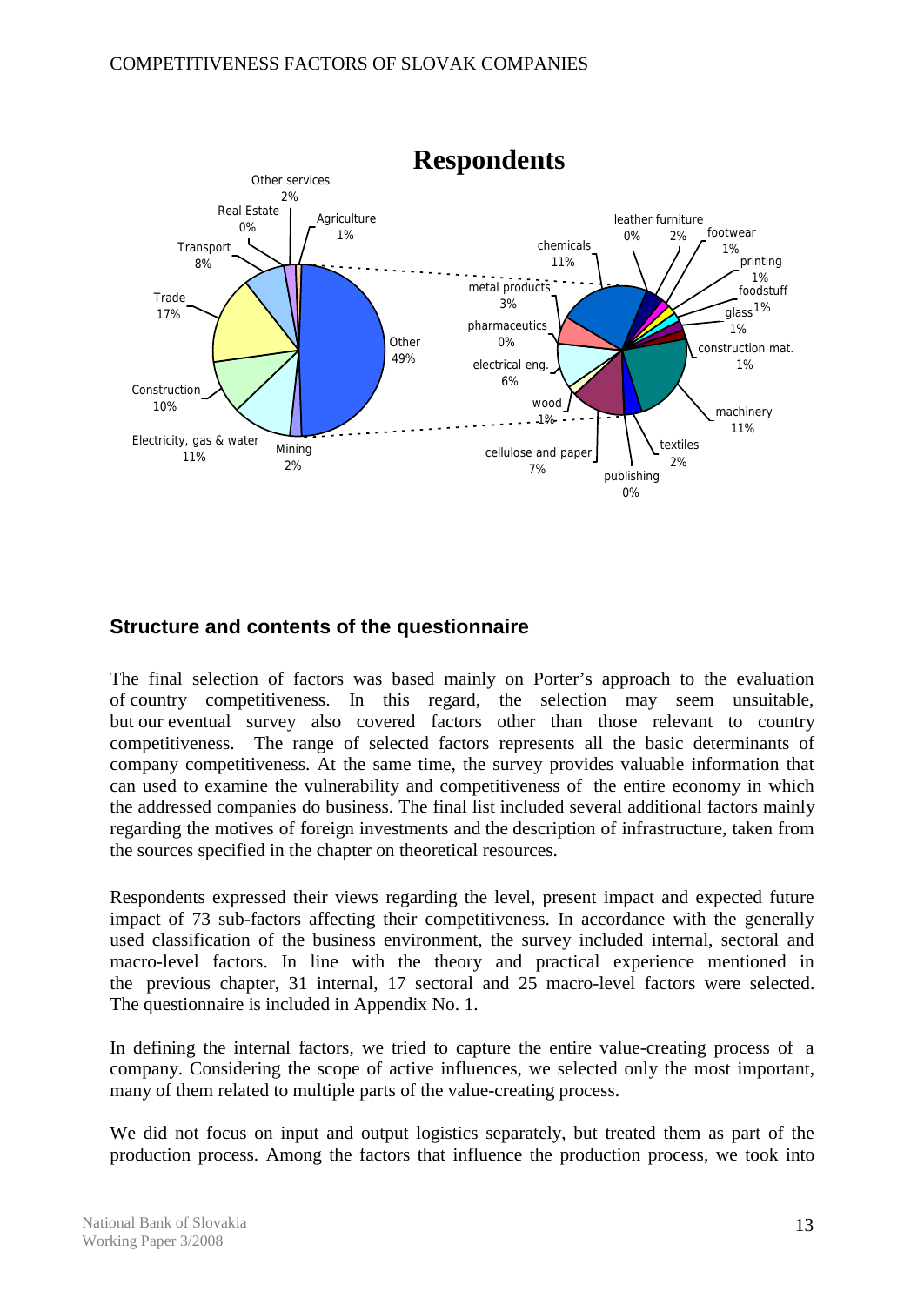account the following: the corporate relationship with suppliers and customers, import intensity of production, investment in production expansion and modernisation, technological level of the production process, and the strategy of reducing production costs. We gave more space to evaluating the influence of suppliers at the sectoral level. As regards the area of marketing and sales, we included the following factors: the extent to which marketing is utilised, extent of orientation on customers, degree of control over foreign distribution, share of exports on sales, and the orientation on differentiation from competitors. We do not specify services in detail; the only one we examined separately was the significance of after-sale services. In the case of technological development, we asked about the utilisation of foreign technological licences, the quality and extent of the utilisation of information systems and communication technologies, the ability to innovate, and the extent of R&D investment. Among factors concerning human resources management, we studied the impact of good employee-employer relations, the level of education of employees, the extent to which authority is delegated, and the extent to which motivational rewards are utilised. The area of infrastructure includes in addition to the standard tangible infrastructure (the registered office of the company, office equipment, etc.), the qualifications of the management (efficiency of the company leadership and professionalism of management) and the level of performance in the managerial functions of planning, management and controlling in the company.

The group of sectoral factors was narrower, but it included all key elements affecting the company within the sector in which it operates. We based it on Porter's definition of the five competitive forces that characterise a sector and influence a company. We asked about the development of supplier sectors, the number and quality of domestic suppliers, the development of purchasers' industries and the demandingness of customers. We were also interested in the extent of domestic competition, the probability of the entry or establishment of new competitors, and the nature of the company's competitive advantage. By including the uniqueness of production and development of related sectors as factors, we examined the threat from substitutes of current products and services. Furthermore, we examined the total degree of regulation in a given industry. Considering the specific character of business conditions in Slovakia, we focused on factors related to sectoral quality and the availability of labour. Companies expressed their views regarding wage costs in their sector, the availability of specialised educational and research services, the supply of an adequately educated workforce with international experience, and the availability of qualified and experienced managers.

The number of macro-level factors was the highest, even though this level has a relatively weaker significance compared to the previous two. This fact relates to the diversity of a company's macroeconomic environment, which to varying degrees influences all business entities irrespective of sector and field of business. We concentrated mainly on the economic environment, political-legal environment, and the basic infrastructure in the country. As regards the economic environment, we were concerned mainly with the income tax rate and total tax burden, but also with the influence on company competitiveness of government subsidies and stimuli, liberalisation, and privatisation. In the area of monetary policy the important factors were stability of the price level and exchange rate, the prospect of the euro adoption, the interest rate level, and the overall availability of loans. The group of politicallegal factors included political stability, the protection of economic competition and intellectual property, and the overall functionality of the legal system and observance of property rights. From the viewpoint of the transition to a knowledge economy, it was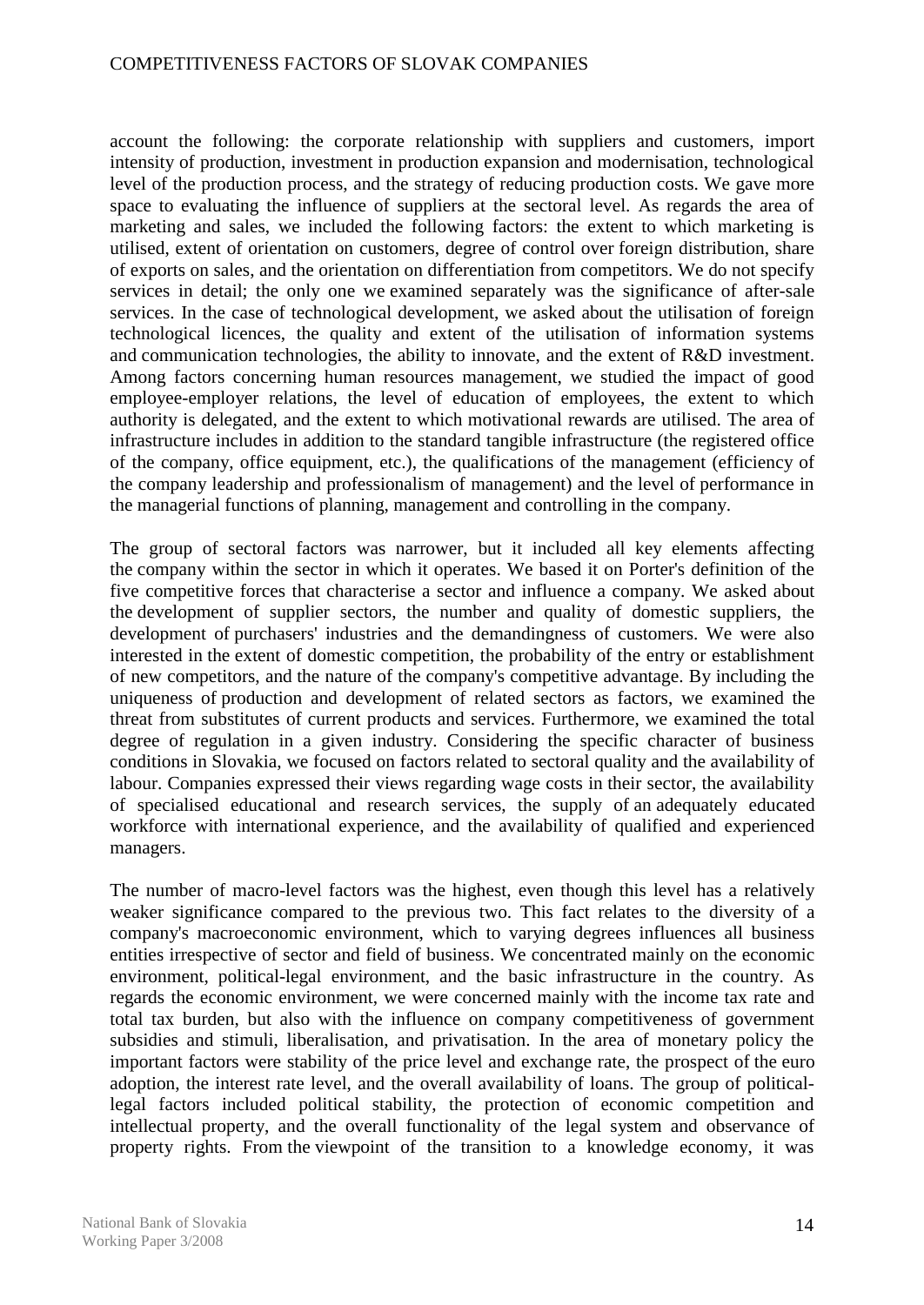interesting to examine the quality and availability of specialised educational and research services. Companies also expressed their opinions on such factors as the level of basic and technological infrastructure, the availability of land and office spaces, energy costs, office rents, and the quality and availability of telecommunication infrastructure in Slovakia.

In addition to the aforementioned factors, there were five specific questions related to current (or recent) monetary, fiscal and structural policy developments. We asked about the effect of Slovak koruna appreciation on competitiveness and about the expected impact of the euro adoption in Slovakia. We investigated whether tax reform, public finance reform and labour market reform have had any influence on company competitiveness.

The questionnaire was structured in such a way that respondent companies could add other factors which they considered significant, but which were not included in the list put forward by us.

# **3. Survey results**

We present the survey results in the structure corresponding to the questionnaire. The key point is that they are based on the current views of people who actually manage successful companies and decide about their priorities and further development. The study also provides a dynamic view of the competitiveness of companies, as it reveals not only present but also future factors of competitiveness. A detailed overview of the answers is provided in Appendix No. 2. In the following summary of the results, we will focus mainly on the factors that received the highest and lowest ratings and their present and future significance.

# *3.1 The present state of addressed companies*

# **Internal environment of companies**

Companies evaluated their internal environment very positively. They utilise communication and information technologies to a great extent. Almost 70% of companies consider that communication technologies are utilised to a high or above average extent in the company. Only four companies (out of the total of 90) admitted low utilisation of information technologies.

The second highest rated internal factor is the professionalism of management. More than half of the respondent companies said they had a highly professional management. A majority of the respondents reported a high orientation on cost reduction or on cutting production costs, while only four companies admitted to a low orientation on these factors. As for orientation customers, it was high for more than 50% of the respondents and low for 8%.

The most successful companies are not dependent on usage of foreign technological licences. As for the question on utilisation of technological licences, the companies that considered it relevant reported an average or high degree of utilisation of foreign technological licences (a high degree of utilisation was stated by 14.5% of the companies).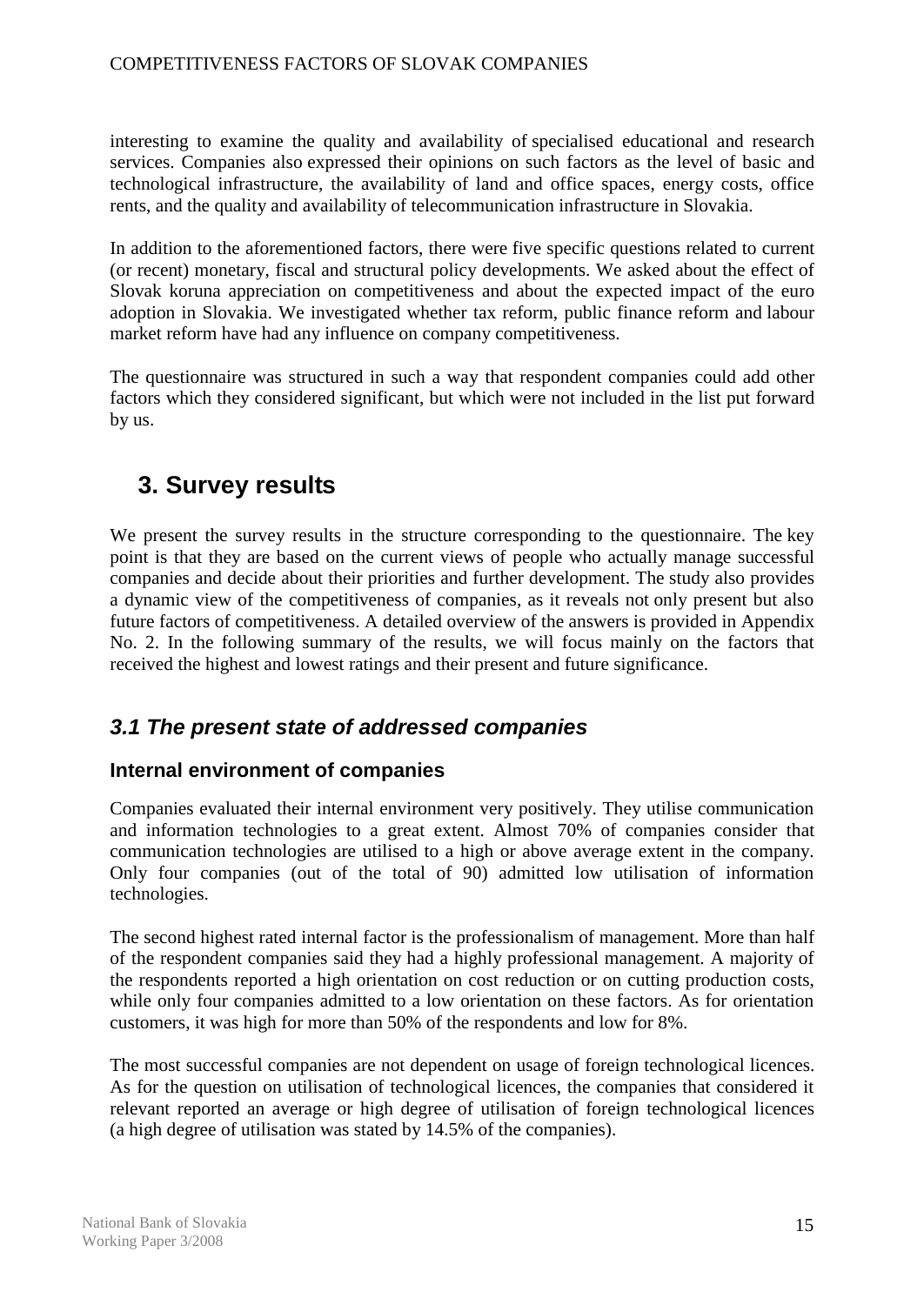For most respondents, both the utilisation of marketing and the degree of control over international distribution are low. Almost 60% of the companies have a low degree of control over the international distribution of their production. It is interesting that almost 70% of companies admitted to have either no or a low vertical and horizontal corporate relationship with other companies (i.e. relationship with suppliers, consumers and other companies operating in the given sector).

Approximately one-third of companies are exclusively oriented on the domestic market. The rest are strongly export-oriented, on average exporting 60% of their production and importing 35% of their inputs.

Most investments (almost half) are dedicated to the modernisation of production, and a further 30% (approximately) to the expansion of production capacities. R&D investment constitutes 9% of the total.

# **Sectoral environment**

According to our survey, sectoral factors have lower variability and achieve mostly average or below average ratings. The highest average value was assigned to the demandingness of customers, with almost 60% of companies considering their customers to be highly demanding.

The survey also shows that the development of the supplier and consumer related sectors is at a medium level. An important finding is that only 15 companies identified cheap production resources as the main factor of their competitive advantage. For almost 60% of the companies, the main source of their competitive advantage is production efficiency. The remaining companies (more than 24%) consider themselves to be innovators, i.e. the nature of their competitive advantage is innovation.

Respondents are aware of their often monopolistic or oligopolistic position on the market, and they do not feel threatened by their present or potential competition. In all, 70% of the respondents rated the degree of domestic competition as low or medium, and only 15% thought there was a high probability of the entry of a new competitor into the market.

Among the lowest-rated factors is the availability of labour with international experience, but also the quality and availability of specialised educational and research services.

An important and positive finding is the high share of domestic suppliers – 70% on average, and in some cases as high as 90%. We assume that this finding would be worth further examination in a sector-focused analysis.

# **Macro-level environment**

The macro-level factors achieved only slightly lower average values than the sectoral ones. Respondents rated them at mostly the medium level.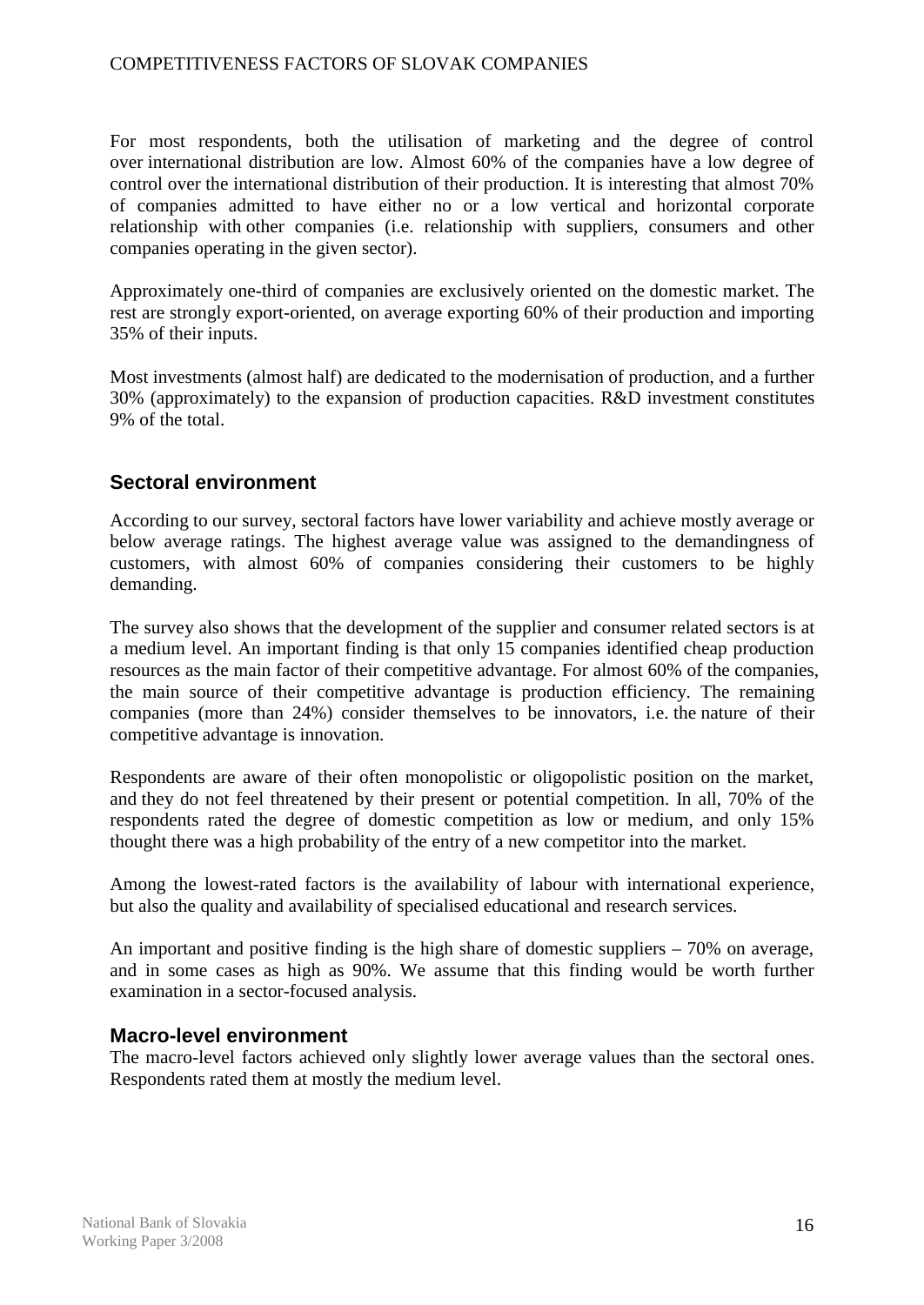The respondent companies are aware of Slovakia's high level of integration into the European Union, and exactly 50% of them considered the probability of Slovakia adopting the euro to be high (only two out of the 90 companies considered it a low probability).

The quality and availability of telecommunication infrastructure, the availability of loans and the quality of office spaces were also rated high. The quality and availability of infrastructure was rated as sufficient or high by 95% of respondents. Access to loans was considered very easy by more than a third, and difficult by 12.5%. As for the availability of quality office spaces, 80% of the respondents said it was adequate or above average.

Among the most negatively rated factors were energy costs (rated high by 40% of the respondents), the amount of an employer's contributions to social security (rated high by more than a third), the quality and availability of specialised training and research services (rated low by just under a third), and the quality of transportation infrastructure (rated low by 33.3%). It is also interesting that one quarter of respondents still find the tax system to be complicated and that 60% consider the volume of government subsidies and investment stimuli as low.

# **Strengths, weaknesses, opportunities and threats**

Based on the above description of the current status of the internal, sectoral, and macroeconomic environment of the respondent companies, it is possible to make a SWOT analysis for them. When interpreting the results, it is important to remember that the survey was conducted on a sample consisting of the largest companies in Slovakia, and therefore the results should not be generally applied to the country's business sector as a whole.

Strengths are apparent in all essential areas of the respondent companies. The results imply that the leading Slovak companies have highly professional management exercising efficient leadership, that they are aware of the key role of customers, and that by focusing on production modernisation and the extensive utilisation of information and communication technologies, they are successful in placing their production in foreign markets.

Nevertheless, they still have significant gaps in various areas. International distribution is not under their control; they export mainly sub-supplies for parent companies and they cannot influence final production. Furthermore, marketing is utilised to a low extent and the need to differentiate from the competition is low. From a long term viewpoint, their weaknesses include insufficient horizontal and vertical integration, which may mean missing out on synergic effects and being more vulnerable to strong upward pressure on domestic wage costs and/or to a drop in demand from final customers. Another weakness is the level of human resource management.

Slovak companies are already situated in the environment of developed supplier, related and consumer industries. The basic infrastructure is gradually improving. The telecommunication infrastructure essential for a modern company is in place and its availability and quality represents an opportunity for the companies. Further opportunities for Slovak companies are the country's EU membership, the prospect of advantages resulting from entry into the euro area, the availability of loans, and the availability of office space. Customer demands are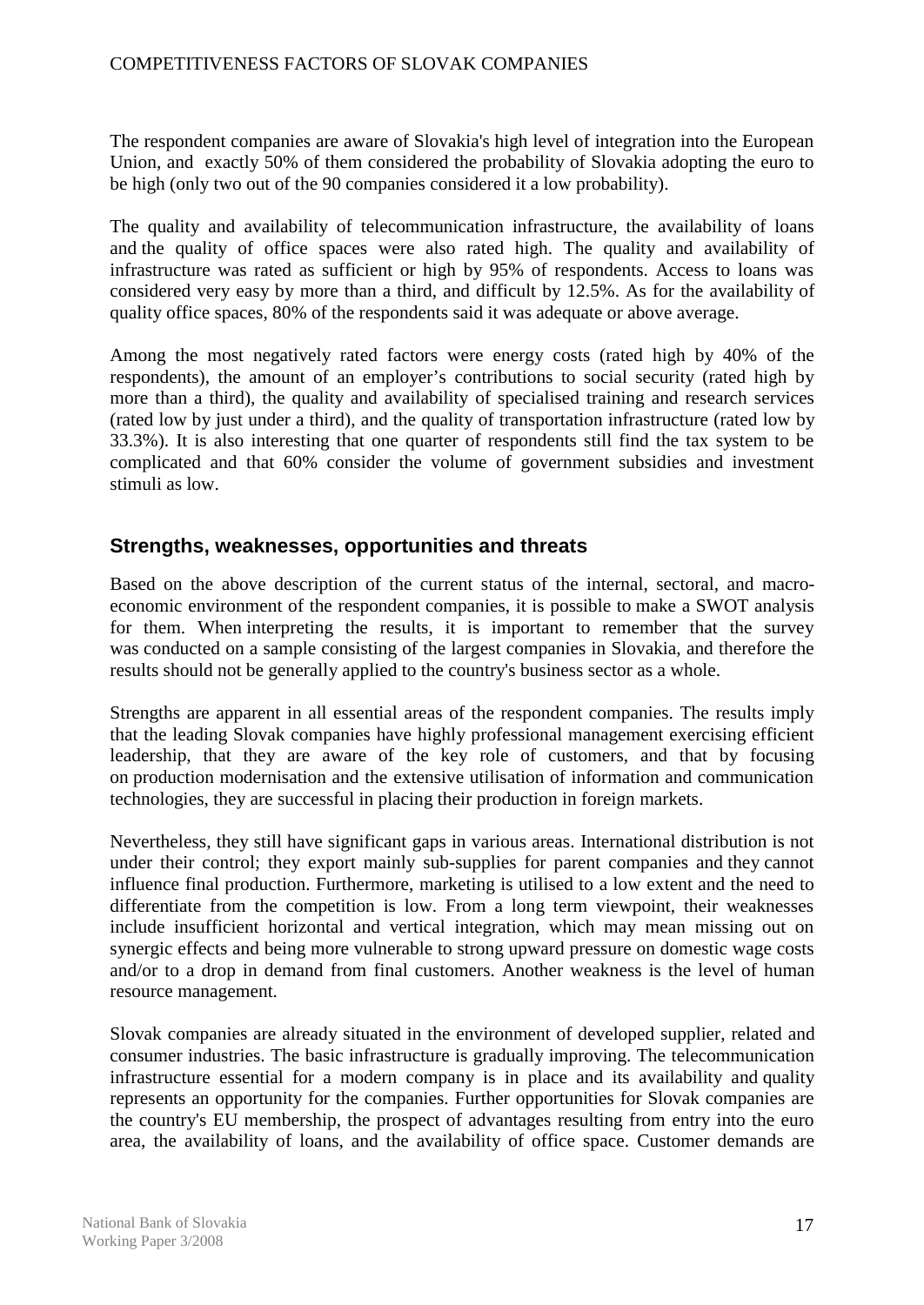driving companies to achieve higher quality and efficiency, which will later reflect in their lower vulnerability and higher competitiveness.

A threat to companies is the weak availability of a workforce with international experience and adequate education. A negative sign in this area, and also for the overall development of the business sector towards the knowledge economy, is the low quality and availability of specialised educational and research services. In connection with the continuing high energy intensity of production, relatively high energy costs are a threat. As regards the creation of a favourable business environment, attention should be drawn to the weak functionality of the legal system and the low quality of transport infrastructure.

| <b>Strengths</b>                                                      | <b>Weaknesses</b>                                                                                            |  |  |  |  |  |
|-----------------------------------------------------------------------|--------------------------------------------------------------------------------------------------------------|--|--|--|--|--|
| Utilisation of IS and communication<br>technologies                   | Control over international distribution                                                                      |  |  |  |  |  |
| Professionalism and efficiency of<br>management                       | Horizontal and vertical integration                                                                          |  |  |  |  |  |
| Orientation on customers                                              | Utilisation of marketing                                                                                     |  |  |  |  |  |
| Share of exports in sales                                             | Strategy of differentiation from competition                                                                 |  |  |  |  |  |
| Focus on production modernisation                                     | Management of human resources                                                                                |  |  |  |  |  |
| <b>Opportunities</b>                                                  | <b>Threats</b>                                                                                               |  |  |  |  |  |
| Customer demandingness                                                | of<br>Availability<br>workforce<br>with<br>a.<br>international<br>experience<br>and<br>adequate<br>education |  |  |  |  |  |
| Development of<br>supplier,<br>related<br>and<br>consumer sectors     | Quality and availability of specialised<br>educational and research services                                 |  |  |  |  |  |
| EU membership and the prospect of euro<br>adoption                    | High energy costs                                                                                            |  |  |  |  |  |
| of<br>Availability and<br>quality<br>telecommunication infrastructure | Insufficient functionality of the legal system,<br>distribution of investment stimuli                        |  |  |  |  |  |
| Access to loans and availability of office<br>space                   | Quality of transport infrastructure                                                                          |  |  |  |  |  |

**Table 1: Strengths, weaknesses, opportunities and threats** 

# *3.2 Factors of present competitiveness*

In line with our expectations, the respondent companies assigned the highest priority to company factors. Sectoral factors received the lowest average ratings, but the three levels did not differ significantly in this respect. Company factors had an average rating of 3.8 points, macro-level factors 3.6, and sectoral factors 3.5. Looking at the most rated factors, those at the company level and macro-level were rated with high influence and those at the sectoral level with medium influence. $17$ 

<sup>&</sup>lt;sup>17</sup>The scale provided in the survey for rating a factor's impact on competitiveness was as follows: none, low, medium, strong and very strong. For the evaluation of the results, these levels of intensity were assigned values from 1 to 5.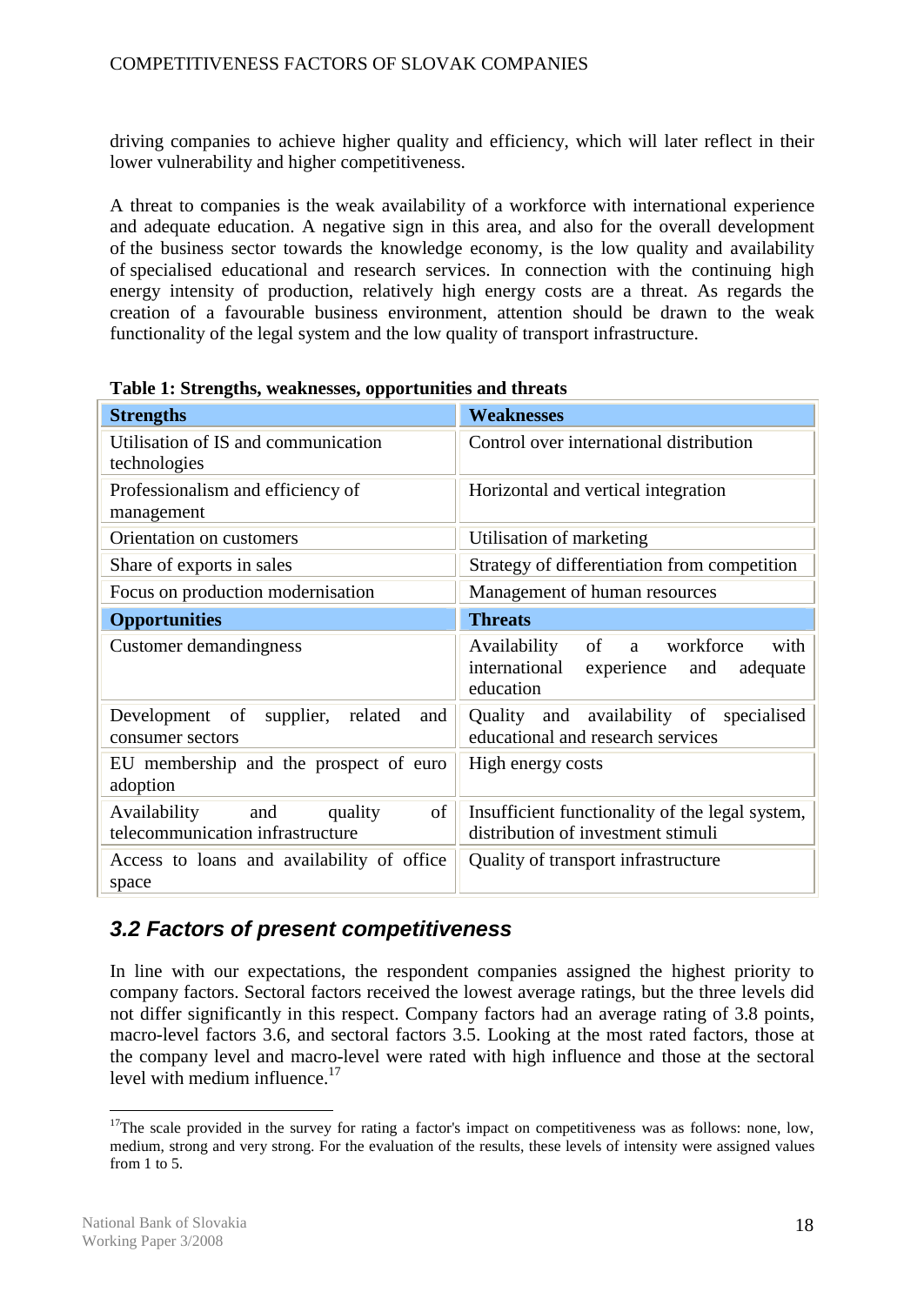

#### **Figure 5: Impact of main groups of factors on present competitiveness**

The most important factors of present competitiveness are the professionalism of management, the quality and efficiency of performance of managerial functions, orientation on cost reduction, EU membership, and energy costs. Other highly rated factors were orientation on customers and customer demandingness.

# **Company factors**

Clearly the most important factor, not only among the company factors but among the entire set, is the professionalism of the company management. Fully 83% of the respondent companies said this factor had a strong or very strong influence on their competitiveness. The second highest rated factor was the quality of the company management, and another factor in the top five was efficiency of company leadership. More than 80% of respondents think these two factors have a strong or very strong impact on competitiveness. When evaluating the significance of such factors, it should be borne in mind that the responses to the survey were given by top managers of the companies addressed and that they may therefore reflect a certain subjectivity.

Other significant company factors were orientation on cost reduction and the extent of communication technology utilisation. Three-quarters of the companies rated cost reduction with a strong or very strong impact, and only two with a low impact. These results are more or less in line with generally observed facts. Slovakia is still 'an assembly shop' – a fact confirmed by its foreign trade structure. Besides having a high exports-to-GDP ratio, Slovakia has a high imports-to-GDP ratio, and a significant part of the imports are inputs for sectoral production. The situation is a little better among the respondent companies, as the share of their imports to total costs was only  $35\%$ .<sup>18</sup>

In addition to the set of factors put forward by us, the companies identified the following factors as having a very strong impact: production quality, fulfilment of customer demands, and investment in the development of a proprietary sales network.

<sup>&</sup>lt;sup>18</sup> The ratio is further improved by the sector differences between the sectoral composition of the respondents and that of all companies in Slovakia.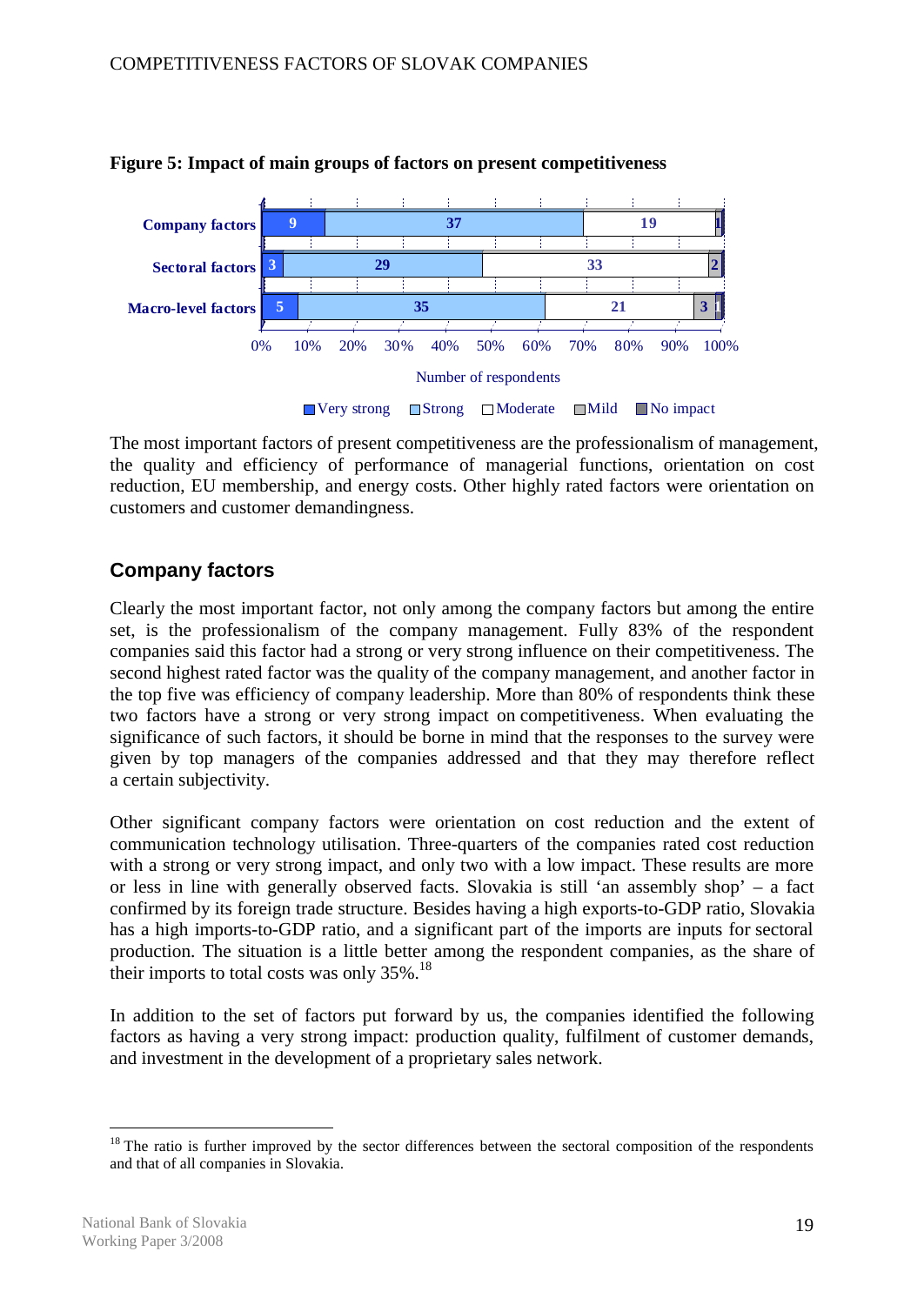The factor with the lowest impact on present competitiveness was corporate relationships with other companies in the sector, consumers and suppliers. Other factors with a relatively low rating were exports to non-EU countries, control over international distribution, and R&D investment.

# **Sectoral factors**

Customer demandingness was rated as a factor with a high impact and became the most significant sectoral source of competitiveness. Although customer demands may primarily be seen as a negative factor in the further development of companies (where excessive demands are met at the original price), they should also be seen as a driver of progress over the long term and also as giving a "head start" over the competition. Clear evidence of this is how the technological equipment of Slovak companies has improved in response to foreign customers' higher quality requirements for sub-supplies.

The second most important element of competitiveness at the sectoral level was the availability of qualified and experienced managers. The emphasis on this factor should, however, be evaluated in the context of the below-average perception of the present availability of qualified and experienced managers (mostly of Slovak origin).

The nature of a company's competitive advantage was a relatively highly rated factor, with most companies saying it had a strong or a very strong effect on their competitiveness. Three companies rated its impact as low, and one stated that it did not matter whether the competitive advantage was based on innovation, efficiency or cheap production resources.

In an environment of decreasing unemployment and a rising employment rate, Slovak companies are becoming increasingly aware of the importance of the workforce. The supply of an adequately educated workforce was typically rated as a strong source of competitiveness. Only seven of the 90 companies rated it as having no impact or a low impact.

Completing the top five of the most important sectoral factors is the existence of developed consumer sectors. Only a few respondents thought it had no or little impact on competitiveness. On average, the impact of the existence of developed consumer sectors was rated medium to strong.

The entry of new competitors is not seen as a threat to present competitiveness. Other factors with a relatively low impact are the availability of a workforce with international experience and the number of domestic suppliers.

# **Macro-level factors**

The most important macro-level factor is Slovakia's membership of the European Union, with approximately two-thirds of companies rating its impact on competitiveness as strong or very strong. Only two companies said it had no impact.

Considering the sectoral structure of respondents, energy costs are naturally one of the most important factors, since they constitute a substantial cost item of these companies. Fully onethird of the respondents rated energy costs as a very strong factor of their competitiveness.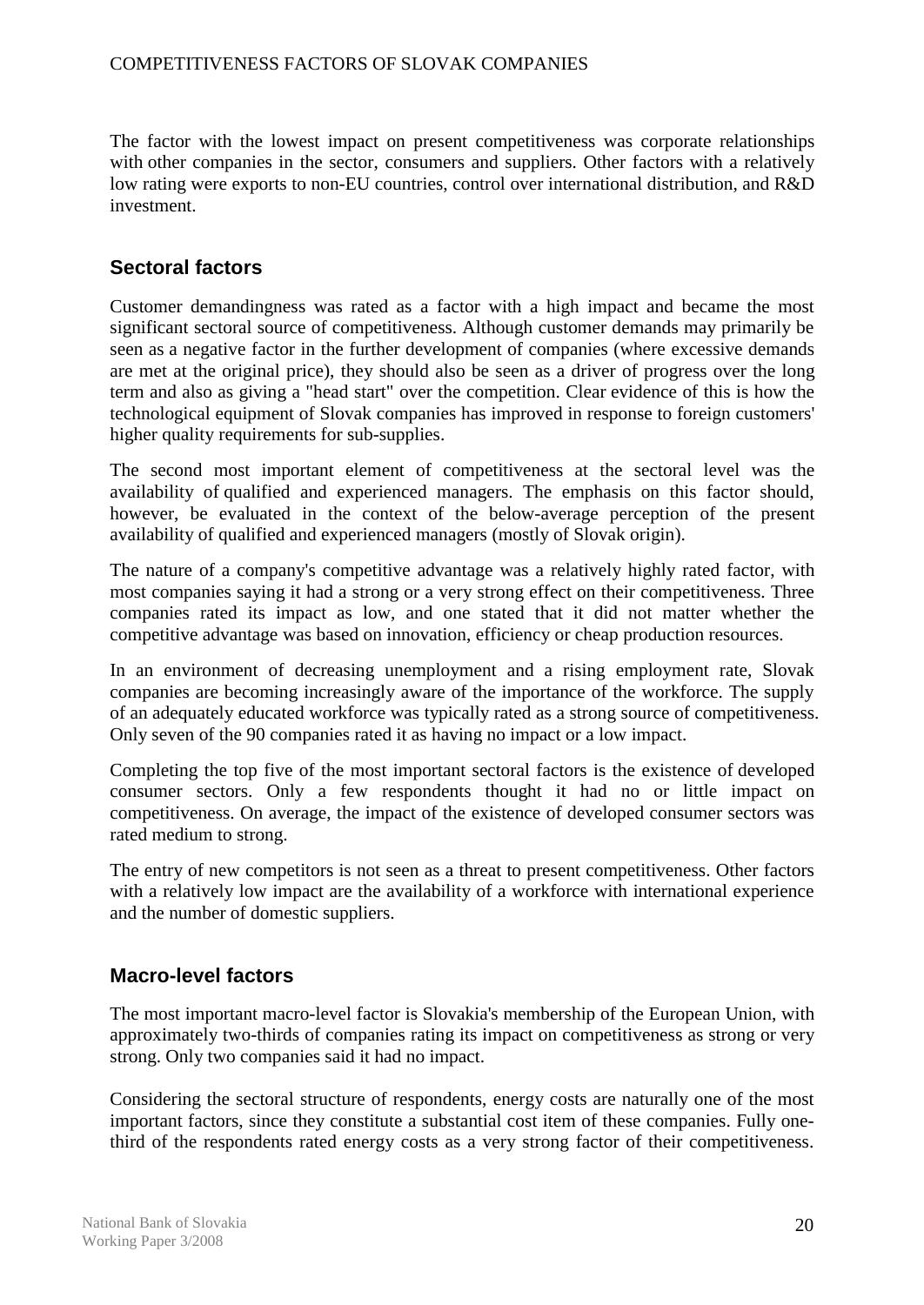The prospect of euro adoption and the actual adoption of the euro was the third most important macro factor, with its impact most often being rated as strong.

A very similar rating was assigned to impact of exchange rate stability. Its significance was only slightly lower than that of the euro adoption. Only three of the respondent companies considered the prospect and adoption of the euro to have no impact on their competitiveness.

Another key factor was the quality of transportation infrastructure. Compared with the previous four factors, it received a significantly lower proportion of strong or very strong ratings, but no respondents though it had no impact.

Besides the factors put forward by us, one of the companies – a large foreign investor – added exemption from income tax and rated its impact on competitiveness as very high. Another respondent added external elements and the availability and price of retail space, considering them to be important.

The lowest rated macro factor was availability of office space. Other factors seen as having a weak impact on present competitiveness are government subsidies and investment stimuli, company privatisation, the level of office rent, and the availability of land.

The factor with the most consistent rating was efficiency of company management, which was seen as having a strong impact by most companies regardless of their size, sectoral focus, or other characteristics. Other factors also had only small differences in their ratings, including the development of supplier industries, professionalism of management, quality of leadership, and good employee-employer relations.

Initial results indicate that a company's sectoral affiliation and size probably affect how it perceives the impact on competitiveness of exports, the extent of domestic competition, government subsidies, control over international distribution, and the probability of the entry of competitors.

|                                                       | Minimum        | Maximum | Average | Mode           |
|-------------------------------------------------------|----------------|---------|---------|----------------|
| Company factors                                       |                |         |         |                |
| Professionalism of management                         | 3              | 5       | 4.18    | $\overline{4}$ |
| Quality of company<br>management                      | $\overline{2}$ | 5       | 4.12    | $\overline{4}$ |
| Orientation on cost reduction<br>(cost of production) | $\mathfrak{D}$ | 5       | 4.12    | 5              |
| Efficiency of company<br>leadership                   | 3              | 5       | 4.11    | $\overline{A}$ |
| Extent of communication<br>technology utilisation     | $\mathcal{D}$  | 5       | 4.02    | 4              |
| <b>Sectoral factors</b>                               |                |         |         |                |
| Customer demandingness                                | ∍              |         | 3.88    |                |

# **Table 2: Basic statistical indicators of the most significant factors of present competitiveness.**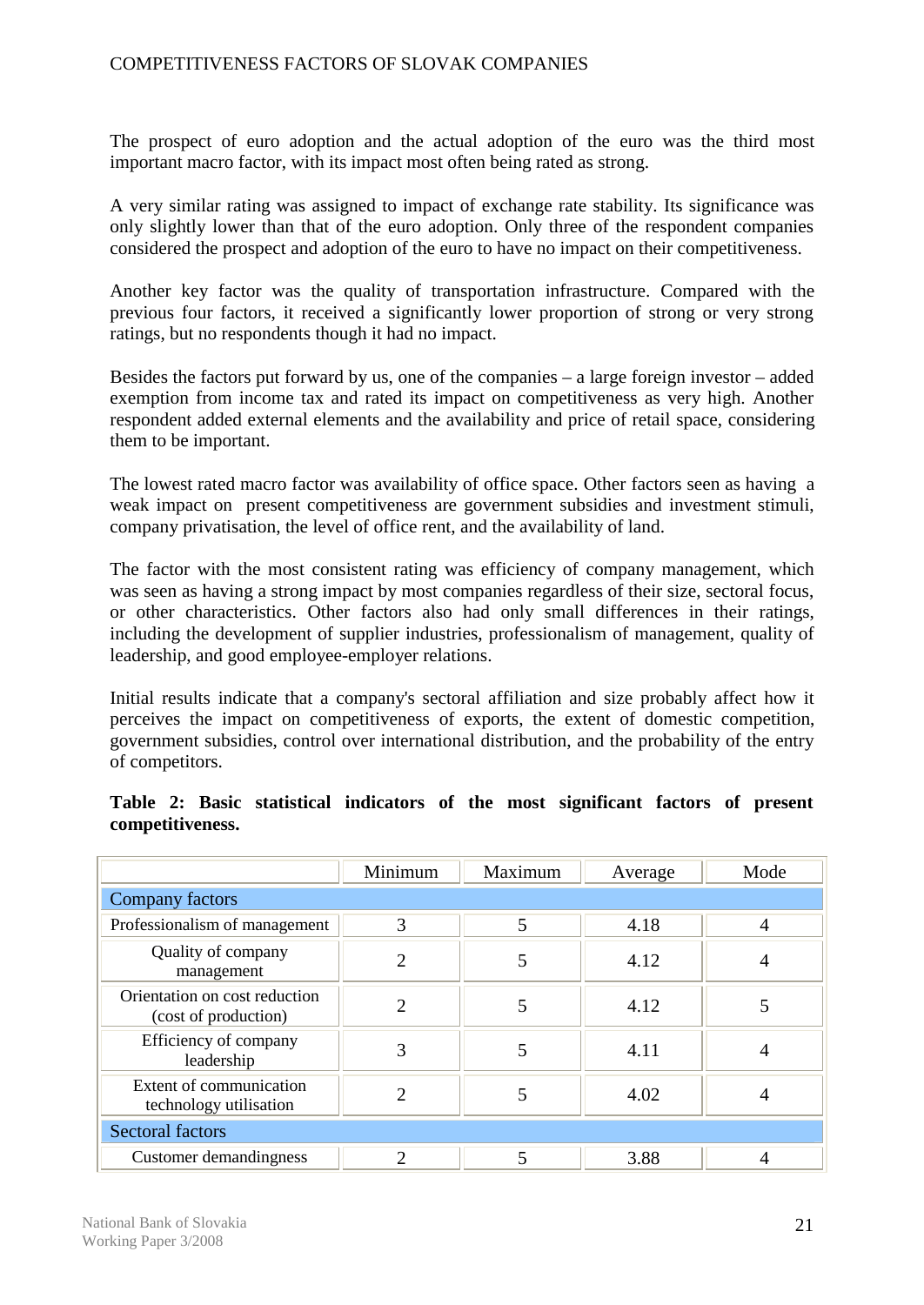| Availability of qualified and<br>experienced managers    | $\overline{2}$ | 5 | 3.80 | $\overline{4}$ |
|----------------------------------------------------------|----------------|---|------|----------------|
| Nature of competitive<br>advantage                       |                | 5 | 3.72 | 4              |
| Supply of an adequately<br>educated workforce            |                | 5 | 3.63 | 4              |
| Existence of developed<br>consumer sectors               |                | 5 | 3.6  | 3              |
| Macro-level factors                                      |                |   |      |                |
| EU membership                                            |                | 5 | 3.88 | 5              |
| Energy costs                                             | $\overline{2}$ | 5 | 3.84 | 5              |
| Prospect of euro adoption and<br>actual adoption of euro |                | 5 | 3.79 | $\overline{4}$ |
| Exchange rate stability                                  |                | 5 | 3.75 | $\overline{4}$ |
| Quality of transportation<br>infrastructure              | 7              | 5 | 3.71 | 4              |

# **Additional questions**

In addition to a spectrum of company, sectoral and macro-level factors, the questionnaire survey asked about the impact of the following on company competitiveness: key structural reforms, exchange rate movements, and the planned introduction of the euro.

The highest rated reform was the tax reform. Asked whether individual reforms affect their competitiveness, the respondents could reply either no, mildly, moderately, strongly or very strongly. The tax reform impact was rated as moderate on average and as strong or very strong by 25% of respondents. The labour market reform had a mild to moderate impact on average, and a strong or very strong impact according to one-fifth of companies.

The lowest rated factor in this group was public finance reform, with almost half of respondents saying that it had no impact on their competitiveness and a further 45% that it had a mild or moderate impact. Only six companies described its impact as strong or very strong.

The remaining two questions were related to monetary policy. Asked whether the introduction of the euro in Slovakia would increase their competitiveness, approximately 69% of the respondents said it would, with most rating the impact as mild and fewer as moderate. Only four companies thought this factor would have no positive impact. The other question was whether appreciation of the Slovak koruna reduces competitiveness, to which almost two thirds of the respondents answered affirmatively, with most of them rating the impact as strong. Taking into account the total number of companies, we may conclude that one-third of companies saw a strong Slovak koruna exchange rate as having a strong or very strong impact on their competitiveness; a further third perceived the impact as mild or moderate, and the other third was not affected by the development of the exchange rate. We assume that the results reflect sectoral differences among the companies.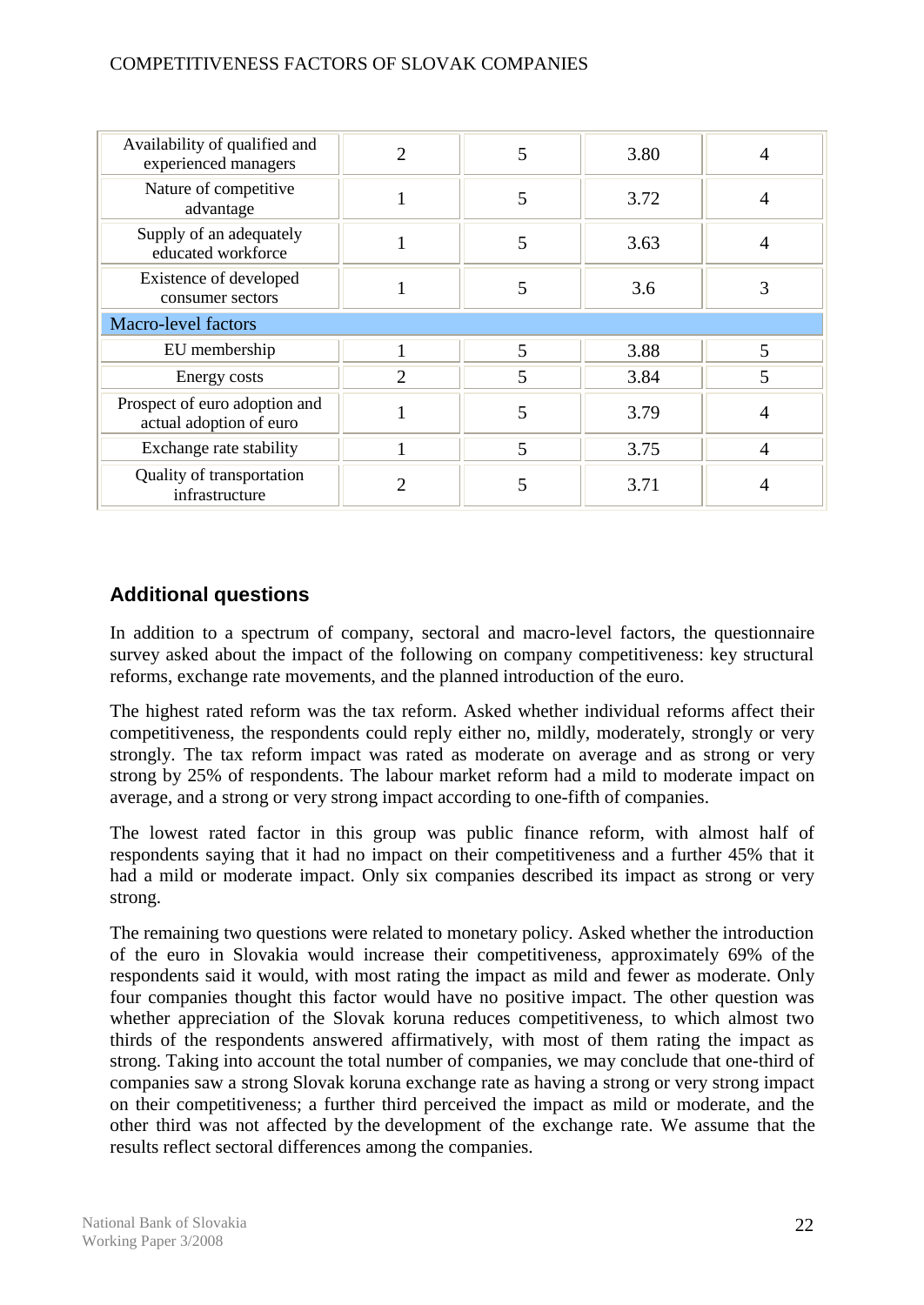# **Figure 6: Impact of changes in the economic and monetary area on company competitiveness**



 $\Box$  Very strong  $\Box$  Strong  $\Box$  Moderate  $\Box$  Mild  $\Box$  No impact

# *3.3 Factors of future competitiveness*

The respondents were also asked to rate each factor for its future impact on their competitiveness. In the case of the key factors, the differences between the evaluations of their present and future impact were not significant, although there was a slight decline in the impact of management quality and an increase in other company factors. The most significant factors of future competitiveness were orientation on cost reduction and orientation on customers, followed by the professionalism of management and the quality and efficiency of the performance of managerial functions. Information system and communication technology utilisation fell by one place from its position as a factor of present competitiveness. The significance of human resources as represented by the availability of qualified and experienced managers and the supply of an adequately educated workforce increased. The quality of transport infrastructure ranked among the most important factors.

**Figure 7: Impact of the main groups of factors on future competitiveness** 

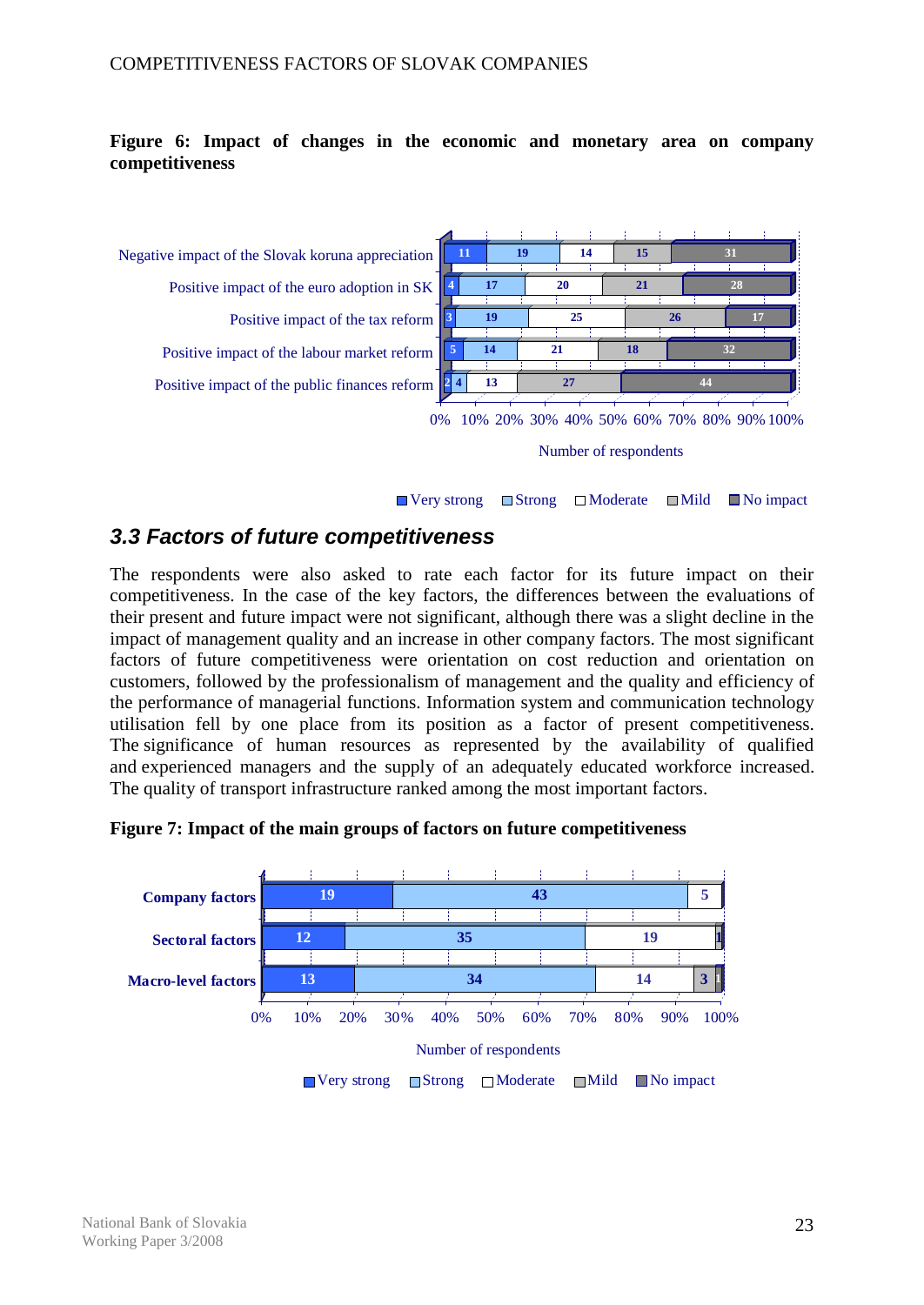# **Future company factors**

The most rated factors of future competitiveness are broadly the same as those of present competitiveness. Companies expect increasing pressure to reduce costs and focus on customers. While professionalism of management, quality of management, and efficiency of company leadership will continue to be among the key factors, the professionalism of management will no longer be the single most significant factor.

The corporate relationship with other companies in the sector, consumers and suppliers will continue to have the lowest impact on competitiveness. The impact of exports to non-EU countries, control over international distribution, and the import intensity of production will also be low.

As for the factors added by respondents, such as production quality, the fulfilment of customer demands, and investment in the development of a proprietary sales network, their impact on competitiveness will remain very strong in the future.

# **Future sectoral factors**

According to the results, the weight of sectoral factors will increase in the future and their average value will be higher than the average value of company factors. The group of most important sectoral factors will not change, but their ranking will. The supply of an adequately educated workforce will rise to third place, while the nature of competitive advantage will drop from third to fourth.

The factor seen as having the lowest impact on competitiveness in the future is the probability of the entry of new competitors. The degree of business regulation in the sector and the number of domestic suppliers will also have relatively low significance.

# **Future macro-level factors**

The importance of macro-level factors on company competitiveness will rise in the future, but to a lesser extent than will factors at the two lower levels. Given the prospect of Slovakia adopting the euro, the respondent companies did not think exchange rate stability would be a key factor in their future competitiveness. The repercussions of shortcomings in basic infrastructure will become more prominent. The most important factor will be the quality of transport infrastructure, followed by energy costs, adoption of the euro, and Slovakia's EU membership. The fifth highest rated macro-level factor of future competitiveness of Slovak companies was the functionality of the legal system.

The factors added by respondents – exemption from income tax and the availability and price of retail space – will remain highly significant.

As for the lowest-rated macro factors, they will continue to comprise the availability of office space, company privatisation, the level of office rents, the availability of land, and government subsidies and investment stimuli. Their impact will increase.

When analysing the results for factors of future competitiveness, we noticed a lower variability compared to the factors of present competitiveness. The highest consistency was in ratings for management efficiency, quality of leadership, and professionalism of management.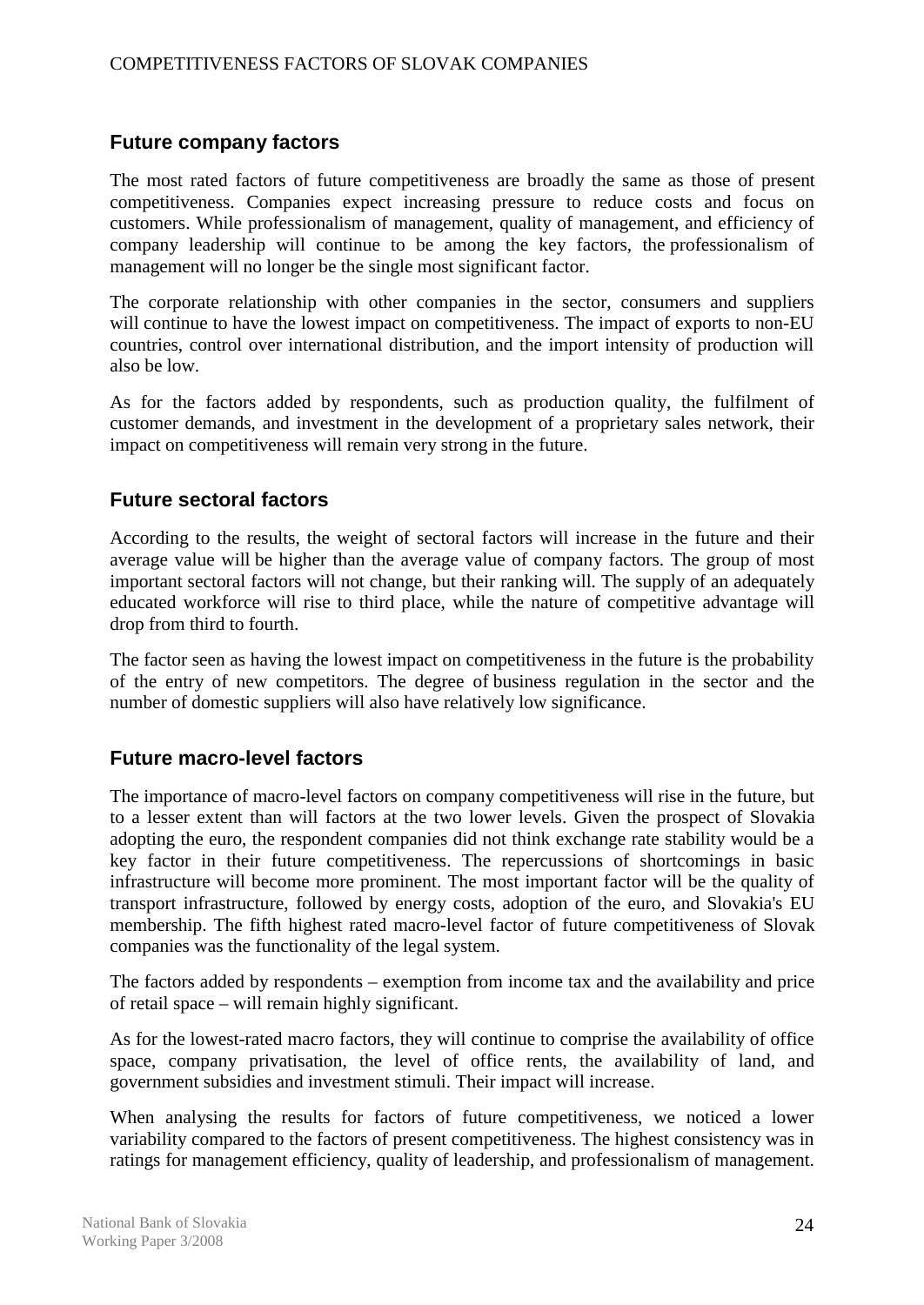A very similar level of consistency was found in responses about customer demandingness and orientation on cost reduction, which were also highly rated factors.

Differences between factor ratings were relatively large in the case of exports of production, control over international distribution, extent of domestic competition, government subsidies and the probability of the entry of new competitors. The five factors with the greatest differences were the same as in the analysis of factors of present competitiveness, except that their ranking changed when values of standard deviation were taken into account.

|                                                                     | Minimum        | Maximum | Average | Mode           |
|---------------------------------------------------------------------|----------------|---------|---------|----------------|
| Company factors                                                     |                |         |         |                |
| Orientation on cost reduction<br>(cost of production)               | $\overline{2}$ | 5       | 4.56    | 5              |
| Extent of orientation on<br>customers                               | $\overline{2}$ | 5       | 4.51    | 5              |
| Quality of company<br>management                                    | 3              | 5       | 4.47    | 5              |
| Efficiency of company<br>leadership                                 | $\overline{2}$ | 5       | 4.47    | 5              |
| Professionalism of<br>management                                    | $\overline{3}$ | 5       | 4.45    | 5              |
| <b>Sectoral factors</b>                                             |                |         |         |                |
| <b>Customer demandingness</b>                                       | $\overline{2}$ | 5       | 4.38    | 5              |
| Availability of qualified and<br>experienced managers               | 3              | 5       | 4.30    | 5              |
| Supply of adequately<br>educated workforce                          | $\mathbf{1}$   | 5       | 4.18    | $\overline{4}$ |
| Nature of competitive<br>advantage                                  | $\mathbf{1}$   | 5       | 4.06    | $\overline{4}$ |
| Existence of developed<br>consumer sectors                          | $\mathbf{1}$   | 5       | 3.93    | $\overline{4}$ |
| Macro-level factors                                                 |                |         |         |                |
| Quality of transport<br>infrastructure                              | $\overline{2}$ | 5       | 4.21    | 5              |
| <b>Energy costs</b>                                                 | $\overline{2}$ | 5       | 4.16    | 5              |
| Prospect of the euro adoption<br>and the actual adoption of<br>euro | $\overline{2}$ | 5       | 4.12    | 5              |
| EU membership                                                       | $\mathbf{1}$   | 5       | 4.00    | 5              |
| Functionality of the legal<br>system                                | $\overline{2}$ | 5       | 4.00    | $\overline{4}$ |

**Table 3: Basic statistical indicators of the most significant factors of future competitiveness.**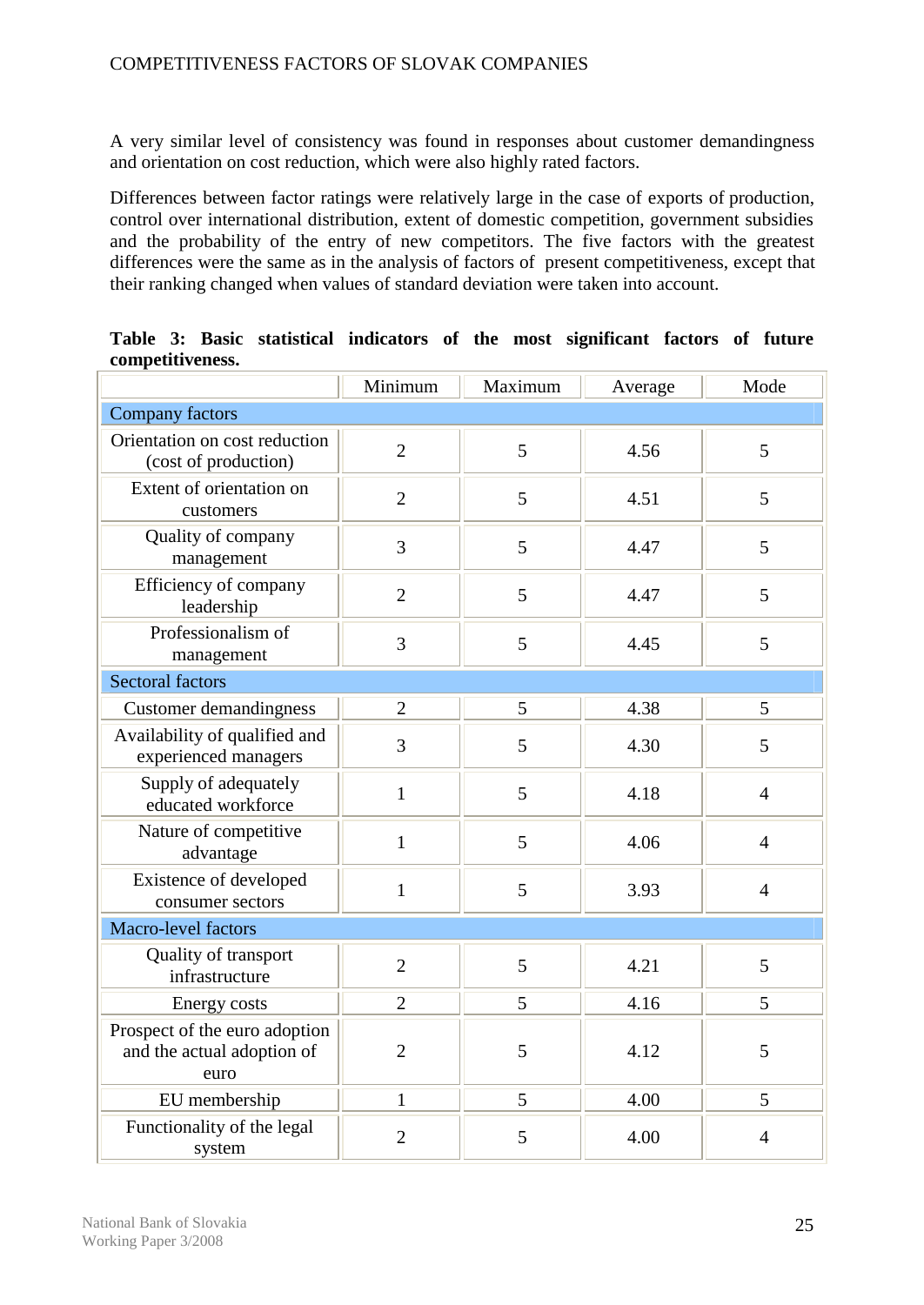# *3.4 Shift in the significance of factors*

From the theoretical standpoint, the ongoing changes in economic structure related to the Slovak economy's rapid development and its convergence to the European Union average should be reflected in changes in the significance of individual factors. We would expect that the weights of factors related to the rising significance of services and the transition to a knowledge economy would rise. This did not prove to be the case. One reason for this may be that the representation of service companies in the survey was lower than in the Slovak economy.

A simple comparison of the most important sources of present and future competitiveness shows the rising significance of company factors and the diminishing relative significance of macro-level factors. It also reveals the increasing power of the customer and the need for a sufficient number of adequately educated employees; this intersects with the increasing pressures to reduce costs. A closer analysis of all the factors, not just the key ones, reveals other essential facts as well.

The only factor to record an absolute decline in its impact rating was exchange rate stability, which fell by 0.29 points. All other factors increased, with the lowest rise recorded by the availability of quality office space. Other factors whose impact rose negligibly were company privatisation, the availability of land, and the share of imports in total costs. The increases in these cases ranged from 0.04 to 0.08 points.

The largest increase was observed in the level of education of employees, its average value rising by 0.6 points. In no case did the average rating of a factor increase by one or more points. The second largest increase was recorded by R&D investment, followed by the ability to innovate, the extent of utilisation of motivational rewards, and the supply of an adequately educated workforce.

The highest relative change occurred in R&D investment, which increased by almost 25% from its original rating. Factors whose impact increased by just under 20% included the availability of a workforce with international experience, the company's relationship with suppliers, the provision of after-sale services, and the quality and availability of specialised educational and research services.

The group of factors with the least changed ratings is identical to the group of factors that recorded the lowest absolute change. The impact of exchange rate stability on future competitiveness will decrease by 8%. The availability of office space, company privatisation, the availability of land, and the share of exports in total costs will increase in a range from 1.5% to 2.8%.

This implies that companies are aware of the need to further improve the corporate environment, mainly the area of human resources management. Companies are starting to notice the need for a gradual transition to a higher level of competitiveness, while at the same time they expect that the influence of macro-level elements will be decreasing.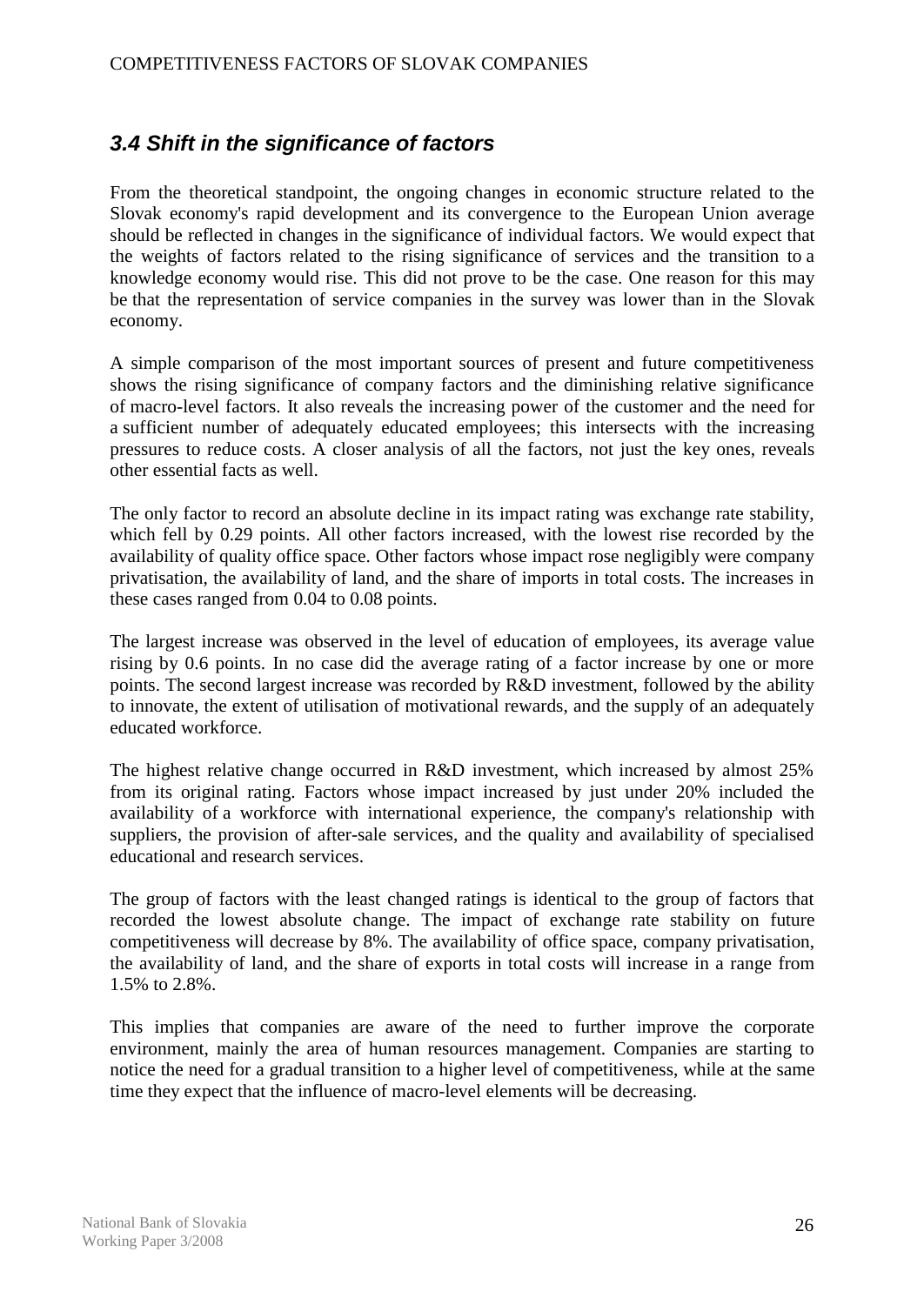

# **Figure 8: Factors with the highest and lowest change in significance**

# **4. Comparison of empirical and theoretical results**

The primary goal of our survey was to identify the main factors of competitiveness at the company level. The list of sources of competitiveness identified by Porter, which served as our basis, was originally compiled for evaluating the business competitiveness of countries at different levels of economic development. We therefore omitted certain specific factors describing partial areas of the macro environment if they were not relevant (given Slovakia's level of development or the nature of its business environment).<sup>19</sup> These were mainly factors regarding aspects of transport infrastructure, the legal system, education, and company financing. However, we compensated for the impact of these factors by using others that were more generally defined.<sup>20</sup> Considering the country's regional affiliation and differences in company financing we did not take into account competitiveness factors such as number of patents registered in the USA or local stock market access.

We did not find unambiguous consistency between the significance of factors covered in our survey and the significance identified by Porter. Due to different scales of significance, we were comparing simple orders of common factors. The highest correlation was identified between present sources of competitiveness and factors of company competitiveness in countries with innovation-based growth. Slovakia, however, is still ranked among countries whose growth is based on investments. This result confirms that the selected companies

 $19$  In total, we used 36 of the 59 factors identified by Porter.

 $20$  For example, we did not ask about the individual impact of highway, railroad and air transportation, but only about the quality of transportation infrastructure in general.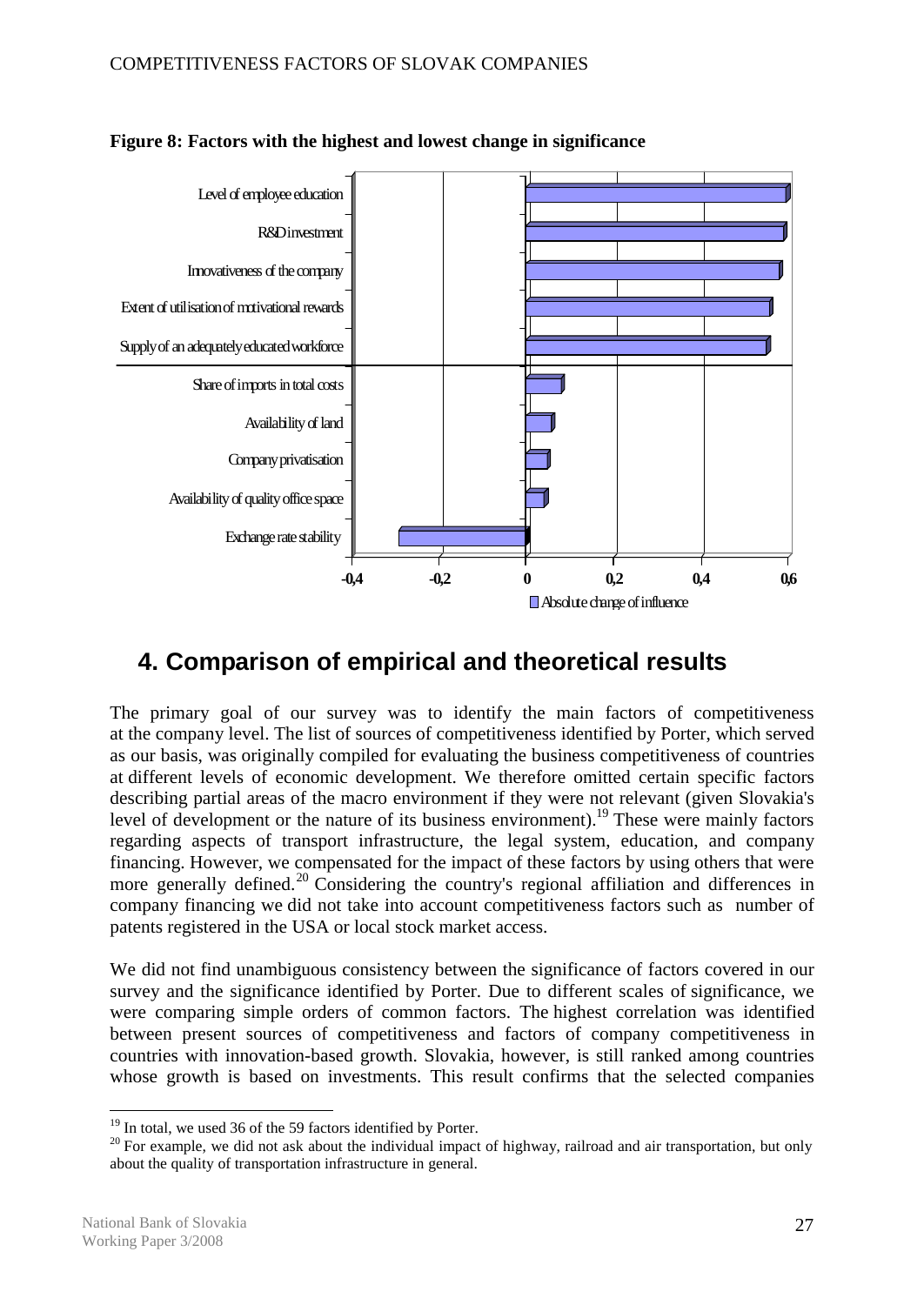are among the elite, and they are driving Slovakia up to the next level. However, the results regarding the future competitiveness seem conflicting. The correlation between the impact of expected future sources of competitiveness of Slovak companies and the impact levels found in innovation-based countries is lower. We, however, had expected at least a partial increase.

## **Table 4: Relationships between the significance of factors according to the survey and the significance according to theory.**

|                                            | <b>Present factors</b><br>of competitiveness | <b>Future factors</b><br>of competitiveness |
|--------------------------------------------|----------------------------------------------|---------------------------------------------|
| Country with<br>investment-based<br>growth | 0.118                                        | 0.124                                       |
| Country with<br>innovation-based<br>growth | 0.375                                        | 0.330                                       |

The differences between theory and the survey results were most pronounced in the willingness to delegate authority (the respondent companies consider this factor to be relatively unimportant) and in transport infrastructure (which does not have a significant impact on competitiveness in countries where prosperity is based on innovation, but is considered by Slovak companies to be essential). Large differences were also observed in the ratings of the following factors: control over international distribution, availability of specialised training and research services, and access to loans.

When comparing the results of our survey with the results published by Porter, it is necessary to consider several important facts. The differing perception of the impact of individual factors may have been influenced by modification of the original list, i.e. the weight of some criteria may have decreased in favour of factors that we added to the questionnaire from other sources. The nature of respondents might play a significant role. It is not possible to deduce expectations for the further development of Slovakia's position in the BCI from our survey results, since companies perceive individual factors from a different perspective and pursue different goals.

The study of the National Agency for the Development of Small and Medium-Sized Enterprises was based on a survey which was only marginally related to factors of competitiveness and which considered only company factors regardless of potential development over time. In that survey, companies evaluated the influence of the following five possible factors in order of significance: reliability, production quality, flexibility, production costs, and product innovation. These factors are not directly comparable with our factors. We did not ask about company flexibility, but we did ask about a large number of factors creating conditions for ensuring overall flexibility and these factors were ranked among the most important. Our factor of orientation on cost reduction could be treated as an equivalent of production cost, which was ranked third out of all factors. In the survey conducted among small and medium-sized enterprises, it ranked after factors such as reliability, production quality, and company flexibility. Product innovation received the lowest rating. In our survey the ability to innovate received an average rating, since, as noted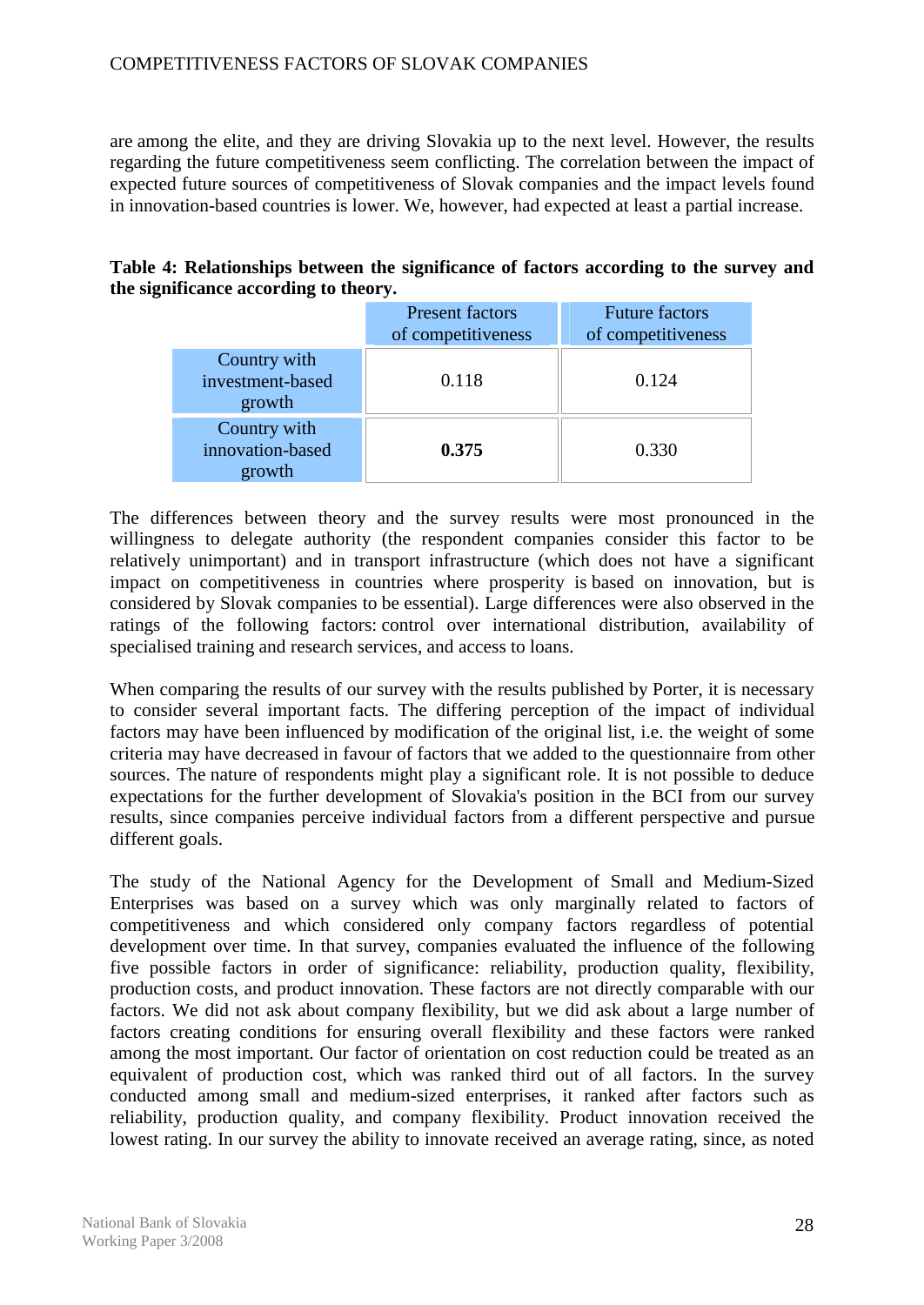above, the companies addressed by us were mostly large and their view of the key factors differs from that of small and medium-sized enterprises.

The results of the questionnaire survey conducted by the Research Centre for the Competitiveness of the Czech economy are characterised by better comparability, taking into account the focus and extent of the questionnaire. In a difference from our survey, their respondents rated also the direction of the impact of individual factors, i.e. they specified whether the factor had a positive or a negative influence. Only 14 out of the total number of 17 factors had an equivalent in our survey. We did not ask directly about flexibility (in this case understood to mean an elastic adaptability towards customer demands), but we did ask about a number of factors that create conditions for ensuring the overall flexibility of a company. We were also interested in the customer from the strategic viewpoint, by asking about the extent of companies' orientation on customers. As for production quality, we asked about the technological level and uniqueness of production. We understood customer care to mean the significance of after-sale services. Unlike our survey, the Czech survey allowed opinions on the impact of the company's reputation, market change, and corruption. The correlation between the significance of the factors identified in our survey and the Czech survey was low (less than 0.3). For Czech companies, the negotiating power of suppliers and the quality and supply of the workforce are not key factors. On the other hand, competition and access to financial resources have a relatively high positive impact on their competitiveness. Flexibility was consistently described as having a strong impact on competitiveness, while a low rated factor in both surveys was government subsidies or other public subsidies.

# **Conclusion**

The bulk of our research consisted of preparing and conducting the questionnaire survey. The goal of the survey was to identify key factors of present and future competitiveness of Slovak companies. We addressed 200 largest and the most prominent businesses in the Slovak Republic. Using a multi-phase inquiry we obtained responses from 90 companies. An important feature of the research is that it was based on the actual view of people who manage successful companies and decide about their priorities and further development. The results of our study are a suitable basis for inter-company benchmarks. Since the economic development of Slovakia is to a large extent shaped by the development of the business sector, the results might serve as an input for economic and monetary policy.

Based on the responses regarding the present level of factors affecting the competitiveness of Slovak companies, we made a SWOT analysis of the most influential Slovak companies. The results imply that these companies have highly professional management exercising efficient leadership, that they are aware of the key role of customers, and that by focusing on production modernisation and extensively utilising information and communication technologies, they are successful in placing their production in foreign markets. Their weaknesses may include insufficient control over international distribution and the low extent to which marketing is utilised. From a long term viewpoint, their weaknesses include insufficient horizontal and vertical integration. There is also scope for improvement in human resources management, particularly in the utilisation of motivational rewards, the delegation of authority and the further education of employees. Slovak companies operate in an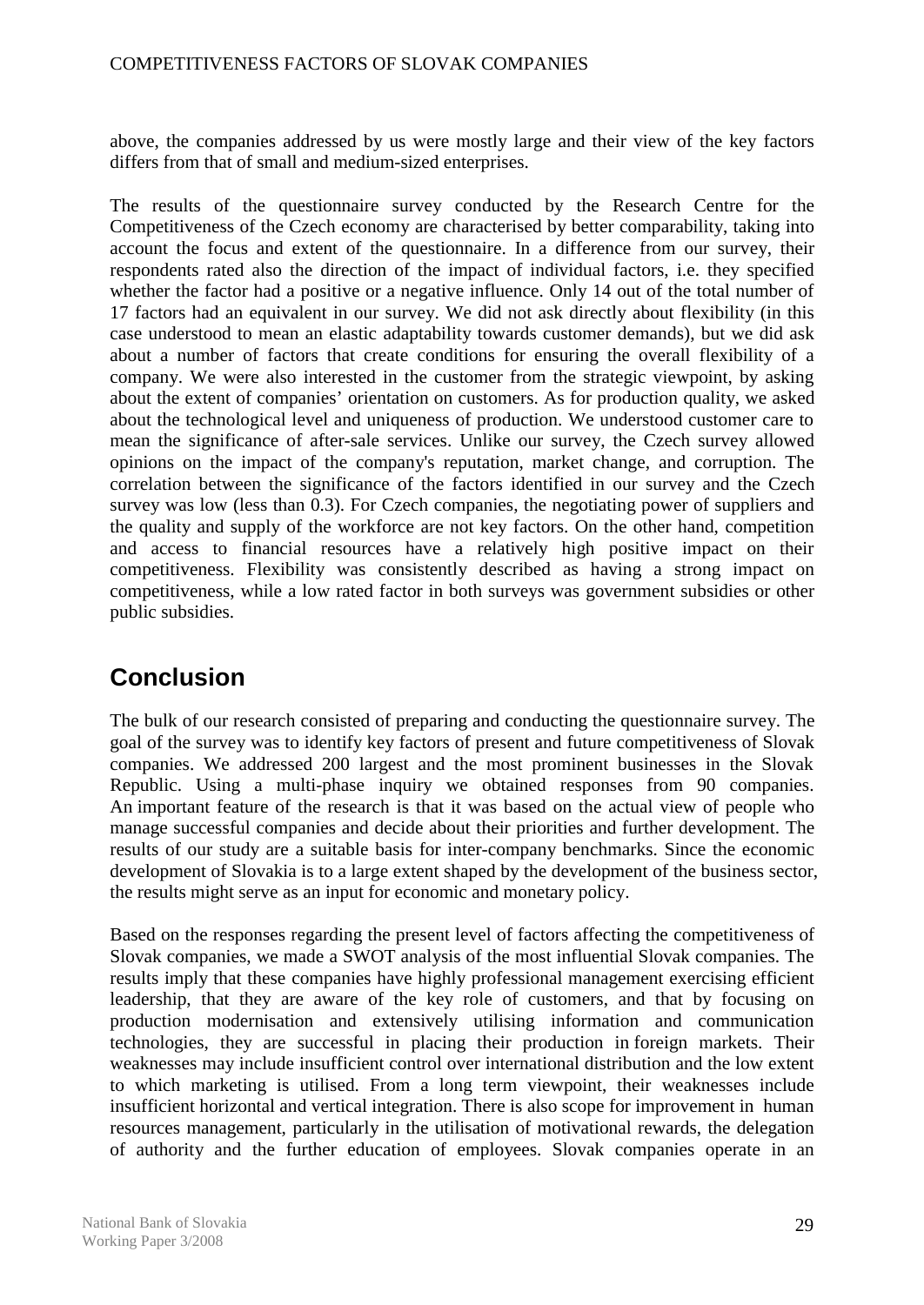environment of developed supplier, related and consumer sectors. The largest opportunities for Slovak companies are currently the country's EU membership and the prospect of advantages resulting from entry into the euro area. Another opportunity is customer demandingness, which pushes companies towards higher quality and efficiency and should later be reflected in lower vulnerability and higher competitiveness. A threat to companies is the low availability of a workforce with international experience and appropriate education. A negative sign in this area, and also for the overall development of the business sector, is the low quality and availability of specialised domestic educational and research services. Another threat related to the continuing high energy intensity of production is relatively high energy costs. As regards the creation of a favourable business environment, we should not neglect the insufficient functionality of the legal system and the low quality of transport infrastructure.

The main part of this study is the analysis of competitiveness factors, which provides a dynamic view by covering present and future factors. As expected, companies assign the highest priority to company factors. Company factors and macro-level factors were assigned mainly high impact, while sectoral ones received a medium rating on average. The key factors of present competitiveness are the professionalism of management, the quality and efficient performance of managerial functions, orientation on cost reduction, EU membership, and energy costs. Also highly rated were orientation on customers and customer demandingness. Besides the factors put forward by us, the respondent companies added some other internal and external factors important for them. To the company factors, respondents added production quality, fulfilment of customer requirements, and investment in the development of a proprietary sales network, rating their impact as very strong. One of the large foreign investors extended the group of external macro-level factors by including exemption from income tax. Another respondent considered the availability and price of retail space to be important. In future, the significance of cost reduction and customer orientation will increase. The most important factors of competitiveness will continue to be the professionalism of management and quality and efficient performance of managerial functions. The influence of human resources will rise. The availability of managers and an appropriately educated workforce will be crucial. Furthermore, companies expect that the quality of transport infrastructure will remain very important.

In addition to the broad spectrum of various factors, we examined the impact of the most important measures of economic policy. The highest rated measure was tax reform, which on average was seen as having a moderate impact on competitiveness. The impact of the labour market reform was rated mild to moderate. The reform of public finances had the lowest effect. Approximately 70% of the companies expected the adoption of the euro to have a positive impact on their competitiveness, while two-thirds described the impact of Slovak koruna appreciation as negative (with half of the respondents rating such impact as strong or very strong).

The analysis of changes in the significance of individual factors indicates that companies expect increasing pressure on the labour market. They are beginning to see the need for a gradual transition to a higher level of competitiveness. At the same time, they expect that the relative influence of macro-level factors will be decreasing.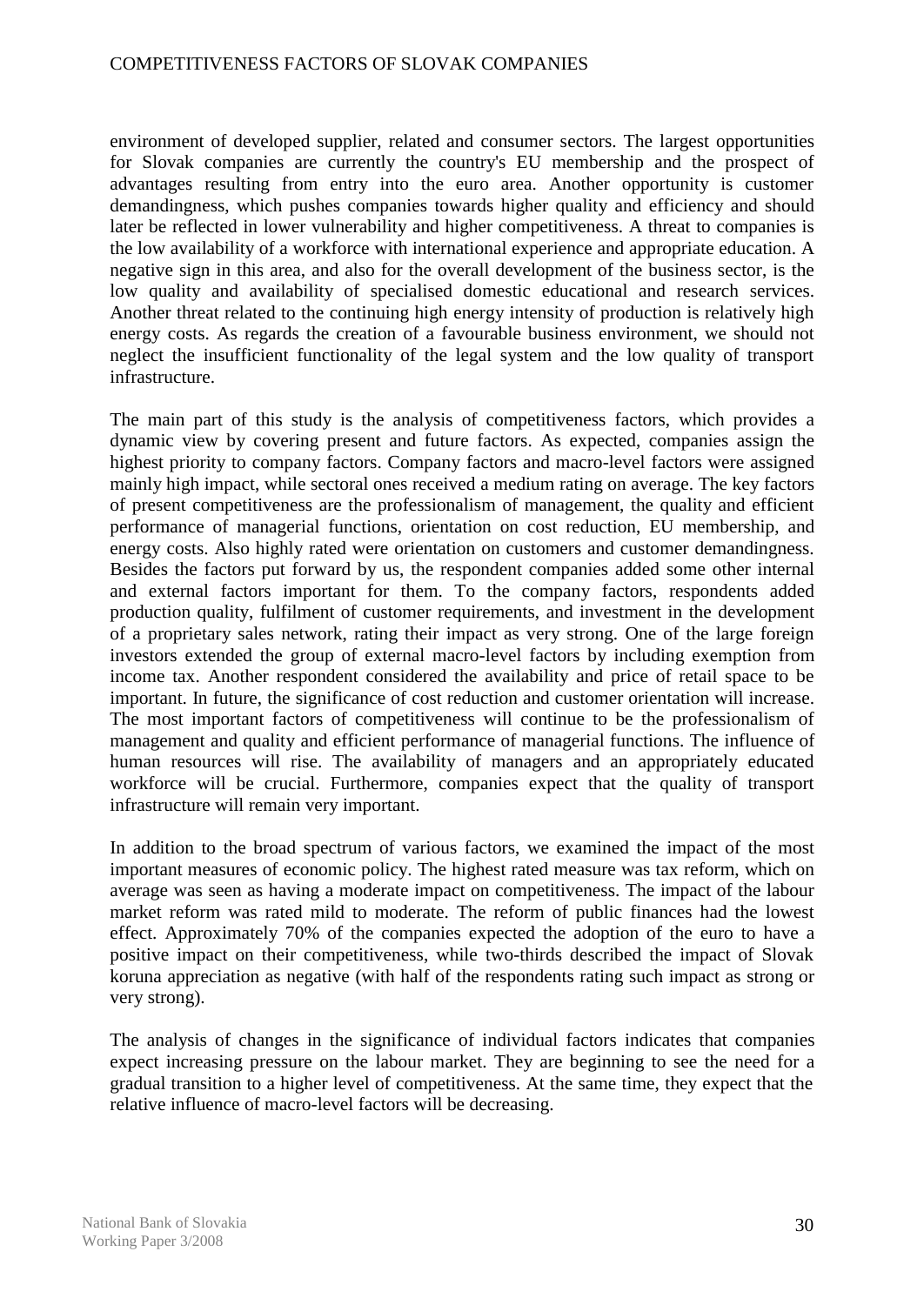As for the individual factors identified by companies, their impact on competitiveness is similar to that of business competitiveness factors in countries with innovation-based growth. This confirms that the respondent companies are among the elite and that they are driving Slovakia up to the next level. However, the responses concerning factors of future competitiveness appear inconsistent with this statement, since they do not imply further development towards a knowledge economy based on innovation. This is seen, for example, in the respondents' expectations of stronger pressure to reduce costs and in their insufficient emphasis on transition to other sources of competitive advantage.

When applying these conclusions to the entire business sector in Slovakia, it is important to remember that the sectoral composition of the 200 leading companies is different from the sectoral composition of all companies in Slovakia. For example, the representation of service sector companies is lower in the survey than in the economy as a whole.

The number of respondents from several sectors was too low to make a detailed analysis of inter-sectoral differences. The results for companies in industrial production and trade sectors represent a possible basis for further analysis, which could be particularly useful for examining those company competitiveness factors that show the greatest variability in significance. It may also be worthwhile to conduct a quantitative analysis of relations between such factors and the companies' multiple indicators of economic development.

# **References**

Acs, Z. J. and Audretsch, David B. (1988), "Innovation in Large and Small Firms: An Empirical Analysis", *The American Economic Review*, Vol. 78, No 4.

Beneš, M. (2006), "Konkurenceschopnost a konkurenční výhoda" *(Competitiveness and competitive advantage)*, Working Paper No 5/2006, Centrum výzkumu konkurenční schopnosti české ekonomiky *(Research Centre for the Competitiveness of the Czech economy)*, Brno.

Blažek, Ladislav et al. (2007), *Konkurenční schopnost podniků (primární analýza výsledků empirického šetření) (Competitive ability of companies (primary analysis of results of empirical research))*, 1st edn, Masaryk University, Brno.

Brynjolfsson, E. and Hitt, L. (1996), "Paradox lost? Firm-level evidence on the returns to information systems spending", *Management Science*, Vol. 42, No 4.

Buckley, P. J., Pass, C.L., Prescott, K. (1988), "Measures of International Competitiveness: A Critical Survey", *Journal of Marketing Management*.

Cantwell, J (2003), "Innovation and Competitiveness", *Handbook of Innovation*, Chapter 21, Oxford University Press.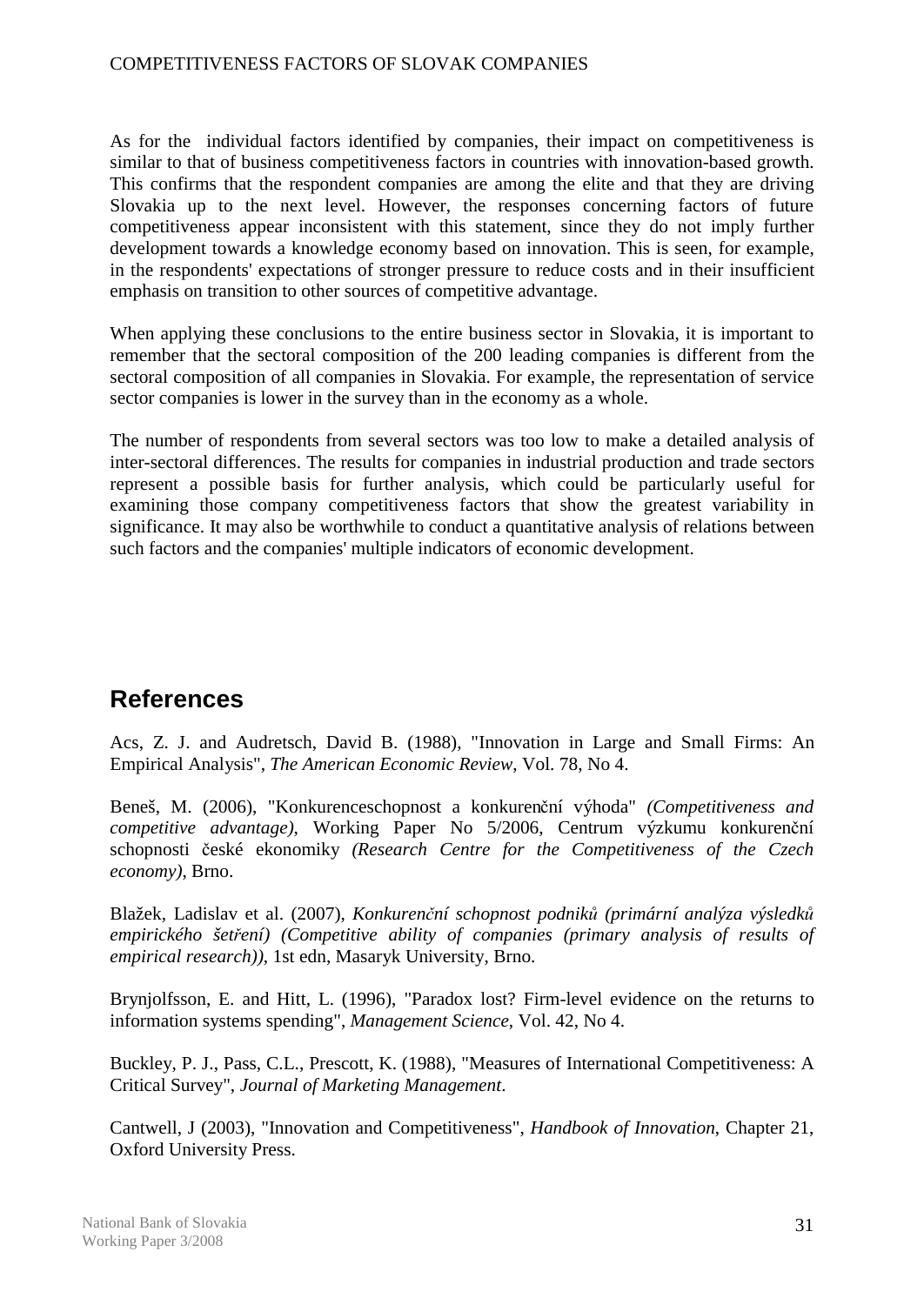Collins, J (2005), "Level 5 Leadership: The Triumph of Humility and Fierce Resolve", *Harvard Business Review*, July-August.

Cooke, P. (2001), *Knowledge Economies: Clusters, Learning and Cooperative Advantage*, Routledge, London.

Doing Business in 2007 (2006), "How to Reform. Comparing Regulation in 175 Economies", Washington, World Bank.

Gregorová, I. (2006), "Vztah mezi řízením lidských zdrojú a výkonnosti podniku – přehled empirických studií" *(Relationship between human resources management and company performance – an overview of empirical studies)*, *Vývojové tendence podnků II*. *(Developmental tendencies of companies II)*, Masaryk University, Brno.

Grupp, H. (1997), "The Links between Competitiveness, Firms' Innovative Activities and Public R&D Support in Germany: An Empirical Analysis", *Technology analysis and strategic management*, Vol. 9 (1997), No 1.

Grznár, M. and Szabo, Ľ. (2002), "Niektoré faktory úspešnosti agrárnych podnikov v SR" *(Some factors of success of agrarian companies in the Slovak Republic)*, *Agricultural Economic*, Vol. 48, No 8.

Hambrick, D. C. and Mason, P. A. (1984), "Upper Echelons: The Organisation as a Reflection of Its Top Managers", *The Academy of Management Review*, Vol. 9, No 2.

IMD (2006), *World Competitiveness Yearbook 2006*, IMD International, Lausanne.

Kompletná databáza individuálnych údajov nefinančných podnikov v SR (2007) *(The complete database of individual data of non-financial companies in the Slovak Republic)*, Trend Holding, s.r.o., Bratislava.

Krugman, P. (1994), "Competitiveness: A Dangerous Obsession", *Foreign Affairs* Vol. 73.

Morone, P. and Testa, G. (2005), "What Makes Small and Medium Companies Competitive", DSEMS, Foggia.

Národná agentúra pre podporu malých a stredných podnikov *(National Agency for the Development of Small and Medium-Sized Enterprises)* (2005), *Inovačná kapacita malých a stredných podnikov (Innovation capacity of small and medium-sized enterprises)*, Bratislava.

Oral, M. (1999), "Linking Industrial Competitiveness and Productivity at the Firm Level", *European Journal of Operational Research*, Vol. 118, Issue 2.

Palgrave Macmillan Ltd, *The Global Competitiveness Report 2006-2007 (2006)*: *Creating an Improved Business Environment*, Hampshire.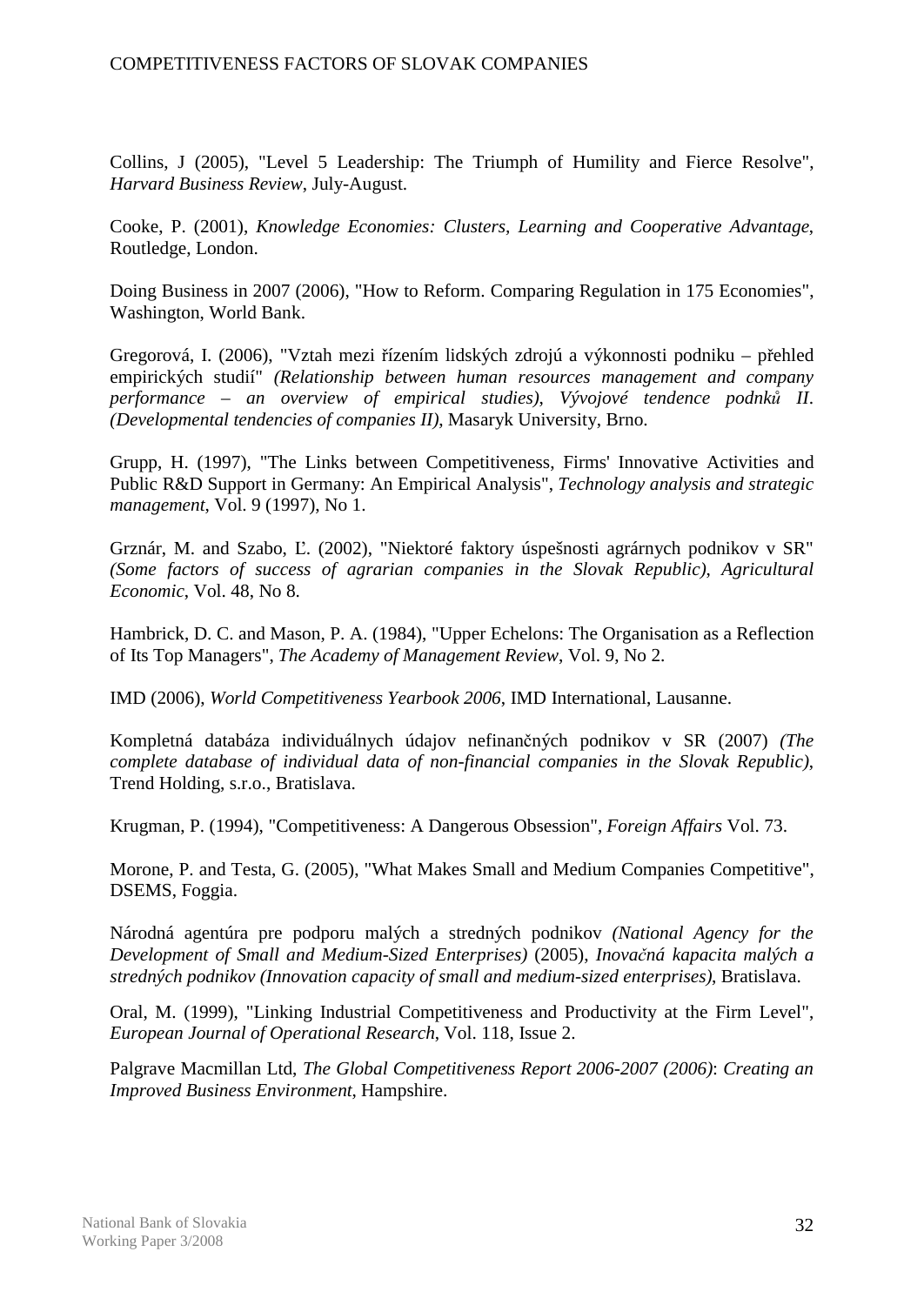Porter, M.E., Ketels C. and Delgado, M. (2006), "The Microeconomic Foundations of Prosperity: Findings from the Business Competitiveness Index", *The Global Competitiveness Report 2006–2007*, WEF.

Porter, M.E., Ketels C. and Delgado, M. (2007), "The Microeconomic Foundations of Prosperity: Findings from the Business Competitiveness Index", *The Global Competitiveness Report 2007–2008*, WEF.

Porter, M.E. (2000), *Can Japan compete?*, MacMillan, London.

Porter, M.E. (1990), *Competitive Advantage of Nations*, Free Press, New York.

Porter, M.E. (1980), *Competitive Strategy: Techniques for Analysing Industries and Competitors*, Free Press, New York.

Porter, M.E. (1979), "How Competitive Forces Shape Strategy", *Harvard Business Review*, March/April 1979.

Porter, M.E. (1993), *Konkurenční výhoda. Jak vytvořit a udržet si nadprůměrný výkon (Competitive advantage. How to create and retain above-average performance)*, Victoria Publishing, Prague.

Ravindran, N. (2004), "Human Capital – Investing in Staff Training", Human Resource, SIM.

Rouvinen, P. (2002), *Competitiveness in the New Economy*, Research Institute of Finnish Economy.

Sahin, S. O. et al: (2006), *A New Perspective in Competitiveness of Nations*, REF, Istanbul.

Salwan, P. (2007), "'Going Global' Building Competitiveness Through Internationalization: A Study of the Indian Automobile Sector", *Journal of International Business*, Vol. 2, No 1.

Sršňová, J. and Fűzyová, Ľ. (2003), *Medzinárodné strategické rozhodovanie podniku (International strategic decision making of a company)*, Sprint.

Vincúr, P. et al. (2005), *Teória prax hospodárskej politiky (Theory and practice of economic policy)*, Sprint.

Voinea, and Simionescu, L. (2005), "Survey Report on Research, Development, Innovation and Competitiveness in the Romanian Industry", *GEA Working Paper*.

United Nations (2006), "FDI from Developing and Transition Economies: Implications for Development" *World Investment Report 2006*, New York and Geneva.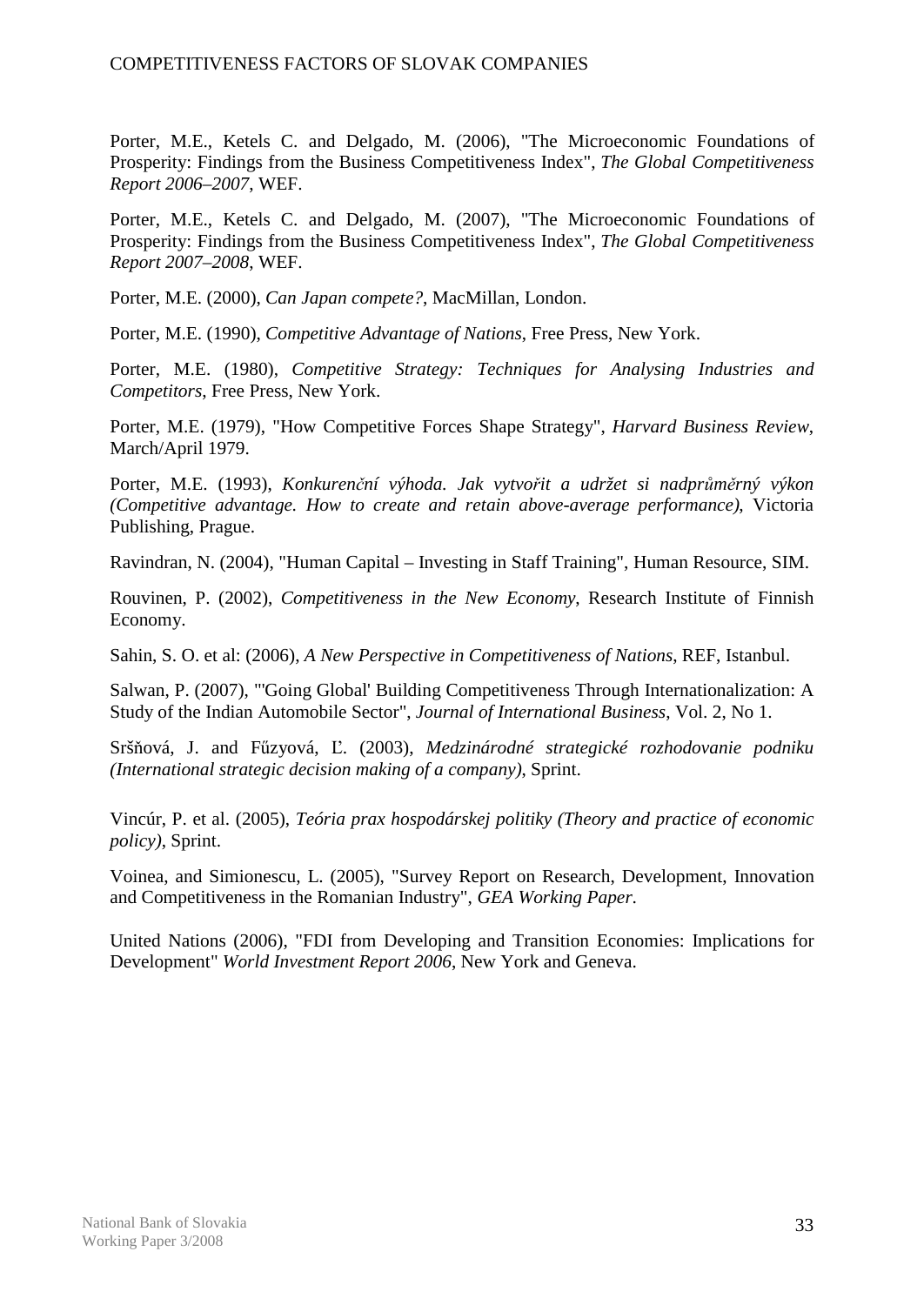# **Appendix No. 1 Questionnaire**

# **Questionnaire**

Factors of company competitiveness

| Company name:                                                                            |                                                 |                                                                                              |                                                                  |
|------------------------------------------------------------------------------------------|-------------------------------------------------|----------------------------------------------------------------------------------------------|------------------------------------------------------------------|
| Company address:                                                                         |                                                 |                                                                                              |                                                                  |
|                                                                                          |                                                 |                                                                                              |                                                                  |
|                                                                                          |                                                 | Present                                                                                      | Future                                                           |
|                                                                                          | Level                                           | Significance                                                                                 | Significance                                                     |
|                                                                                          | $\mathbf{1}$<br>2 <sup>3</sup>                  | 1<br>$\overline{2}$<br>$\Omega$<br>3                                                         | $\overline{0}$<br>2<br>1<br>3<br>$\overline{4}$                  |
| 1 Company factors                                                                        | O<br>O<br>O                                     | $\left( \right)$<br>$\left(\begin{array}{c} \end{array}\right)$<br>O<br>O<br>$\left(\right)$ | ∩<br>O<br>C<br>$\left(\right)$<br>O                              |
| 2 Efficiency of company leadership                                                       | ∩<br>О                                          | $\bigcirc$<br>$\bigcirc$<br>$\circ$<br>О                                                     | $\bigcirc$<br>$\circ$<br>$\circ$<br>О<br>C                       |
| 3 Professionalism of management                                                          | ◯<br>∩                                          | Ο<br>$\overline{\circ}$<br>$\bigcirc$<br>∩<br>Ο                                              | Ο<br>$\bigcirc$<br>$\bigcirc$<br>0<br>C                          |
| 4 Quality of company infrastructure                                                      | $\circ$<br>$\left( \right)$                     | OΟ<br>$\circ$<br>$\circ$<br>O                                                                | О<br>$\circ$<br>$\circ$<br>ОC                                    |
| 5 Quality of company planning                                                            | ∩                                               | O<br>Ο<br>Ο<br>Ο<br>∩                                                                        | О<br>$\circ$<br>$\circ$<br>О<br>C                                |
| 6 Quality of company management                                                          | $\circ$<br>Ω<br>O                               | $\overline{O}$<br>$\overline{\circ}$<br>$\bigcirc$<br>$\circ$<br>О                           | $\circ$<br>О<br>$\circ$<br>$\circ$<br>C                          |
| 7 Quality of company control                                                             | $\circ$<br>( )<br>$\left( \right)$              | O<br>Ο<br>O<br>O<br>O                                                                        | О<br>O<br>О<br>О<br>C                                            |
|                                                                                          | O<br>O<br>O                                     | $\circ$<br>$\circ$<br>$\bigcirc$<br>О<br>Ο                                                   | Ο<br>$\circ$<br>Ο<br>Ο<br>C                                      |
| 8 Orientation on cost reduction (cost of production)                                     | $\bigcirc$<br>Ω<br>∩                            | $\bigcirc$<br>Ω<br>$\bigcirc$<br>◯<br>Ω                                                      | Ο<br>$\bigcirc$<br>$\circ$<br>C<br>Ο                             |
| 9 Orientation on differentiation from competition                                        |                                                 |                                                                                              |                                                                  |
| 10 Corporate relationship with other companies in the sector                             | $\left(\right)$<br>$\left(\right)$              | $\bigcirc$<br>$\bigcirc$<br>O<br>O<br>$\circ$                                                | О<br>∩<br>$\bigcirc$<br>$\circ$ $\circ$                          |
| 11 Corporate relationship with suppliers or consumers                                    |                                                 | $\bigcirc$<br>O<br>O<br>О<br>O                                                               | О<br>O<br>O<br>О<br>C                                            |
| 12 Innovativeness of the company                                                         | $\bigcirc$<br>∩<br>O                            | $\bigcirc$<br>$\bigcirc$<br>$\bigcirc$<br>∩<br>∩                                             | Ο<br>$\bigcirc$<br>$\bigcirc$<br>0<br>C                          |
| 13 R&D investment (% of total investments)                                               | $\boldsymbol{0}$                                | $\circ$<br>O O<br>O<br>O                                                                     | $\circ$<br>O<br>O<br>C                                           |
| 14 Investment in production modernisation (% of total investments)                       | $\boldsymbol{0}$                                | OΟ<br>$\bigcirc$<br>O<br>∩                                                                   | Ο<br>$\bigcirc$<br>$\bigcirc$<br>$\bigcirc$<br>C                 |
| 15 Investment in production expansion (% of total investments)                           | $\overline{0}$                                  | О<br>$\circ$<br>O<br>Ω<br>Ω                                                                  | О<br>$\circ$<br>$\circ$<br>О<br>C                                |
| 16 Share of imports in costs (% of total production costs)                               | $\overline{0}$                                  | О<br>$\bigcirc$<br>Ω<br>O<br>О                                                               | $\bigcirc$<br>$\bigcirc$<br>О<br>$\bigcirc$<br>C                 |
| 17 Technological level of the production process                                         | ()<br>()                                        | ∩<br>( )<br>( )                                                                              | О<br>∩<br>С<br>()                                                |
| 18 Utilisation of foreign technological licences                                         | $\circ$<br>◯<br>()                              | $\circ$<br>$\circ$<br>∩<br>O<br>O                                                            | О<br>◯<br>$\circ$<br>$\circ$ $\circ$                             |
| 19 Extent of information systems utilisation                                             | O<br>$\bigcirc$                                 | O<br>$\circ$<br>O<br>Ο<br>Ο                                                                  | Ο<br>O<br>O<br>О<br>C                                            |
| 20 Quality of company information systems                                                | $\bigcirc$<br>∩<br>O                            | $\bigcirc$<br>$\bigcirc$<br>0<br>◯<br>Ω                                                      | Ο<br>$\bigcirc$<br>$\circ$<br>Ο<br>C                             |
| 21 Extent of communication technology utilisation in the company                         | OΟ<br>$\bigcirc$                                | $\bigcirc$<br>$\bigcirc$<br>○<br>O<br>$\circ$                                                | О<br>∩<br>○<br>$\circ$ $\circ$                                   |
| 22 Quality of company communication technologies                                         | ◯<br>∩                                          | $\bigcirc$<br>Ω<br>O<br>O<br>О                                                               | О<br>O<br>O<br>О<br>C                                            |
| 23 Good employee-employer relations                                                      | $\circ$<br>∩<br>∩                               | $\bigcirc$<br>$\bigcirc$<br>$\bigcirc$<br>∩<br>∩                                             | О<br>$\bigcirc$<br>$\bigcirc$<br>$\bigcirc$<br>C                 |
| 24 Level of education of employees                                                       | OΟ<br>$\left(\right)$                           | $\circ$<br>$\circ$<br>O<br>O                                                                 | О<br>$\circ$<br>$\circ$<br>$\circ$ $\circ$                       |
|                                                                                          | $\bigcirc$                                      | ∩<br>$\bigcirc$<br>Ο<br>Ο<br>Ο                                                               | Ο<br>O<br>O<br>О<br>C                                            |
| 25 Willingness to delegate authority<br>26 Extent of utilisation of motivational rewards | $\bigcirc$<br>Ω<br>( )                          | $\circ$<br>$\circ$<br>$\circ$<br>$\bigcirc$                                                  | $\circ$<br>$\circ$<br>$\circ$<br>$\circ$<br>C                    |
|                                                                                          | ◯<br>$\left( \right)$                           | OΟ<br>$\circ$<br>O<br>O                                                                      | О<br>O<br>$\circ$<br>$\circ$<br>C                                |
| 27 Extent of orientation on customers                                                    | ∩<br>∩                                          | ∩<br>O<br>O<br>O<br>О                                                                        | О<br>O<br>O<br>O<br>C                                            |
| 28 Extent to which marketing is utilised                                                 | $\theta$                                        | $\circ \circ \circ$<br>$\circ$<br>О                                                          | $\circ$<br>О<br>$\circ$                                          |
| 29 Share of exports in sales (in %)                                                      | $\overline{0}$                                  |                                                                                              | $\circ$<br>C                                                     |
| 30 Share of non-EU exports in total exports (in %)                                       |                                                 | OΟ<br>$\circ$<br>O<br>O                                                                      | О<br>$\circ$<br>$\circ$<br>$\circ$<br>C                          |
| 31 Degree of control over international distribution                                     | ∩<br>$\left( \right)$                           | $\bigcirc$<br>○<br>∩<br>Ω<br>O                                                               | Ω<br>◯<br>$\circ$<br>$\circ$ $\circ$                             |
| 32 Significance of after-sale services                                                   | $\left(\right)$                                 | 0000<br>O                                                                                    | 000 0 C                                                          |
|                                                                                          |                                                 | O<br>$\circ$<br>$\circ$<br>O<br>O                                                            | $\circ$<br>◯<br>O<br>ОС                                          |
|                                                                                          | ∩<br>$\scriptstyle\textcircled{\scriptsize{1}}$ | O<br>$\bigcirc$<br>$\circ$<br>∩<br>∩                                                         | О<br>$\bigcirc$<br>$\circ$<br>ОC                                 |
|                                                                                          |                                                 |                                                                                              |                                                                  |
|                                                                                          |                                                 | Present                                                                                      | Future                                                           |
|                                                                                          | Level                                           | Significance                                                                                 | Significance                                                     |
|                                                                                          | 2                                               | 0<br>1<br>2<br>3                                                                             | 2<br>0<br>1<br>3                                                 |
| 35 Sectoral factors                                                                      |                                                 | $\left(\cdot\right)$<br>O                                                                    | $\left(\right)$<br>$\left(\right)$<br>O<br>€                     |
|                                                                                          | ○<br>$\bigcirc$<br>∩                            | $\circ$<br>$\circ$<br>$\circ$<br>$\circ$<br>$\bigcirc$                                       | O<br>$\bigcirc$<br>$O$ $O$ $C$                                   |
| 36 Development of supplier sectors<br>37 Number of domestic suppliers (share in %)       | $\boldsymbol{0}$                                | $\circ$<br>$\circ$<br>$\circ$<br>$\circ$<br>O                                                | $\circ$<br>$\circ \circ \circ \circ$                             |
|                                                                                          | Ω<br>∩<br>∩                                     | $\bigcirc$<br>$\circ$<br>$\circ$                                                             | O<br>$\overline{\circ} \circ \circ \circ$                        |
| 38 Quality of domestic suppliers                                                         |                                                 | O<br>О                                                                                       |                                                                  |
| 39 Existence of developed consumer sectors                                               | 000                                             | $\circ \circ \circ$<br>$\circ$<br>O                                                          | $\circ$<br>O O O C                                               |
| 40 Customer demandingness                                                                | OΟ<br>O                                         | $\circ$<br>О<br>$\circ$<br>O<br>О                                                            | О<br>$\circ$<br>$\circ \circ \circ$                              |
| 41 Extent of domestic competition                                                        | $\circ$ $\circ$<br>0                            | $\circ \circ \circ$<br>$\circ$<br>O                                                          | $\circ$<br>0000                                                  |
| 42 Probability of entry of new competitors                                               | O O<br>$\circ$                                  | $\circ \circ \circ$<br>$\circ$<br>O                                                          | О<br>O<br>O O C                                                  |
| 43 Probability of establishment of new competitors                                       | ΟO<br>$\circ$                                   | $\circ$<br>$\circ$<br>O<br>O<br>$\circ$                                                      | О<br>O<br>$\circ \circ \circ$                                    |
| 44 Nature of competitive advantage (1- resources, 2 - efficiency, 3 - innovation)        | $\circ$<br>О<br>◯                               | $\circ \circ \circ$<br>$\circ$<br>O                                                          | $\overline{O}$ $\overline{O}$ $\overline{O}$ $\overline{O}$<br>О |
| 45 Uniqueness of production (services)                                                   | $\circ \circ \circ$                             | $\circ \circ \circ$<br>$\circ$<br>O                                                          | O<br>$\circ$<br>$\circ \circ \circ$                              |
| 46 Development of related sectors                                                        | $\circ$<br>O.<br>$\left( \right)$               | O<br>$\circ$<br>$\circ$<br>O<br>O                                                            | О<br>O<br>$\circ \circ \circ$                                    |
| 47 Degree of business regulation in the sector                                           | $\circ \circ \circ$                             | $\circ \circ \circ \circ$<br>O                                                               | O O O C<br>O                                                     |
| 48 Level of wage costs in the sector                                                     | $\circ$<br>O<br>O.                              | $\circ$<br>$\circ$<br>$\circ$<br>$\circ$<br>O                                                | $\circ$<br>O<br>O O C                                            |
| 49 Quality and availability of specialised educational and research services             | OΟ<br>$\bigcirc$                                | О<br>$\circ$<br>$\circ$<br>O<br>O                                                            | О<br>$\circ$<br>$\circ \circ \circ$                              |
| 50 Availability of qualified and experienced managers                                    | $\circ \circ \circ$                             | $\circ\circ\circ\circ$<br>$\circ$                                                            | 00000                                                            |
| 51 Supply of an adequately educated workforce                                            | $\circ \circ \circ$                             | $\circ \circ \circ \circ$<br>$\circ$                                                         | $\circ \circ \circ \circ \circ \circ$                            |
| 52 Availability of a workforce with international experience                             | $\circ \circ \circ$                             | $\circ \circ \circ \circ$<br>$\circ$                                                         | 00000                                                            |
|                                                                                          |                                                 |                                                                                              |                                                                  |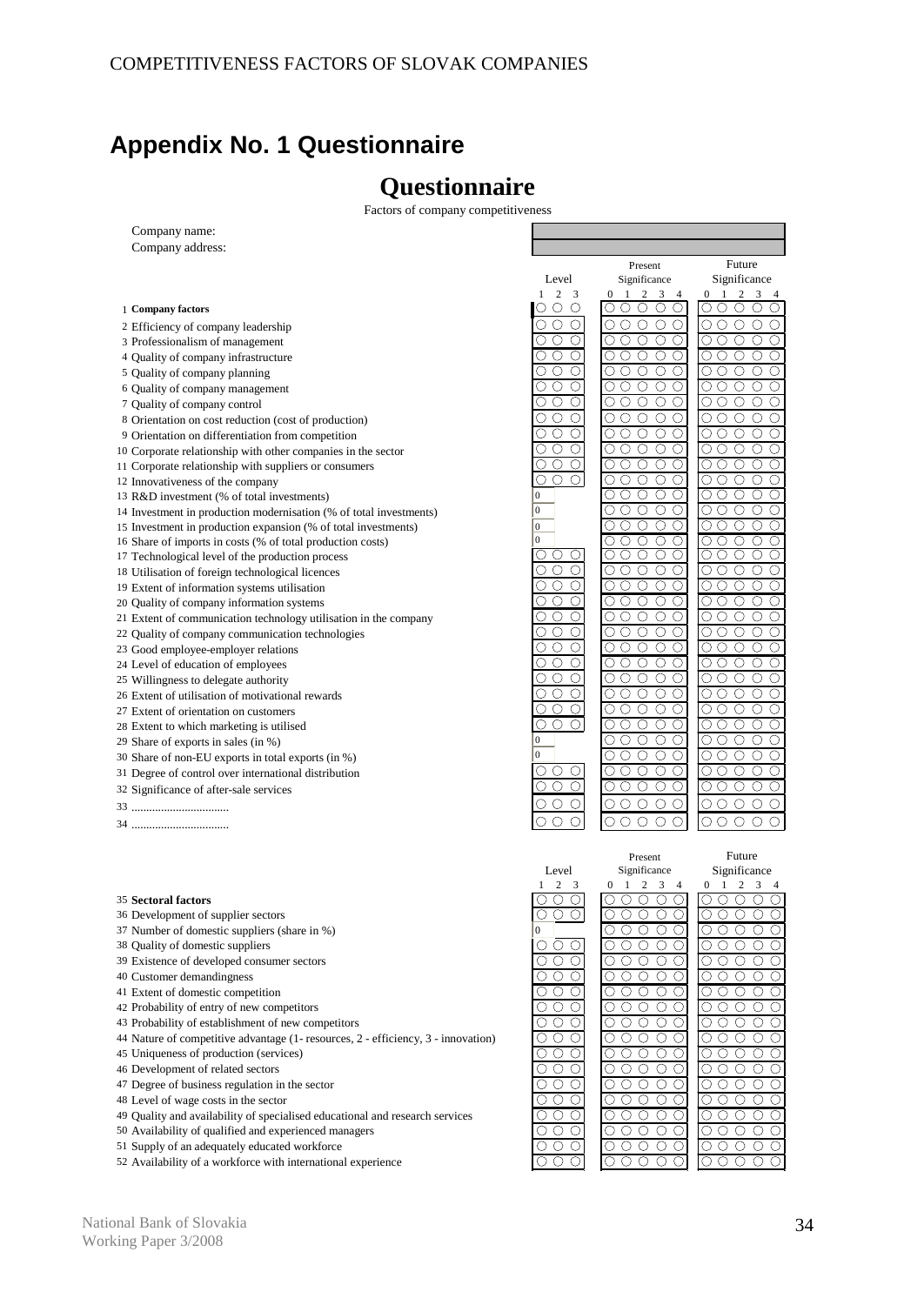|                                                                              |                      | Present                                                                      | Future                                                    |
|------------------------------------------------------------------------------|----------------------|------------------------------------------------------------------------------|-----------------------------------------------------------|
|                                                                              | Level                | Significance                                                                 | Significance                                              |
|                                                                              | 2 <sup>3</sup>       | $\overline{2}$<br>$\overline{\mathbf{3}}$<br>1<br>$\Omega$<br>$\overline{4}$ | $\Omega$<br>2<br>$\overline{1}$<br>3<br>-4                |
| 55 Macro-level factors                                                       | O                    | ∩<br>$\left(\begin{smallmatrix} 1 \\ 1 \end{smallmatrix}\right)$             | ∩                                                         |
| 56 Political stability                                                       | O<br>O               | ∩<br>∩<br>∩                                                                  | ∩                                                         |
| 57 Government subsidies and investment stimuli                               | $\bigcirc$           | ∩<br>∩                                                                       | O<br>∩                                                    |
| 58 Corporate income tax rate                                                 | ∩<br>0               | ∩<br>∩<br>∩                                                                  | ∩                                                         |
| 59 Complexity of the tax system                                              | $\circ$<br>∩<br>Ω    | ∩<br>∩<br>∩<br>∩                                                             | Ο<br>∩                                                    |
| 60 Amount of employer contributions to social security                       | ∩<br>C               | $\circ$<br>∩<br>∩                                                            | ∩                                                         |
| 61 Exchange rate stability                                                   | ∩<br>∩               | ◯<br>$\bigcirc$<br>∩                                                         | ∩<br>∩<br>∩                                               |
| 62 Price stability                                                           | $\circ$<br>∩<br>О    | Ō<br>О<br>$\bigcirc$<br>$\bigcirc$                                           | О<br>◯<br>$\bigcirc$<br>∩<br>∩                            |
| 63 Easy access to loans                                                      | Ο<br>$\circ$<br>О    | Ο<br>$\bigcirc$<br>Ο<br>∩<br>Ω                                               | ∩<br>O<br>∩<br>Ω                                          |
| 64 Interest rate                                                             | $\bigcirc$<br>О      | ∩<br>◯<br>О<br>∩                                                             | О<br>О                                                    |
| 65 EU membership                                                             | ◯<br>O               | ∩<br>ົ                                                                       | O                                                         |
| 66 Prospect of euro adoption and actual adoption of euro                     | O                    | ∩<br>∩<br>∩                                                                  | Ο<br>∩                                                    |
| 67 Flow of foreign investments into the country                              | ∩<br>O               | ∩<br>∩<br>∩<br>∩                                                             | ∩<br>O<br>$\left(\begin{array}{c} \end{array}\right)$     |
| 68 Liberalisation of the economy                                             | Ō<br>$\bigcirc$<br>∩ | ೧<br>∩<br>∩<br>$\bigcap$                                                     | $\overline{\bigcirc}$<br>∩<br>∩                           |
| 69 Company privatisation                                                     | $\circ$<br>Ō<br>Ο    | Ō<br>∩<br>∩<br>$\bigcap$<br>O                                                | Ō<br>$\bigcirc$<br>$\bigcirc$<br>∩                        |
| 70 Observance of property rights                                             | $\bigcirc$<br>∩      | ∩<br>∩                                                                       | ∩                                                         |
| 71 Functionality of the legal system                                         | $\bigcirc$<br>Ο<br>О | Ο<br>Ο<br>$\bigcirc$<br>∩<br>Ο                                               | О<br>$\bigcirc$<br>∩<br>∩<br>∩                            |
| 72 Protection of intellectual property                                       | $\bigcirc$<br>O      | ∩<br>$\overline{\circ}$<br>∩<br>O                                            | О<br>О<br>∩                                               |
| 73 Protection of economic competition                                        | $\bigcirc$<br>∩<br>О | ∩<br>∩<br>∩<br>∩                                                             | О<br>Ο                                                    |
| 74 Quality and availability of specialised educational and research services | O                    |                                                                              |                                                           |
| 75 Quality and availability of telecommunication infrastructure              | $\bigcirc$<br>◯<br>O | ∩<br>∩<br>∩<br>∩<br>∩                                                        | ◯<br>Ω<br>∩                                               |
| 76 Quality of transport infrastructure                                       | $\bigcirc$<br>∩<br>O | $\circ$<br>$\overline{O}$<br>∩<br>∩<br>O                                     | $\circlearrowright$<br>$\bigcirc$<br>$\bigcirc$<br>∩<br>∩ |
| 77 Energy costs                                                              | ∩<br>$\bigcirc$<br>Ο | Ο<br>$\bigcirc$<br>$\bigcirc$<br>∩                                           | ◯<br>$\bigcirc$<br>$\bigcirc$<br>∩<br>∩                   |
| 78 Availability of land                                                      | Ο<br>$\bigcirc$<br>О | Ο<br>$\bigcirc$<br>Ο<br>∩                                                    | О<br>∩<br>∩<br>$\bigcirc$                                 |
| 79 Availability of quality office spaces                                     | $\circ$<br>О         | ∩<br>∩<br>$\bigcirc$<br>∩<br>∩                                               | $\bigcirc$<br>О<br>∩                                      |
| 80 Level of office rents                                                     | $\circ$<br>O         | Ō<br>O<br>$\bigcirc$<br>Ο<br>∩                                               | О<br>Ο<br>∩<br>∩                                          |
|                                                                              | $\bigcirc$<br>O      | ∩<br>∩<br>∩<br>O                                                             | ∩<br>∩<br>O<br>∩                                          |
|                                                                              | $\circ$<br>О<br>O    | O<br>∩<br>Ω<br>$\bigcirc$<br>Ω                                               | Ο<br>$\bigcirc$<br>∩<br>Ω                                 |

- 
- 82 ................................. 0 0 0

- 83 Does appreciation of the Slovak koruna reduce your competitiveness?
- 84 Will the introduction of the euro in Slovakia increase your competitiveness?
- 85 Did the tax reform contribute to your competitiveness?
- 86 Did the labour market reform contribute to your competitiveness?
- 87 Did the reform of public finances contribute to your competitiveness?
- 88 We agree with the publication of individual results  $\bigcirc$

Completed by (first and last names, position): Contact information (tel., e-mail):

| <b>Additional questions:</b>                                                 | No | Mildly | Moderately | Strongly | Very Strongly |
|------------------------------------------------------------------------------|----|--------|------------|----------|---------------|
| Does appreciation of the Slovak koruna reduce your competitiveness?          |    |        |            |          |               |
| Will the introduction of the euro in Slovakia increase your competitiveness? |    |        |            |          |               |
| Did the tax reform contribute to your competitiveness?                       |    |        |            |          |               |
| Did the labour market reform contribute to your competitiveness?             |    |        |            |          |               |
| Did the reform of public finances contribute to your competitiveness?        |    |        |            |          |               |

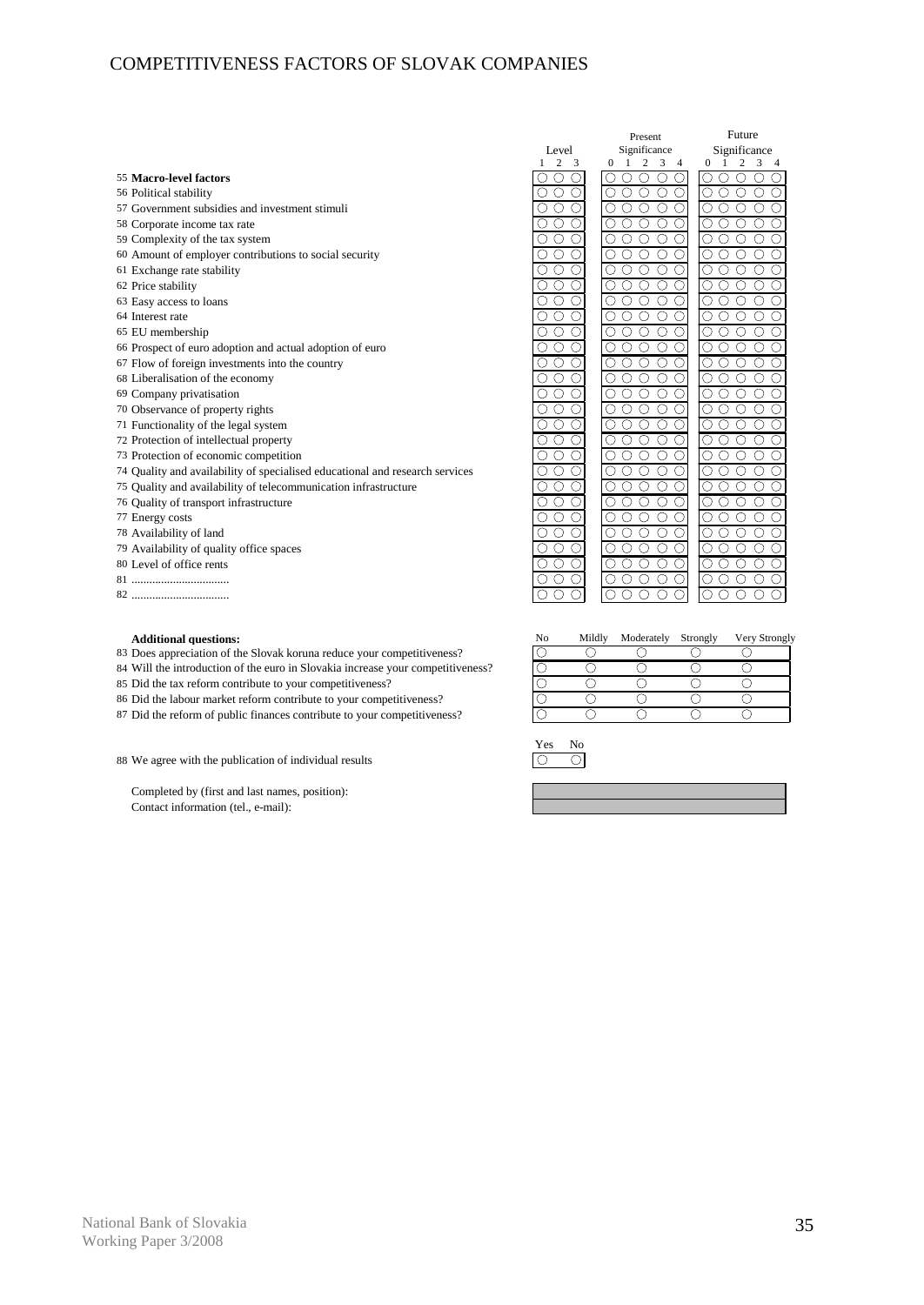# **Appendix No. 2 Overview of detailed results (response rate in %)**

|                                                                    |              | Level  |      | <b>Present significance</b> |      |        |                        |           | <b>Future significance</b> |              |        |                |           |
|--------------------------------------------------------------------|--------------|--------|------|-----------------------------|------|--------|------------------------|-----------|----------------------------|--------------|--------|----------------|-----------|
|                                                                    | $_{\rm Low}$ | Medium | High | None                        | Low  | Medium | High                   | Very high | None                       | $_{\rm Low}$ | Medium | High           | Very high |
| <b>Company factors</b>                                             | 3.1          | 69.2   | 27.7 | 0.0                         | 1.5  | 28.8   | 56.1                   | 13.6      | 0.0                        | 0.0          | 7.5    | 64.2           | 28.4      |
| Efficiency of company leadership                                   | 1.1          | 54.4   | 44.4 | 0.0                         | 0.0  | 14.8   | 59.1                   | 26.1      | 0.0                        | 1.1          | 2.3    | 45.5           | 51.1      |
| Professionalism of management                                      | 2.2          | 44.9   | 52.8 | 0.0                         | 0.0  | 14.8   | 52.3                   | 33.0      | 0.0                        | 0.0          | 6.8    | 40.9           | 52.3      |
| Quality of company infrastructure                                  | 6.7          | 57.8   | 35.6 | 0.0                         | 4.5  | 32.6   | 50.6                   | 12.4      | 0.0                        | 4.5          | 20.5   | 56.8           | 18.2      |
| Quality of company planning                                        | 3.3          | 55.6   | 41.1 | 0.0                         | 5.6  | 27.0   | 40.4                   | 27.0      | 0.0                        | 0.0          | 16.9   | 44.9           | 38.2      |
| Quality of company management                                      | 1.1          | 55.6   | 43.3 | 0.0                         | 1.1  | 16.9   | 50.6                   | 31.5      | 0.0                        | 0.0          | 6.7    | 39.3           | 53.9      |
| Quality of company control                                         | 8.9          | 56.7   | 34.4 | 0.0                         | 5.6  | 23.6   | 43.8                   | 27.0      | 0.0                        | 3.4          | 14.6   | 39.3           | 42.7      |
| Orientation on cost reduction (cost of<br>production)              | 4.4          | 44.4   | 51.1 | 0.0                         | 2.2  | 22.5   | 36.0                   | 39.3      | 0.0                        | 2.2          | 4.5    | 28.1           | 65.2      |
| Orientation on differentiation from the<br>competition             | 23.9         | 56.8   | 19.3 | 3.4                         | 19.5 | 42.5   | 23.0                   | 11.5      | 2.3                        | 12.6         | 24.1   | 35.6           | 25.3      |
| Corporate relationship with other<br>companies in the sector       | 66.7         | 27.6   | 5.7  | 38.4                        | 23.3 | 25.6   | 9.3                    | 3.5       | 27.9                       | 20.9         | 27.9   | 17.4           | 5.8       |
| Corporate relationship with suppliers or<br>consumers              | 69.8         | 20.9   | 9.3  | 37.2                        | 26.7 | 22.1   | 7.0                    | 7.0       | 25.6                       | 24.4         | 23.3   | 18.6           | 8.1       |
| Innovativeness of the company                                      | 14.6         | 59.6   | 25.8 | 0.0                         | 11.4 | 40.9   | 35.2                   | 12.5      | 1.1                        | 3.4          | 17.0   | 44.3           | 34.1      |
| R&D investment (% of total<br>investments)                         |              | 8.6    |      | 20.5                        | 32.9 | 26.0   | 17.8                   | 2.7       | 15.1                       | 15.1         | 27.4   | 31.5           | 11.0      |
| Investment in production modernisation<br>(% of total investments) |              | 49.6   |      | 6.4                         | 6.4  |        | $34.6$ 42.3            | 10.3      | 3.8                        | 3.8          | 12.8   | $52.6$         | 26.9      |
| Investment in production expansion (%<br>of total investments)     |              | 32.1   |      | 10.7                        | 17.3 | 32.0   | 26.7                   | 13.3      | 9.2                        | 11.8         | 30.3   | 39.5           | 9.2       |
| Share of imports in costs (% of total<br>production costs)         |              | 35.2   |      | 13.3                        | 20.0 | 36.0   | 26.7                   | 4.0       | 10.7                       | 18.7         | 37.3   | 30.7           | 2.7       |
| Technological level of the production<br>process                   | 8.2          | 49.4   | 42.4 | 2.4                         | 2.4  | 29.8   | 47.6                   | 17.9      | 2.4                        | 0.0          | 10.7   | 45.2           | 41.7      |
| Utilisation of foreign technological<br>licences                   | 49.4         | 36.1   | 14.5 | 21.7                        | 19.3 | 34.9   | 18.1                   | 6.0       | 14.5                       | 14.5         | 36.1   | 24.1           | 10.8      |
| Extent of information system utilisation                           | 4.5          | 44.9   | 50.6 | $0.0\,$                     | 5.6  |        | $25.8$ 49.4 19.1       |           | $0.0\,$                    | 1.1          |        | $13.5$ 37.1    | 48.3      |
| Quality of company information systems                             | 6.8          | 55.7   | 37.5 | 0.0                         | 3.4  | 24.1   | $\vert$ 52.9           | 19.5      | 0.0                        | 1.1          | 11.5   | 40.2           | 47.1      |
| Extent of communication technology<br>utilisation in the company   | 0.0          | 28.1   | 71.9 | 0.0                         | 5.6  |        | $16.9$ 47.2            | 30.3      | 0.0                        | 1.1          | 15.7   | 32.6           | 50.6      |
| Quality of company communication<br>technologies                   | 4.5          | 55.1   | 40.4 | 0.0                         | 5.6  |        | $28.1 \,   \, 46.1 \,$ | 20.2      | 1.1                        | 3.4          | 19.1   | 33.7           | 42.7      |
| Good employee-employer relations                                   | 5.6          | 57.3   | 37.1 | 0.0                         | 3.4  |        | $39.3$ 47.2            | 10.1      | 0.0                        | 2.2          | 16.9   | $ 49.4\rangle$ | 31.5      |
| Level of education of employees                                    | 12.4         | 51.7   | 36.0 | 0.0                         | 9.0  |        | $31.5 \,   \, 48.3 \,$ | 11.2      | 0.0                        | 0.0          | 15.7   | 47.2           | 37.1      |
| Willingness to delegate authority                                  | 14.8         | 59.1   | 26.1 | 1.1                         | 14.8 | 46.6   | 33.0                   | 4.5       | 2.3                        | 4.6          | 27.6   | $52.9$         | 12.6      |
| Extent of utilisation of motivational<br>rewards                   | 19.3         | 62.5   | 18.2 | 1.1                         | 8.0  | 52.3   | 34.1                   | 4.5       | 1.1                        | 2.3          | 22.7   | 54.5           | 19.3      |
| Extent of orientation on customers                                 | 8.0          | 37.9   | 54.0 | 1.1                         | 2.3  | 25.3   | 36.8                   | 34.5      | 0.0                        | 2.3          | 11.5   | 19.5           | 66.7      |
| Extent to which marketing is utilised                              | 37.5         | 43.2   | 19.3 | 9.2                         | 11.5 | 29.9   | 36.8                   | 12.6      | 5.7                        | 12.6         | 11.5   | 31.0           | 39.1      |
| Share of exports in sales (in %)                                   |              | 59.0   |      | 17.6                        | 17.6 | 18.9   | 21.6                   | 24.3      | 16.2                       | 16.2         |        | $16.2$ 27.0    | 24.3      |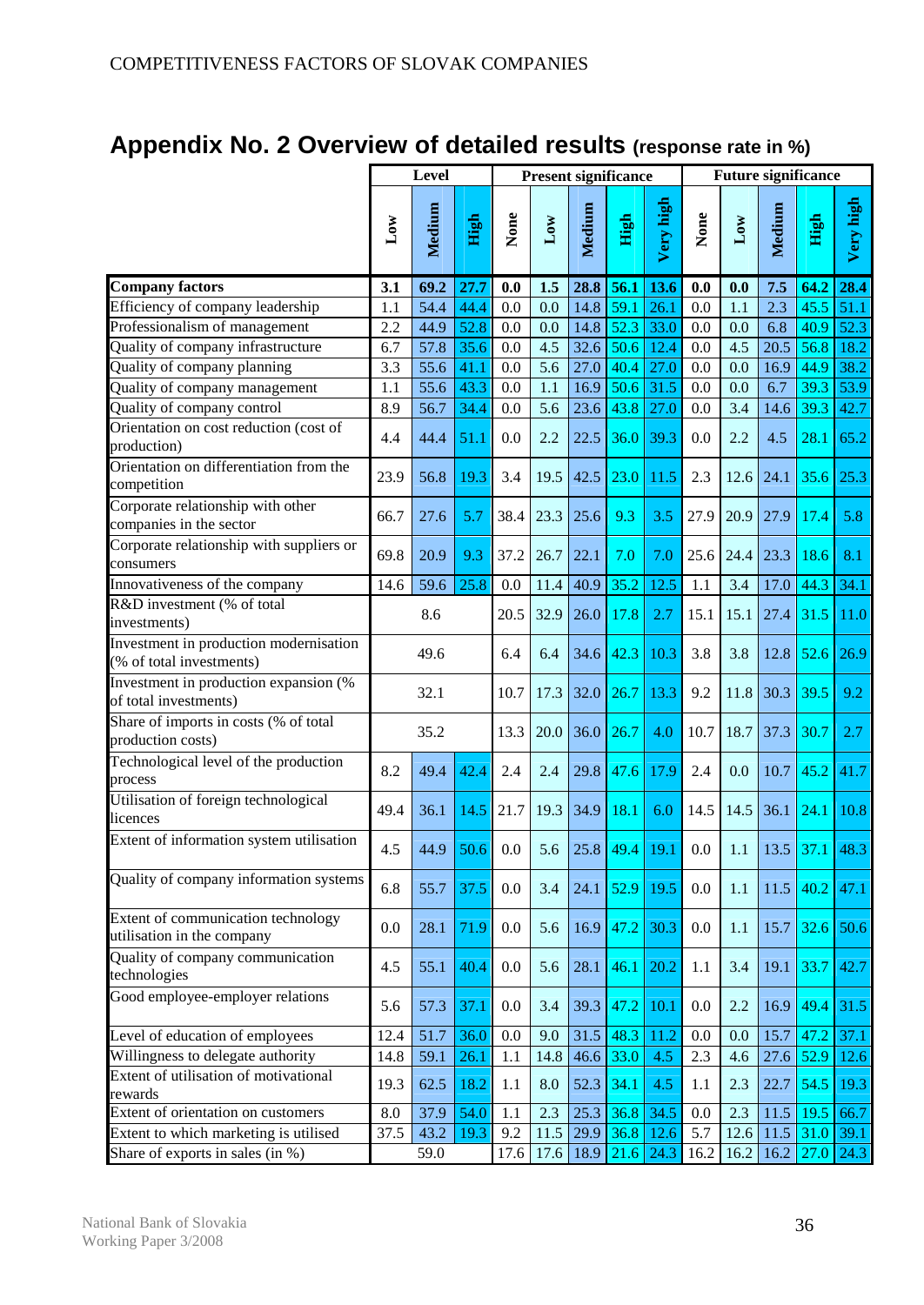| Share of non-EU exports in total exports<br>(in %)                                              |      | 13.2 |      | 34.7 | 23.6 | 25.0 | 15.3 | 1.4  | 30.6 | 19.4 | 22.2 | 20.8 | 6.9  |
|-------------------------------------------------------------------------------------------------|------|------|------|------|------|------|------|------|------|------|------|------|------|
| Degree of control over international<br>distribution                                            | 59.5 | 29.7 | 10.8 | 36.0 | 21.3 | 20.0 | 16.0 | 6.7  | 32.0 | 18.7 | 18.7 | 21.3 | 9.3  |
| Significance of after-sale services                                                             | 33.7 | 50.6 | 15.7 | 16.7 | 21.4 | 35.7 | 19.0 | 7.1  | 15.5 | 9.5  | 23.8 | 34.5 | 16.7 |
| Quality of production *                                                                         |      |      |      |      |      |      |      | 1    |      |      |      |      |      |
| Fulfilment of customer requirements -<br>deadlines and services *                               |      |      |      |      |      |      | Ξ    | 1    |      |      |      |      |      |
| Investment in development of a                                                                  |      |      |      |      |      |      |      |      |      |      |      |      |      |
| proprietary sales network *                                                                     |      |      | П    |      |      |      |      | 1    |      |      |      |      |      |
| <b>Sectoral factors</b>                                                                         | 4.5  | 88.1 | 7.5  | 0.0  | 3.0  | 49.3 | 43.3 | 4.5  | 0.0  | 1.5  | 28.4 | 52,2 | 17.9 |
| Development of supplier sectors                                                                 | 9.3  | 78.7 | 12.0 | 0.0  | 6.0  | 44.0 | 46.4 | 3.6  | 1.2  | 2.4  | 23.8 | 53.6 | 19.0 |
| Number of domestic suppliers (share in                                                          |      |      |      |      |      |      |      |      |      |      |      |      |      |
| $%$ )                                                                                           |      | 73.7 |      | 6.7  | 23.3 | 40.0 | 23.3 | 6.7  | 5.0  | 15.0 | 35.0 | 35.0 | 10.0 |
| Quality of domestic suppliers                                                                   | 13.8 | 77.0 | 9.2  | 1.2  | 8.1  | 40.7 | 41.9 | 8.1  | 1.2  | 7.0  | 20.9 | 51.2 | 19.8 |
| Existence of developed consumer sectors                                                         | 10.3 | 59.8 | 29.9 | 3.5  | 3.5  | 38.8 | 37.6 | 16.5 | 3.5  | 3.5  | 12.9 | 56.5 | 23.5 |
| Customer demandingness                                                                          | 4.5  | 38.2 | 57.3 | 0.0  | 5.7  | 22.7 | 50.0 | 21.6 | 0.0  | 1.1  | 6.8  | 45.5 | 46.6 |
| Extent of domestic competition                                                                  | 36.4 | 31.8 | 31.8 | 14.9 | 19.5 | 20.7 | 25.3 | 19.5 | 11.5 | 14.9 | 14.9 | 28.7 | 29.9 |
| Probability of entry of new competitors                                                         | 32.2 | 42.5 | 25.3 | 14.9 | 16.1 | 27.6 | 27.6 | 13.8 | 8.0  | 20.7 | 17.2 | 28.7 | 25.3 |
| Probability of establishment of new<br>competitors                                              | 46.5 | 39.5 | 14.0 | 19.5 | 25.3 | 31.0 | 13.8 | 10.3 | 12.6 | 25.3 | 18.4 | 24.1 | 19.5 |
| Nature of competitive advantage (1 -<br>production resources, 2 - efficiency, 3-<br>innovation) | 18.1 | 57.8 | 24.1 | 1.3  | 3.8  | 29.1 | 53.2 | 12.7 | 1.3  | 5.1  | 10.3 | 52.6 | 30.8 |
| Uniqueness of production (services)                                                             | 26.1 | 48.9 | 25.0 | 8.0  | 13.8 | 37.9 | 33.3 | 6.9  | 6.9  | 12.6 | 25.3 | 37.9 | 17.2 |
| Development of related sectors                                                                  | 18.4 | 58.6 | 23.0 | 7.0  | 12.8 | 38.4 | 30.2 | 11.6 | 5.8  | 10.5 | 32.6 | 33.7 | 17.4 |
| Degree of business regulation in the<br>sector                                                  | 43.7 | 34.5 | 21.8 | 10.5 | 22.1 | 34.9 | 16.3 | 16.3 | 7.0  | 19.8 | 37.2 | 17.4 | 18.6 |
| Level of wage costs in the sector                                                               | 23.3 | 64.4 | 12.2 | 1.1  | 6.7  | 43.8 | 37.1 | 11.2 | 1.1  | 5.6  | 28.1 | 41.6 | 23.6 |
| Quality and availability of specialised<br>educational and research services                    | 42.2 | 52.2 | 5.6  | 3.4  | 23.6 | 41.6 | 27.0 | 4.5  | 1.1  | 12.4 | 29.2 | 42.7 | 14.6 |
| Availability of qualified and experienced<br>managers                                           | 28.9 | 61.1 | 10.0 | 0.0  | 3.4  | 30.3 | 49.4 | 16.9 | 0.0  | 0.0  | 14.6 | 40.4 | 44.9 |
| Supply of an adequately educated<br>workforce                                                   | 30.0 | 63.3 | 6.7  | 1.1  | 6.7  | 33.7 | 44.9 | 13.5 | 1.1  | 1.1  | 14.6 | 44.9 | 38.2 |
| Availability of a workforce with<br>international experience                                    | 60.5 | 38.3 | 1.2  | 8.6  | 27.2 | 35.8 | 24.7 | 3.7  | 3.7  | 12.3 | 38.3 | 30.9 | 14.8 |
| <b>Macro-level factors</b>                                                                      | 1.5  | 78.8 | 19.7 | 1.5  | 4.6  | 32.3 | 53.8 | 7.7  | 1.5  | 4.6  | 21.5 | 52.3 | 20.0 |
| EU membership                                                                                   | 14.8 | 65.9 | 19.3 | 4.6  | 11.5 | 36.8 | 36.8 | 10.3 | 3.4  | 11.5 | 28.7 | 47.1 | 9.2  |
| Prospect of euro adoption and actual<br>adoption of euro                                        | 58.0 | 36.4 | 5.7  | 31.0 | 23.0 | 17.2 | 23.0 | 5.7  | 25.3 | 19.5 | 17.2 | 28.7 | 9.2  |
| Quality and availability of<br>telecommunication infrastructure                                 | 11.1 | 67.8 | 21.1 | 1.1  | 12.4 | 37.1 | 37.1 | 12.4 | 0.0  | 5.6  | 30.3 | 44.9 | 19.1 |
| Energy costs                                                                                    | 12.2 | 61.1 | 26.7 | 2.3  | 11.4 | 40.9 | 35.2 | 10.2 | 2.3  | 9.1  | 38.6 | 36.4 | 13.6 |
| Amount of employer contributions to<br>social security                                          | 8.9  | 54.4 | 36.7 | 1.1  | 9.1  | 39.8 | 35.2 | 14.8 | 0.0  | 9.1  | 31.8 | 39.8 | 19.3 |
| Easy access to loans                                                                            | 20.0 | 62.2 | 17.8 | 3.4  | 9.0  | 23.6 | 37.1 | 27.0 | 9.0  | 14.6 | 20.2 | 33.7 | 22.5 |
| Flow of foreign investments into the<br>country                                                 | 12.2 | 73.3 | 14.4 | 0.0  | 5.6  | 40.4 | 40.4 | 13.5 | 0.0  | 5.6  | 30.3 | 43.8 | 20.2 |
| Complexity of the tax system                                                                    | 12.4 | 52.8 | 34.8 | 12.5 | 17.0 | 25.0 | 43.2 | 2.3  | 8.0  | 12.5 | 28.4 | 44.3 | 6.8  |
| Liberalisation of the economy                                                                   | 10.1 | 77.5 | 12.4 | 7.9  | 9.0  | 49.4 | 30.3 | 3.4  | 4.5  | 10.1 | 42.7 | 34.8 | 7.9  |
| Availability of quality office space                                                            | 4.4  | 40.0 | 55.6 | 2.3  | 6.8  | 26.1 | 30.7 | 34.1 | 1.1  | 10.2 | 18.2 | 28.4 | 42.0 |
| Corporate income tax rate                                                                       | 2.2  | 47.8 | 50.0 | 2.2  | 9.0  | 24.7 | 36.0 | 28.1 | 0.0  | 6.7  | 19.1 | 29.2 | 44.9 |